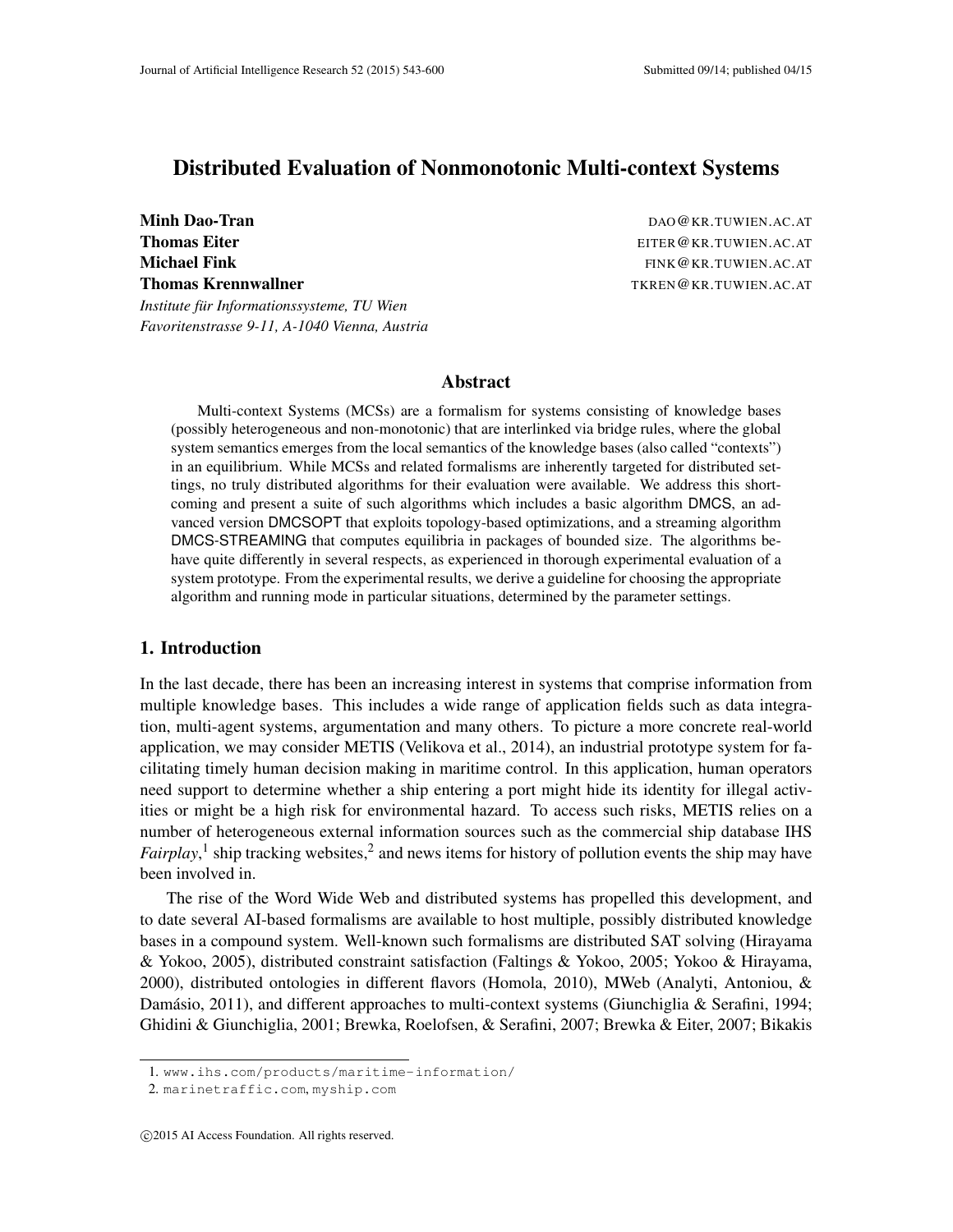

Figure 1: Pinpointing Joker

& Antoniou, 2010) rooted in McCarthy's (1993) work; among them, we focus here on *Heterogeneous Nonmonotonic Multi-context Systems* (MCSs) (Brewka & Eiter, 2007).

As a generalization of previous proposals, MCSs are a powerful formalism to specify systems of knowledge bases that may have different formats and reasoning powers, ranging from simple query answering over a relational database to reasoning over description logic knowledge bases (see Baader et al., 2003), as well as to nonmonotonic formalisms such as default logic (Reiter, 1980) or answer set programs (Gelfond & Lifschitz, 1991). To allow for heterogeneous knowledge bases and to deal with the impedance mismatch between them, MCSs abstract knowledge bases to plain mathematical structures; on top, special *bridge rules* interlink the knowledge bases, where a *bridge rule* adds a formula to a knowledge base, depending on certain beliefs at other knowledge bases. Hence the semantics of a knowledge base with associated bridge rules, which forms a *context*, depends on the other contexts, possibly in a cyclic manner. Based on this, MCSs have an equilibrium semantics in terms of global states in which every context adopts an abstract "local model," called belief set, that is conformant with the local models adopted by the other contexts and in addition obeys the bridge rules. The following simple example, which is a paraphrase of Ghidini and Giunchiglia's (2001) Magic Box, illustrates the power of this idea,

Example 1 Suppose that in a computer game, players Batman and Robin chased player Joker to a partially occluded area, as shown in Figure 1; Robin is wounded and cannot read his distance to objects. Neither Batman nor Robin can tell Joker's exact position on the  $3\times3$  box: Batman can only assure that he is not in columns 2 and 3, while Robin can only tell that he is on row 1. However, if they exchange their partial knowledge, they can pinpoint Joker to row 1 and column 1.

We can model Batman and Robin as contexts whose local knowledge bases include their information about Joker's position, which is exchanged using bridge rules, such as " $at_{T}ow(X) \leftarrow (2 :$  $at_{.}row(X)$ )." for Batman, which informally "imports" Robin's knowledge (context 2) about row positions; a full encoding is given in Example 2. The equilibrium of the emerging MCS discloses then Joker's position to both Batman and Robin.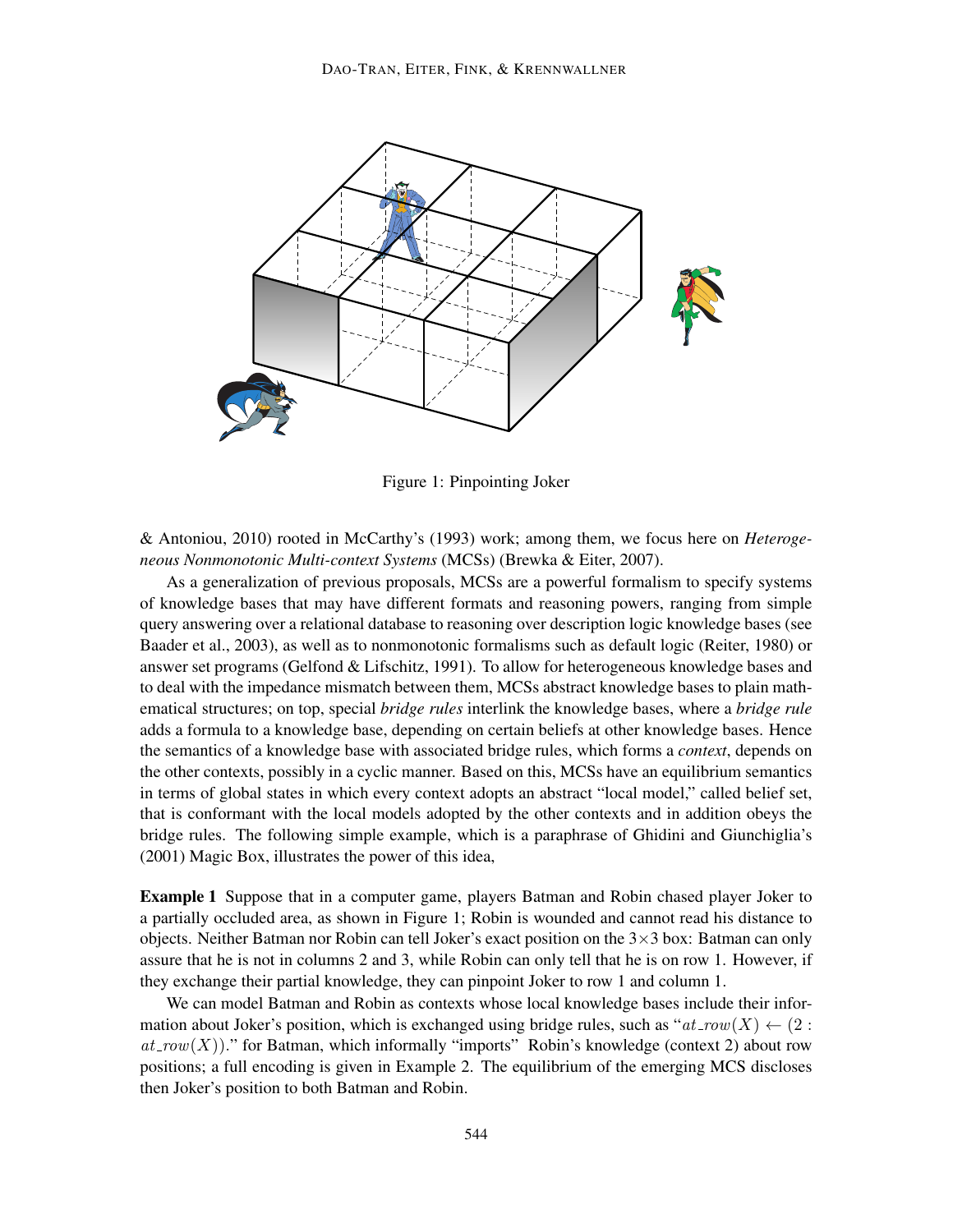Although MCSs and related formalisms inherently target distributed systems, no truly distributed algorithms for computing equilibria of MCSs were available. Brewka and Eiter (2007) encoded equilibria into HEX-programs (Eiter, Ianni, Schindlauer, & Tompits, 2005), which can be evaluated using the dlvhex solver. However, while this approach elegantly offers full heterogeneity, it is fully centralized and needs technical assumptions. Roelofsen, Serafini, and Cimatti (2004) had proposed earlier an algorithm to check satisfiability of homogeneous, monotonic MCS with a centralized control that accesses contexts in parallel (hence is not truly distributed). Bikakis and Antoniou (2010) instead gave a distributed algorithm for their defeasible multi-context systems; however, the latter have homogeneous (possibly nonmonotonic) contexts with a particular type of semantics, and the algorithm serves query answering but not model building.

The lack of distributed algorithms for evaluating MCSs based on local context handlers is due to several obstacles:

• The abstract view of local semantics as belief sets limits for an algorithm at the global level interference with the knowledge bases and the evaluation process at each context.

• Towards real life applications, certain levels of information hiding and security are required (e.g. for information exchange between knowledge bases of companies) such that only selected information is transferred between contexts via well-defined interfaces. This prevents a context from getting more insight about its neighbors for optimization, for instance to learn conflicts (i.e., joint beliefs leading to contradiction) across contexts.

• The MCS system topology, i.e., the structure of context linkage, might be unknown at a context; this disables decomposing the system for more efficient, modular evaluation.

• The bridge rules might fuel a cyclic information flow through a group of contexts. Even if each context is easy to evaluate (e.g., all knowledge bases are acyclic logic programs), such global cycles require nontrivial care.

In this article, we address these obstacles and present results towards efficient distributed evaluation of MCSs. Our main contributions are a suite of generic algorithms DMCS, DMCSOPT, and DMCS-STREAMING which work truly distributed, and their implementation in a system prototype. In more detail, the contributions are as follows.

### 1.1 Algorithms and Optimization Techniques

(1) Our first, basic algorithm DMCS aims at a fully distributed setting and we deal with the obstacles above in a generic way: contexts just exchange belief sets and the call history (i.e., the access path traversing bridge rules), but no further information. At the global level, belief states are formed as tuples of belief sets; each context with bridge rules must respect the belief sets of its neighbors when computing its own belief sets using a local solver for its knowledge base. Cycles are detected from the call history, if a context gets a request and finds itself in the call history; to break a cycle, a guessing technique is used with checks on the return path.

(2) By localizing a context's knowledge about the system and information exchange, DMCS can fairly easily adapt to context changes (additions or deletions), but at the same time faces some scalability issues. To enhance the performance in an optimized version DMCSOPT, we disclose meta-level information to contexts, viz. (i) the topology of context dependencies, which is exploited for decomposing the MCS into sub-MCSs (*blocks*) that are linked in a *block-tree*, and (ii) the interface between contexts, for optimizing the data transfer between blocks. Here (i) breaks cycles in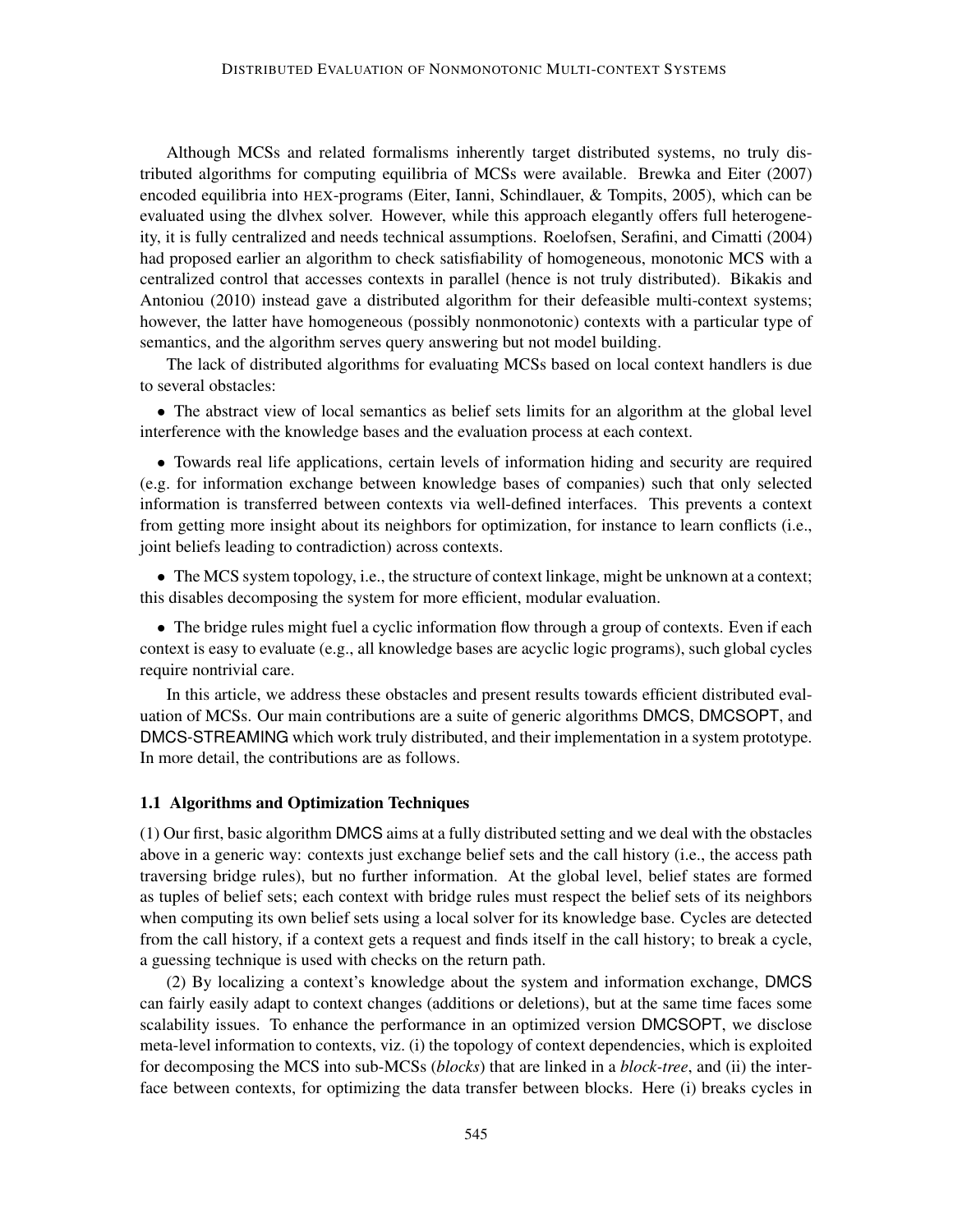advance and (ii) significantly reduces duplicate local evaluation; each yields a remarkable performance gain.

(3) Still as DMCS and DMCSOPT compute all equilibria of an MCS, they can not escape from scalability and memory issues, as multiple local belief sets can lead to combinatorial explosion at the global level. We thus consider computing equilibria in a streaming mode; to this end, contexts pass their belief sets not in one shot to their parents but gradually in small packages. Memory blowup can be thus avoided and moreover contexts can continue earlier than when they wait for all answers from all neighbors. This approach seems more user-friendly as equilibria gradually appear rather than all at once, possibly after long time; and one may quit the computation after seeing sufficiently many results (i.e., equilibria).

### 1.2 Implementation and Experiments

We have implemented the algorithms in a system prototype. To assess the effects of the optimization techniques, we have set up a benchmarking system and conducted comprehensive experiments with MCSs of various topologies and interlinking. The results confirm our expectation of the optimization techniques in general; in a nutshell, (i) the decomposition technique clearly improves the performance in the non-streaming mode; (ii) streaming is worthwhile as it may still find answers while non-streaming times out; (iii) for streaming, choosing the package size is very important; (iv) the system topology is important as some optimization techniques show drastic improvements for specific topologies; (v) sometimes, the techniques yield no gain but incur overhead.

The results of this work provide not only truly distributed algorithms for evaluating MCSs, but through this also for distributed versions of non-monotonic knowledge base formalisms as such (e.g., for distributed answer set programs), and the underlying principles and techniques might be exploited in related contexts. Furthermore, they may provide a basis for the evaluation of extensions and generalizations of MCSs, such as non-ground MCSs (Fink, Ghionna, & Weinzierl, 2011), managed MCSs (Brewka, Eiter, Fink, & Weinzierl, 2011), supported MCS (Tasharrofi & Ternovska, 2014), or reactive MCSs (Goncalves, Knorr, & Leite, 2014; Brewka, Ellmauthaler, & Puhrer, 2014). ¨

## 1.3 Organization

The remainder of this article is organized as follows. The next section provides preliminaries on Multi-context Systems. Section 3 introduces the basic distributed algorithm DMCS, while Section 4 develops the optimized algorithm DMCSOPT; Section 5 presents then the streaming algorithm DMCS-STREAMING. Experimental results of the prototype implementation are reported in Section 6. In Section 7, we consider related works, and in Section 8 we summarize and address further and open issues. To increase readability, proofs have been moved to the Appendix.

### 2. Preliminaries

This sections briefly introduces the preliminaries needed for the rest of the article.

## 2.1 Multi-context Systems

First, we present the formalization of Heterogeneous Nonmonotonic Multi-context Systems (MCSs) proposed by Brewka and Eiter (2007) and further described by Brewka, Eiter, and Fink (2011),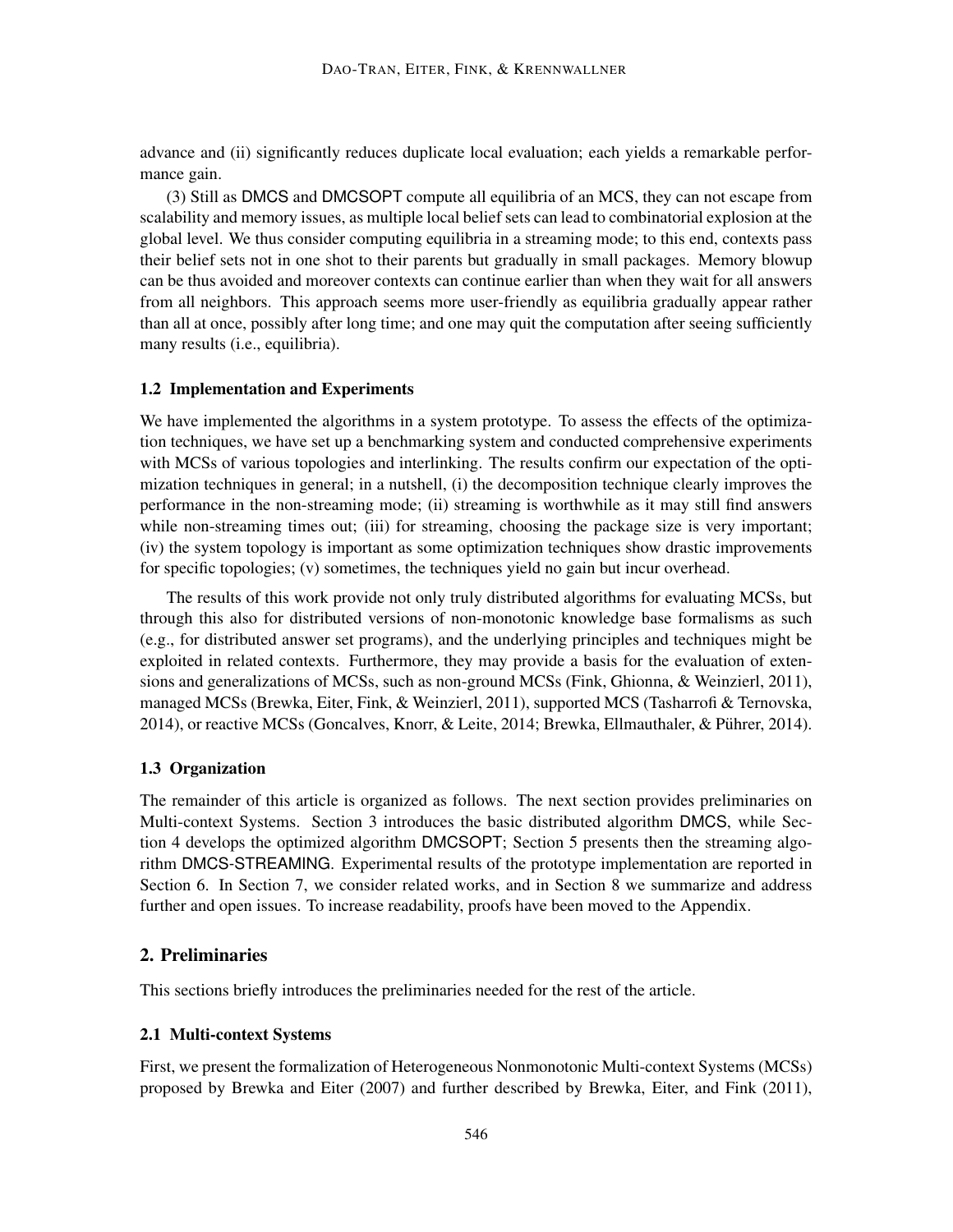which serves as the base of this work. The idea behind MCSs is to allow different logics to be used in different contexts, and to model information flow among contexts via bridge rules. The notion of *logic* is defined as follows.

**Definition 1 (cf. Brewka & Eiter, 2007)** *A* logic  $L = (KB_L, BS_L, ACC_L)$  *is composed of the following components:*

- *1.* KB<sup>L</sup> *is the set of well-formed knowledge bases of* L*, each of which consists of a set of elements called formulas;*
- 2.  $BS_L$  *is the set of possible belief sets, where each*  $S \in BS_L$  *is a set of elements called beliefs; and*
- 3.  $\mathbf{ACC}_L$ :  $\mathbf{KB}_L \rightarrow 2^{\mathbf{BS}_L}$  is a function describing the "semantics" of the logic, by assigning *to each element of*  $KB<sub>L</sub>$ *a set of acceptable sets of beliefs.*

This notion of logic is very generic, and it abstracts the formation of an agent's beliefs to a bare minimum. Structure of formulas (both in the knowledge base and the belief sets) is dismissed, and they are viewed as "naked elements." Likewise no particular inference mechanism is associated with a knowledge base, nor are any logical properties imposed on belief sets; the term "belief" reflects that statements held by the agent might be on an epistemic basis, without going into further detail. The assignment of acceptable beliefs sets to a knowledge base, each of which is intuitively a set of beliefs that an agent is willing to adopt given the knowledge base, captures that in some logics (e.g., in nonmonotonic logics) multiple or even no acceptable belief sets are possible.

This abstract model allows us to capture a range of different logics for knowledge representation and reasoning, including classical logic, modal logics, epistemic logics, spatial logics, description logics etc, but also nonmonotonic logics such as default logic (Reiter, 1980) or answer set programs (Gelfond & Lifschitz, 1991), in different varieties and settings. A comparison to other formalisms is given by Brewka et al. (2011). For example, classical (propositional or predicate logic) may be modeled as follows:

- KB: the set of (well-formed) sentences over a signature  $\Sigma$ ,
- BS: the set of deductively closed sets S of  $\Sigma$ -sentences, (i.e.,  $Cn(S) = S$ , where  $Cn(\cdot)$ denotes deductive closure),
- $\mathbf{ACC}(kb)$ : the singleton containing the deductive closure of kb, i.e.,  $\mathbf{ACC}(kb) = \{Cn(kb)\}.$

For an example of nonmonotonic logics, (disjunctive) logic programs under answer set semantics (Gelfond & Lifschitz, 1991) can be modeled by

- KB: the set of logic programs over a signature  $\Sigma$ ,
- BS: the set of consistent sets of literals over  $\Sigma$ ,
- $\mathbf{ACC}(kb)$ : the set  $AS(kb)$  of answer sets of kb according to Gelfond and Lifschitz (1991).<sup>3</sup>

We refer to this setting, which will be used repeatedly in the sequel, as *Answer Set Programming (ASP)*. Note that the answer sets of a knowledge base kb amount to particular 3-valued models of kb; intuitively, if a positive literal p is in an answer set S, then p is known to be true, and if a negative

<sup>3.</sup> As common, we exclude inconsistent answer sets admitted by Gelfond and Lifschitz (1991).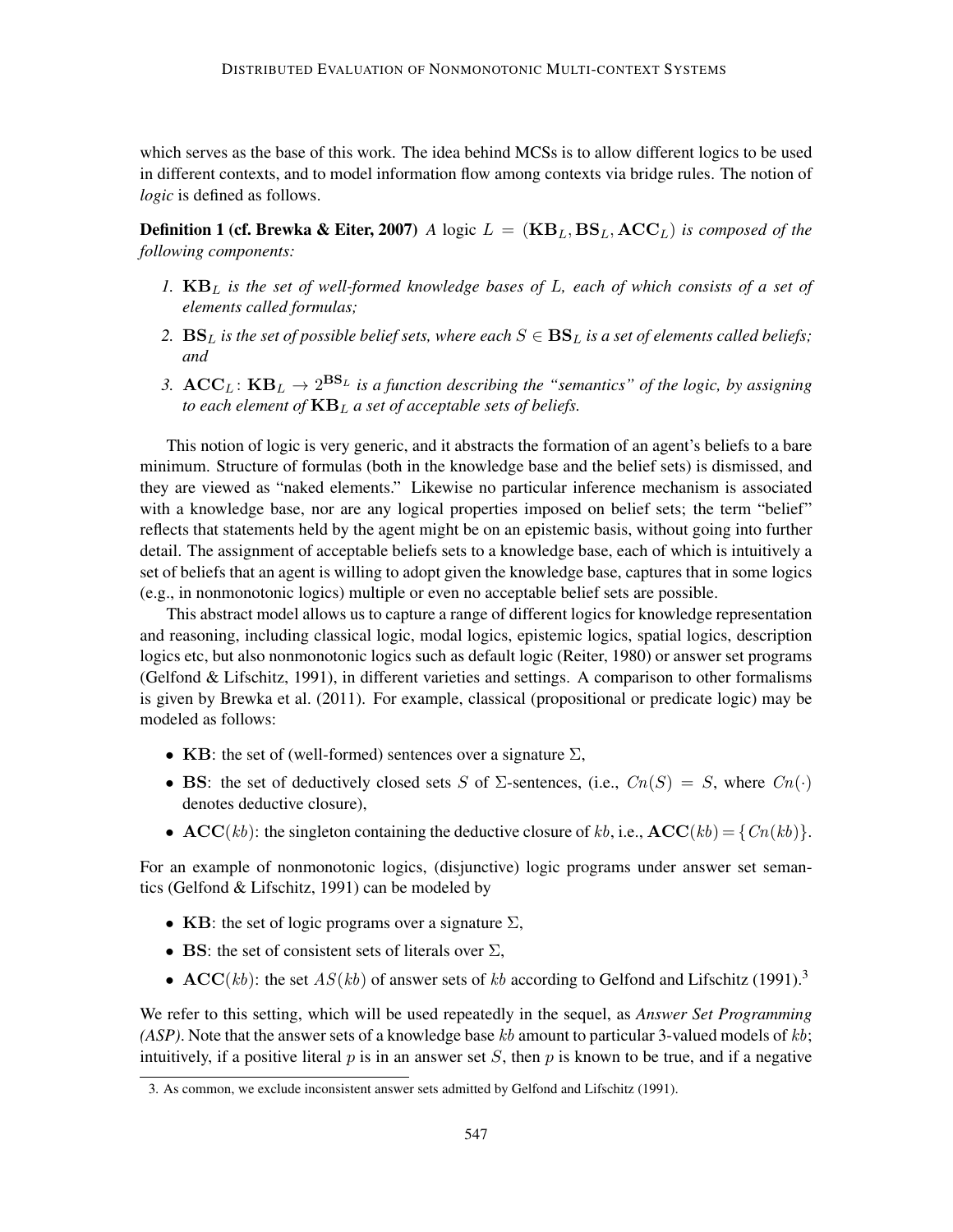literal  $\neg p$  is in S, then p is known to be false, where "known" means that the literal is present as a fact or derivable from rules; if neither p nor  $\neg p$  is in S, then the truth value of p is unknown. The above MCS modeling is a possible worlds (scenarios) view via answer sets, which can be generated by an answer set solver. However, ASP and its implementations also capture inference (truth of a query in some respectively all answer sets) and further forms of belief set formation.

Bridge rules. Based on logics, bridge rules are introduced to provide a uniform way of interlinking heterogeneous information sources as follows.

**Definition 2 (cf. Brewka & Eiter, 2007)** *Let*  $L = \{L_1, \ldots, L_n\}$  *be a (multi-)set of logics. An*  $L_k$ *bridge rule over*  $L, 1 \leq k \leq n$ *, is of the form* 

$$
s \leftarrow (c_1 : p_1), \dots, (c_j : p_j), \text{not } (c_{j+1} : p_{j+1}), \dots, \text{not } (c_m : p_m)
$$
(1)

where (i) for each  $1 \leq i \leq m$ ,  $c_i \in \{1, \ldots, n\}$  and  $p_i$  is an element of some belief set of  $L_{c_i}$ , and  $(ii)$  for each  $kb$  ∈  $KB_k$ *, it holds that*  $kb \cup \{s\}$  ∈  $KB_k$ *.* 

Informally, bridge rules refer in their bodies to other contexts (identified by  $c_i$ ) and can thus add information to a context's knowledge base depending on what is believed or disbelieved in other contexts. In contrast to Giunchiglia's (1992) multi-context systems, there is no single, global set of bridge rules; each context knows only its own bridge rules.

Now that the means for connecting contexts is available, MCSs can be formally defined.

**Definition 3 (Brewka & Eiter, 2007)** *A* multi-context system (MCS)  $M = (C_1, \ldots, C_n)$  consists *of a collection of contexts*  $C_i = (L_i, kb_i, br_i)$  *where*  $L_i = (\mathbf{KB}_i, \mathbf{BS}_i, \mathbf{ACC}_i)$  *is a logic, kb<sub>i</sub>*  $\in$  $\mathbf{KB}_i$  is a knowledge base, and  $br_i$  is a set of  $L_i$ -bridge rules over  $\{L_1, \ldots, L_n\}.$ 

**Example 2 (cont'd)** The scenario from Example 1 can be formalized by an MCS  $M = (C_1, C_2)$ , where in both contexts  $L_1$ ,  $L_2$  are instances of Answer Set Programming, and:

\n- \n
$$
kb_1 = F \cup F_1 \cup \left\{\n \begin{array}{l}\n at\_{col}(X) \leftarrow \, see\_{col}(X).\n \\\n \neg at\_{col}(X) \leftarrow \neg see\_{col}(X).\n \end{array}\n \right\} \cup R,
$$
\n
\n- \n
$$
br_1 = \left\{\n \begin{array}{l}\n at\_{row}(X) \leftarrow (2: at\_{row}(X)).\n \end{array}\n \right\}.
$$
\n
\n- \n
$$
br_1 = \left\{\n \begin{array}{l}\n at\_{row}(X) \vee covered\_{row}(X) \leftarrow not (2: see\_{row}(X)), (1:row(X)).\n \end{array}\n \right\}
$$
\n
\n

• 
$$
kb_2 = F \cup F_2 \cup \left\{ \begin{array}{l} at_{\text{row}}(X) \leftarrow \text{see}_{\text{row}}(X). \\ \neg at_{\text{row}}(X) \leftarrow \neg \text{see}_{\text{row}}(X). \end{array} \right\} \cup R,
$$

• 
$$
br_2 = \begin{cases} \begin{array}{c} at\_col(X) \leftarrow (1: at\_col(X)). \\ \neg at\_col(X) \vee covered\_col(X) \leftarrow not (1: see\_col(X)), (2: col(X)). \end{array} \end{cases}
$$

where

- $F = \{row(1)$ .  $row(2)$ .  $row(3)$ .  $col(1)$ .  $col(2)$ .  $col(3)$ .},
- $F_1 = \{\neg see\_col(2). \neg see\_col(3). \},\$
- $F_2 = \{see_{\mathit{row}}(1).\}$ , and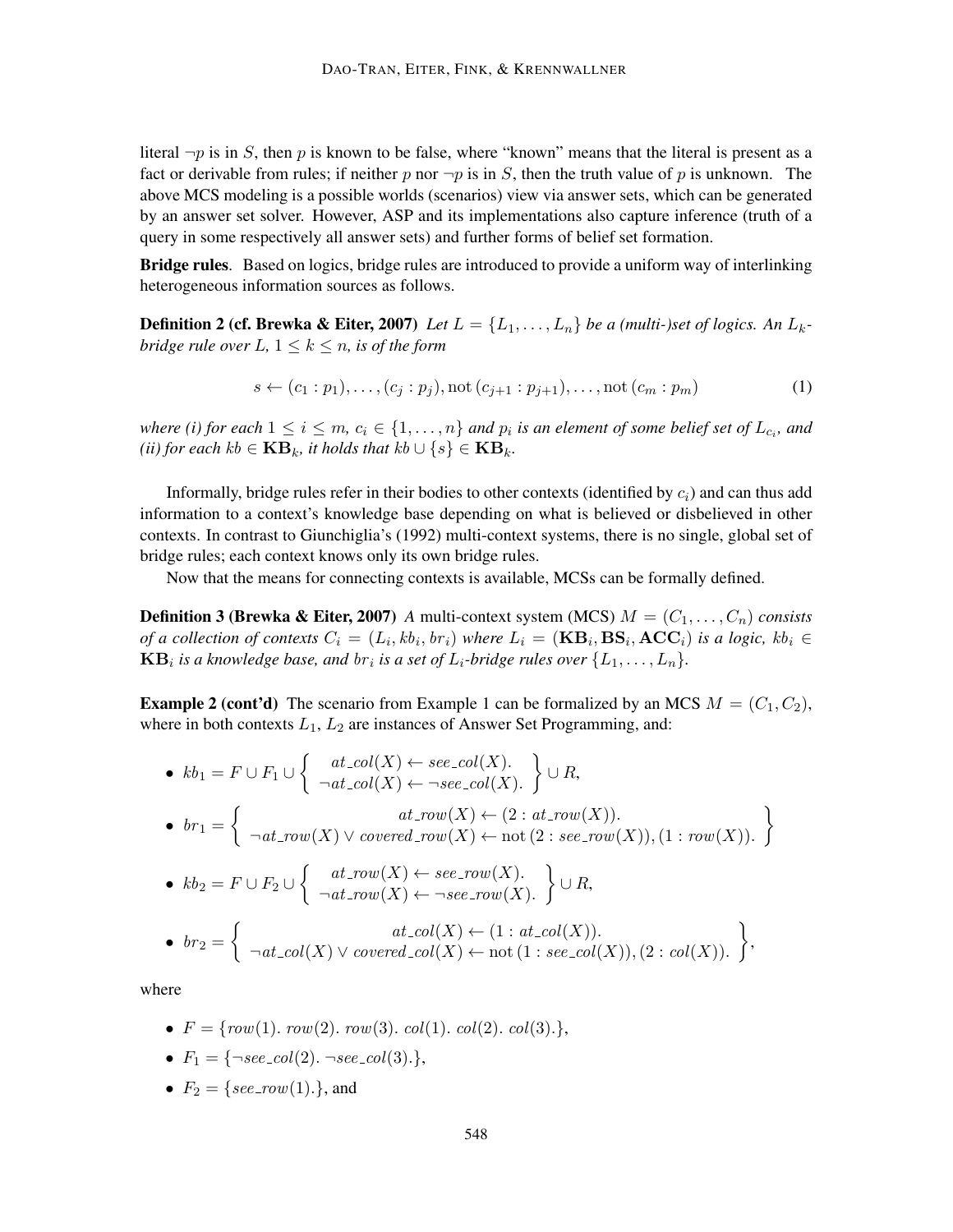• 
$$
R = \left\{ \begin{array}{l} joker.in \leftarrow at_{\mathit{row}}(X). \\ joker.in \leftarrow at_{\mathit{col}}(X). \end{array} \right\} \cup \left\{ \begin{array}{l} \text{at}_{\mathit{row}}(X) \leftarrow joker.in, \text{row}(X), \text{not } \neg at_{\mathit{row}}(X). \\ \neg at_{\mathit{row}}(X) \leftarrow joker.in, \text{row}(X), \text{not } \neg at_{\mathit{row}}(Y), X \neq Y. \\ \neg at_{\mathit{col}}(X) \leftarrow joker_in, \text{col}(X), \text{not } \neg at_{\mathit{col}}(X). \\ \neg at_{\mathit{col}}(X) \leftarrow joker_in, \text{col}(X), \text{at}_{\mathit{col}}(Y), X \neq Y. \end{array} \right\} \right\}.
$$

Here,  $X$  and  $Y$  are variables used in schematic rules, and they range over rows resp. columns (i.e., 1,2,3). Intuitively,  $C_1$  formalizes Batman's knowledge about the scene and  $C_2$  that of Robin. In the knowledge bases  $kb_1$  and  $kb_2$ , the facts F represent the box of size  $3 \times 3$ , while  $F_1$  and  $F_2$  state what Batman and Robin see, viz. that Joker is not in columns 2 and 3 respectively that he is on row 1. The next two rules simply map sensed locations to respective facts. Informally, the rules in  $R$  make a guess on the row and the column where Joker is, if he is concluded to be in the box (first two rules); this may lead to multiple belief sets. Importantly, Batman adjusts his knowledge base depending on beliefs communicated by Robin (bridge rules  $br_1$ ) and vice versa (bridge rules  $br_2$ ).

For convenience, we introduce the following notation and conventions. For an MCS  $M =$  $(C_1, \ldots, C_n)$ , we denote by  $\mathbf{B}_i$  the set of all beliefs that can occur in belief sets of context  $C_i$ , i.e.,  $\mathbf{B}_i = \bigcup_{S \in \mathbf{BS}_i} S$ , and we let  $\mathbf{B}_M = \bigcup_{i=1}^n \mathbf{B}_i$  (simply **B**, if M is understood). Without loss of generality, we assume that for distinct contexts  $C_i$  and  $C_j$ ,  $B_i \cap B_j = \emptyset$ , and that for any bridge atom of the form  $(i:b_i)$  appearing in any bridge rule in M, it holds that  $b_i \in \mathbf{B}_i$ .

### 2.2 Semantics of Multi-context Systems

The semantics of an MCS is defined in terms of special belief states, which are sequences  $S =$  $(S_1, \ldots, S_n)$  such that each  $S_i$  is an element of  $\mathbf{BS}_i$ . Intuitively,  $S_i$  should be a belief set of the knowledge base  $kb_i$ ; however, also the bridge rules must be respected. To this end,  $kb_i$  is augmented with the conclusions of its bridge rules that are applicable. More precisely, a bridge rule  $r$  of form  $(1)$ is applicable in S, if  $p_i \in S_{c_i}$ , for  $1 \le i \le j$ , and  $p_k \notin S_{c_k}$ , for  $j + 1 \le k \le m$ . We denote by  $head(r)$  the head of r, and by  $app(R, S)$  the set of bridge rules  $r \in R$  that are applicable in S. Then,

**Definition 4 (Brewka & Eiter, 2007)** *A belief state*  $S = (S_1, \ldots, S_n)$  *of an MCS*  $M = (C_1, \ldots, C_n)$  $(C_n)$  *is an* equilibrium, if  $S_i \in \mathbf{ACC}_i(kb_i \cup \{head(r) \mid r \in app(br_i, S)\})$ , for all  $1 \leq i \leq n$ .

An equilibrium thus is a belief state which contains for each context an acceptable belief set, given the belief sets of the other contexts.

**Example 3 (cont'd)** The MCS M in Example 2 has the single equilibrium  $S = (S_1, S_2)$  where  $S_1 = F \cup F_1 \cup F_3$  and  $S_2 = F \cup F_2 \cup F_3$  where  $F_3 = \{joker\_in, at\_row(1), \neg at\_row(2),$  $\neg at_{\text{row}}(3), \text{at}_{\text{col}}(1), \neg at_{\text{col}}(2), \neg at_{\text{col}}(3)\}\$ . This equilibrium indeed reflects the intuition in the scenario in Example 1, where Batman and Robin together can infer the location of Joker, while any single one of them cannot accomplish this task without communication.

**Example 4** Let  $M = (C_1, C_2, C_3, C_4)$  be an MCS such that all  $L_i$  are ASP logics, with signatures  $\Sigma_1 = \{a\}, \Sigma_2 = \{b\}, \Sigma_3 = \{c, d, e\}, \text{ and } \Sigma_4 = \{f, g\}.$  Suppose

•  $kb_1 = \emptyset$ ,  $br_1 = \{a \leftarrow (2:b), (3:c)\};$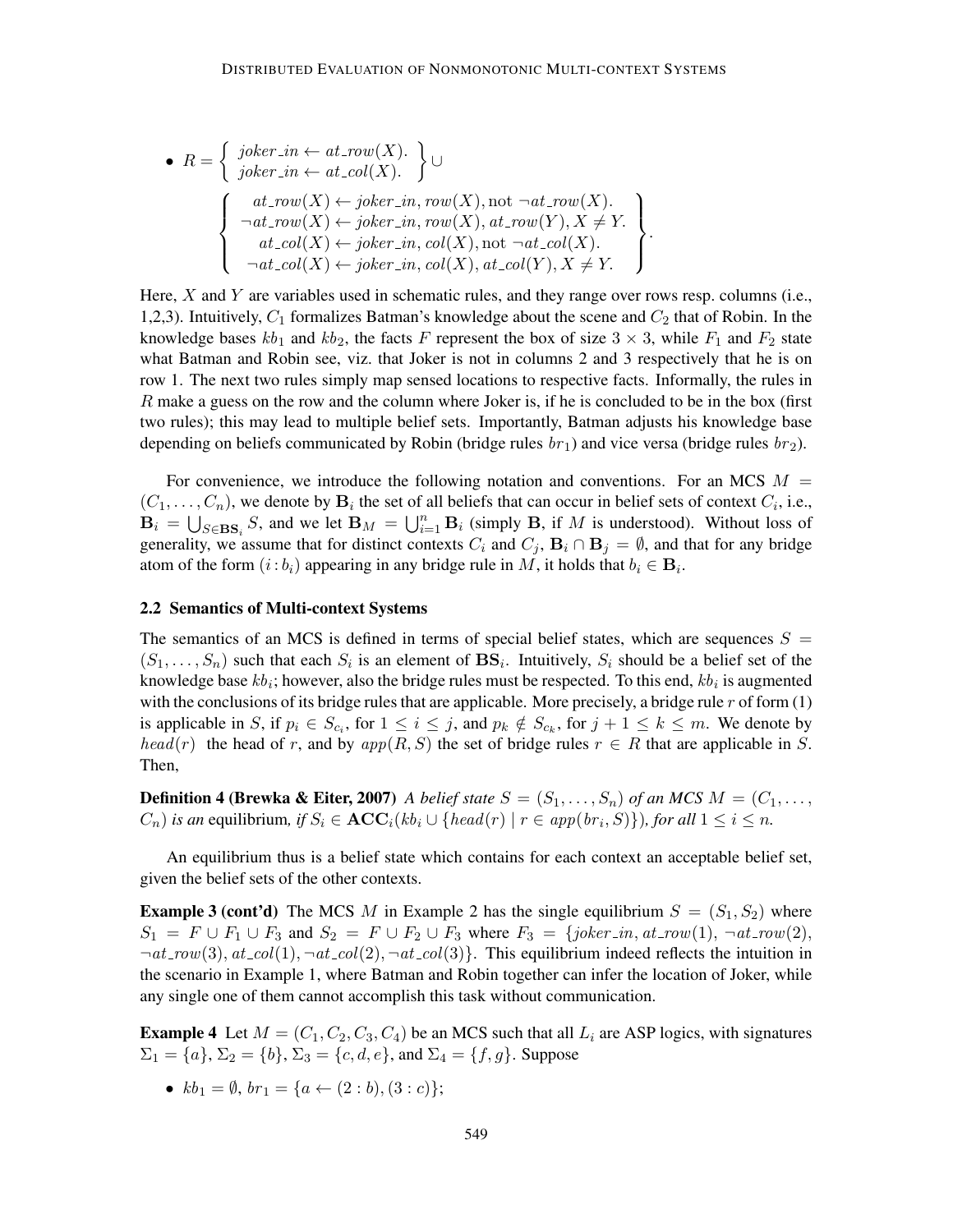- $kb_2 = \emptyset$ ,  $br_2 = \{b \leftarrow (4 : q)\};$
- $kb_3 = \{c \leftarrow d; d \leftarrow c\}, br_3 = \{c \vee e \leftarrow \text{not}(4 : f)\};$
- $kb_4 = \{f \vee g \leftarrow \}$ ,  $br_4 = \emptyset$ .

One can check that  $S = (\{a\}, \{b\}, \{c, d\}, \{g\})$  is an equilibrium of M.

The computation of equilibria for a given MCS has been realized by a declarative implementation using HEX-programs (Eiter et al., 2005) which can be evaluated using the dlvhex system. $4$ The idea is to translate an MCS into a HEX-program with (i) disjunctive facts for guessing the truth values of beliefs, (ii) HEX-rules for capturing bridge rules, and (iii) constraints with external atoms for capturing the acceptability functions. For further details on a concrete implementation of this approach, we refer the reader to the MCS-IE system (Bögl, Eiter, Fink,  $\&$  Schüller, 2010). In this article, we pursue a more sophisticated approach, i.e., we design and implement *distributed* algorithms, to compute equilibria of MCSs. During evaluation, there is no centralized component that controls the communication between contexts. Each context independently runs an instance of the algorithm and communicates with each other to exchange beliefs as well as to detect and break cycles. These novel contributions are described in the next sections.

## 3. Basic Algorithm (DMCS)

This section introduces a very first, basic, truly distributed algorithm for evaluating equilibria of an MCS. The algorithm takes a general setting as input, that is, each context has only minimal knowledge about the whole system; or in other words, it just knows the interface with direct neighbors (parents and child contexts) but not the topological information or any further metadata of the system. Under this setting, we concentrate on *distributeness*. Section 4 shifts the focus towards optimization techniques when more metadata is provided.

Taking a local stance, we consider a context  $C_k$  and compute those parts of (potential) equilibria of the system which contain coherent information from all contexts that are "reachable" from  $C_k$ .

#### 3.1 Basic Notions

We start with some basic concepts. The import closure formally captures reachability.

**Definition 5 (Import Closure)** Let  $M = (C_1, \ldots, C_n)$  be an MCS. The import neighborhood of context  $C_k$ *, k*  $\in \{1, \ldots, n\}$ *, is the set* 

$$
In(k) = \{c_i \mid (c_i : p_i) \in B(r), r \in br_k\}.
$$

*Furthermore, the* import closure  $IC(k)$  of  $C_k$  *is the smallest set* S *such that (i)*  $k \in S$  *and (ii) for all*  $i \in S$ *,*  $In(i) \subseteq S$ *.* 

Equivalently, we can define the import closure constructively by  $IC(k) = \{k\} \cup \bigcup_{j \geq 0} IC^{j}(k)$ , where  $IC^0(k) = In(k)$ , and  $IC^{j+1}(k) = \bigcup_{i \in IC^j(k)} In(i)$ .

**Example 5** Consider M in Example 4. Then  $In(1) = \{2, 3\}$ ,  $In(2) = In(3) = \{4\}$ , and  $In(4) = \{4, 4\}$  $\emptyset$ ; the import closure of  $C_1$  is  $IC(1) = \{1, 2, 3, 4\}$  (see Figure 2).

<sup>4.</sup> www.kr.tuwien.ac.at/research/systems/dlvhex/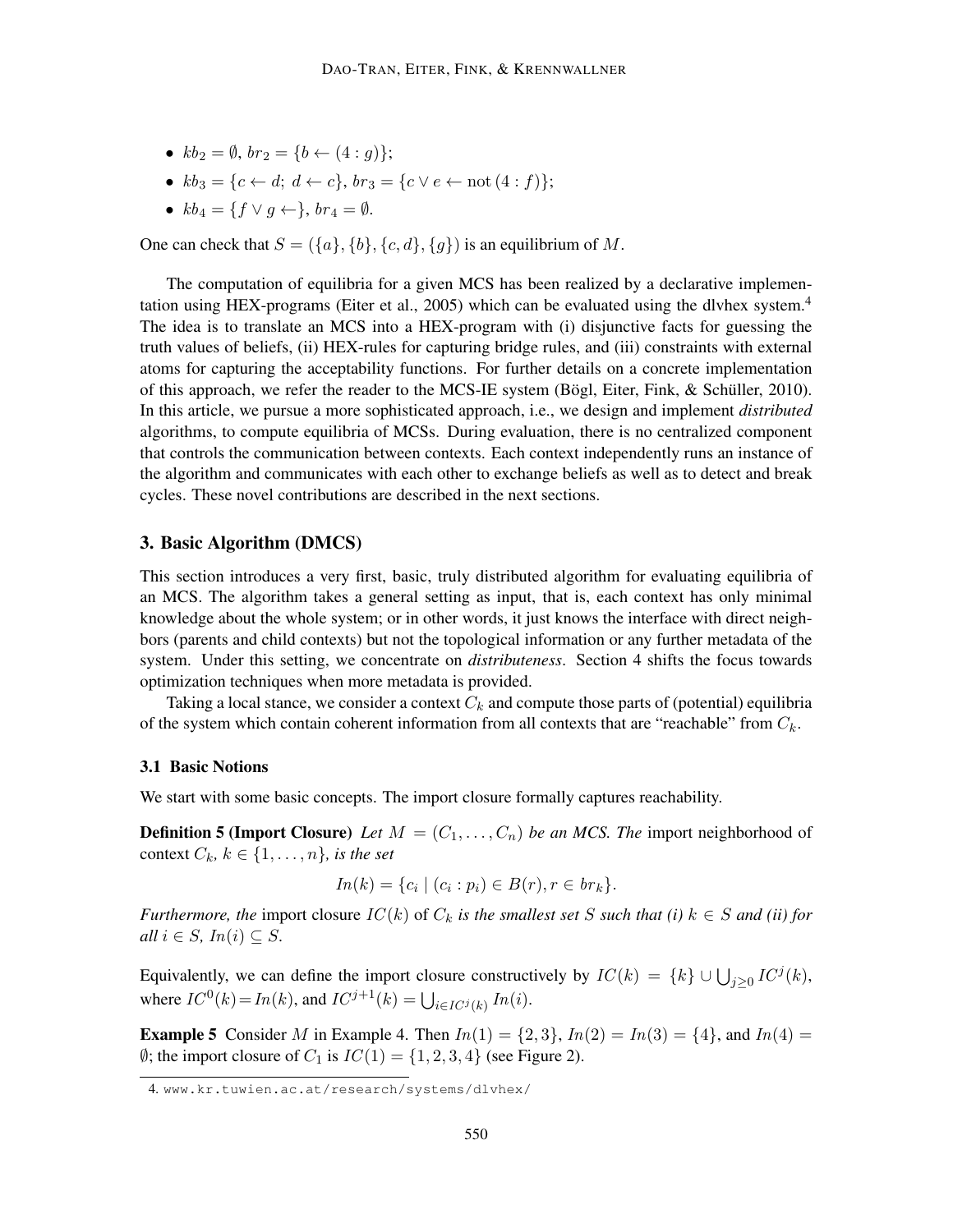

Figure 2: Import neighborhood and Import closure



Figure 3: Joining partial belief states

Based on the import closure we define partial equilibria.

**Definition 6 (Partial Belief States and Equilibria)** Let  $M = (C_1, \ldots, C_n)$  be an MCS, and let  $\epsilon \notin \bigcup_{i=1}^n \mathbf{BS}_i$ . Then a sequence  $S = (S_1, \ldots, S_n)$  such that  $S_i \in \mathbf{BS}_i \cup \{\epsilon\}$ , for all  $1 \leq i \leq n$ , is *a* partial belief state (PBS) *of M, and S is a* partial equilibrium (PE) of M w.r.t.  $C_k$ ,  $k \in \{1, \ldots, n\}$ , *if*  $i \in IC(k)$  *implies*  $S_i \in \text{ACC}_i(kb_i \cup \{head(r) | r \in app(br_i, S)\})$ *, and*  $i \notin IC(k)$  *implies*  $S_i = \epsilon$ , for all  $1 \leq i \leq n$ .

Note that  $IC(k)$  essentially defines a subsystem M' of M that is connected by bridge rules. We use PEs of M instead of equilibria of  $M'$  to keep the original MCS M intact.

For combining partial belief states  $S = (S_1, \ldots, S_n)$  and  $T = (T_1, \ldots, T_n)$ , we define their *join*  $S \bowtie T$  as the partial belief state  $(U_1, \ldots, U_n)$  such that

$$
U_i = \begin{cases} S_i, & \text{if } T_i = \epsilon \text{ or } S_i = T_i, \\ T_i, & \text{if } T_i \neq \epsilon \text{ and } S_i = \epsilon, \end{cases}, \text{ for all } 1 \leq i \leq n
$$

(see Figure 3). Note that  $S \bowtie T$  is void, if some couples  $S_i, T_i$  are from  $\mathbf{BS}_i$  but different. Naturally, the *join* of two sets S and T of partial belief states is then  $S \bowtie T = \{S \bowtie T \mid S \in S, T \in T\}.$ 

Example 6 Consider two sets of partial belief states:

$$
S = \{ (\epsilon, \{b\}, \epsilon, \{\neg f, g\}), (\epsilon, \{\neg b\}, \epsilon, \{f, \neg g\}) \} \text{ and}
$$
  

$$
\mathcal{T} = \{ (\epsilon, \epsilon, \{\neg c, \neg d, e\}, \{\neg f, g\}), (\epsilon, \epsilon, \{c, d, \neg e\}, \{\neg f, g\}), (\epsilon, \epsilon, \{\neg c, \neg d, \neg e\}, \{f, \neg g\}) \}.
$$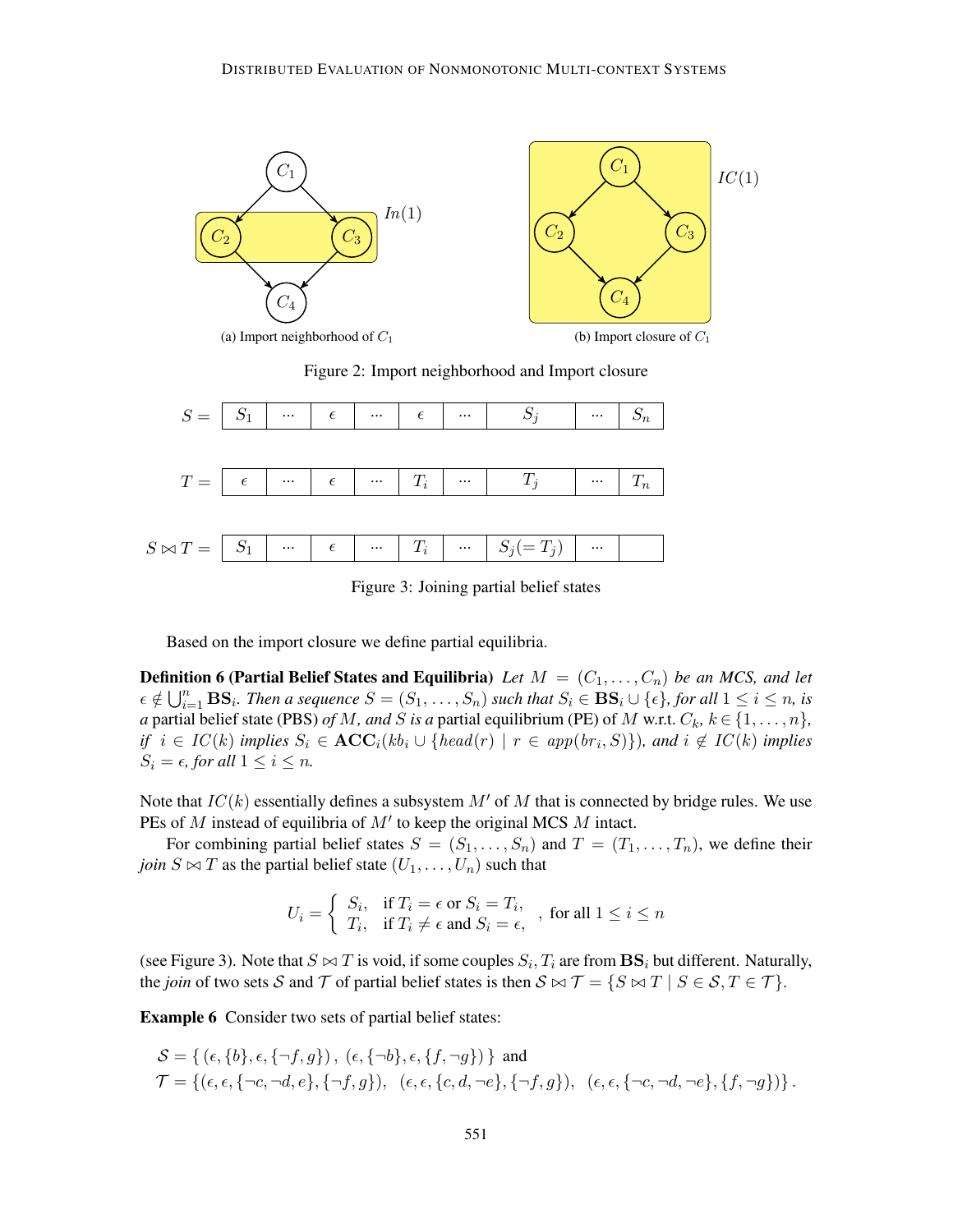Their join is given by

$$
\mathcal{S} \bowtie \mathcal{T} = \left\{ \begin{array}{l} (\epsilon, \{b\}, \{\neg c, \neg d, e\}, \{\neg f, g\}), \ (\epsilon, \{b\}, \{c, d, \neg e\}, \{\neg f, g\}), \\ (\epsilon, \{\neg b\}, \{\neg c, \neg d, \neg e\}, \{f, \neg g\}) \end{array} \right\}.
$$

### 3.2 The Basic Algorithm

Given an MCS M and a starting context  $C_k$ , we aim at finding all PEs of M w.r.t.  $C_k$  in a distributed way. To this end, we design an algorithm DMCS whose instances run independently at a node for each context and communicate with each other for exchanging sets of partial belief states. This provides a method for distributed model building, and the DMCS algorithm can be applied to any MCS provided that appropriate solvers for the respective context logics are available. As a main feature of DMCS, it can also compute *projected partial equilibria*, i.e., PEs projected to a relevant part of the beliefs showing up in  $C_k$ 's import closure. This can be exploited for specific tasks like, e.g., local query answering or consistency checking. When computing projected PEs, the information communicated between contexts is minimized, keeping communication cost low.

In the sequel, we present a basic version of the algorithm, abstracting from low-level implementation issues; the overall MCS structure is assumed to be unknown at context nodes. The idea is as follows: starting from context  $C_k$ , we visit its import closure by expanding the import neighborhood at each context  $C_i$  like in a depth-first search (DFS), until a leaf context is reached or a cycle is detected, by finding the current context in the set *hist* of already visited contexts. A leaf context simply computes its local belief sets, transforms them into partial belief states, and returns this result to its parent (invoking context, Figure 4a). In case of a cycle (Figure 4c), the context  $C_i$  which detects the cycle must also break it, by (i) guessing belief sets for its "export" interface, (ii) transforming the guesses into partial belief states, and (iii) returning them to the invoking context.

An intermediate context  $C_i$  produces partial belief states that will be joined, i.e., consistently combined, with partial belief states of its neighbors; to enable this,  $C_i$  returns its local belief sets, joined with the results of its own neighbors (Figure 4b).

For computing projected PEs, the algorithm offers a parameter V called the *relevant interface* which must fulfill some conditions w.r.t. import closure that we next discuss.

Notation. Given a (partial) belief state S and set  $V \subseteq B$  of beliefs, we denote by  $S|_V$  the *restriction of* S *to* V, i.e., the (partial) belief state  $S' = (S_1|_V, \ldots, S_n|_V)$ , where  $S_i|_V = S_i \cap V$  if  $S_i \neq \epsilon$ , and  $\epsilon|y = \epsilon$ ; for a set S of (partial) belief states, we let  $S|y = \{S|y \mid S \in S\}$ . Next,

**Definition 7 (Recursive Import Interface)** *For an MCS*  $M = (C_1, \ldots, C_n)$  *and*  $k \in \{1, \ldots, n\}$ *, we call*  $V(k) = \{p_i \mid (c_i : p_i) \in B(r), r \in br_k\}$  *the import interface of context*  $C_k$  *and*  $V^*(k)$  =  $\bigcup_{i \in IC(k)} \mathcal{V}(i)$  *the* recursive import interface *of context*  $C_k$ .

For a correct relevant interface V, we have two extremal cases: (1)  $\mathcal{V} = \mathcal{V}^*(k)$  and (2)  $\mathcal{V} = \mathcal{V}_B = B$ . In (1), DMCS basically checks for consistency on the import closure of  $C_k$  by computing PEs projected to interface beliefs. In (2), it computes PEs w.r.t.  $C_k$ . In between, by providing a fixed interface  $V$ , problem-specific knowledge (such as query variables) and/or infrastructure information can be exploited to keep computations focused on relevant projections of partial belief states.

The projections of partial belief states are cached in every context such that recomputation and recombination of belief states with local belief sets are kept at a minimum.

We assume that each context  $C_k$  has a background process (or daemon in Unix terminology) that waits for incoming requests of the form  $(V, hist)$ , upon which it starts the computation outlined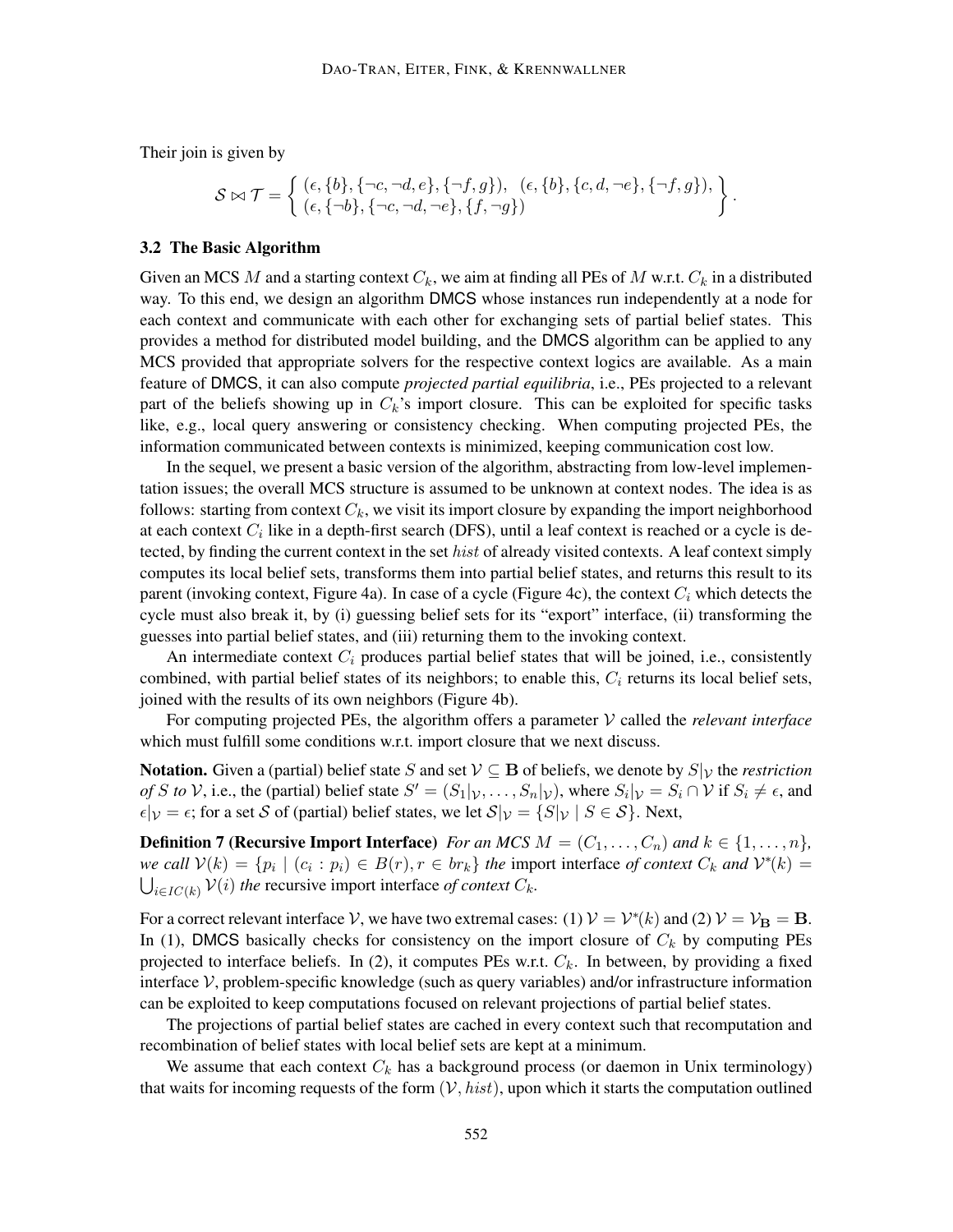

Figure 4: Basic distributed algorithm - casewise

in Algorithm 1. This process also serves the purpose of keeping the cache  $c(k)$  persistent. We write  $C_i$ .DMCS(*V*, *hist*) to specify that we send (*V*, *hist*) to the process at context  $C_i$  and wait for its return message.

Algorithm 1 uses the following primitives:

- function  $\textsf{lsolve}(S)$  (Algorithm 2): augments the knowledge base kb of the current context with the heads of bridge rules in  $br$  that are applicable w.r.t. partial belief state  $S$ , computes local belief sets using function ACC, combines each local belief set with S, and returns the resulting set of partial belief states; and
- function guess( $V, C_k$ ): guesses all possible truth assignments for the relevant interface w.r.t.  $C_k$ , i.e., for  $\mathbf{B}_k \cap \mathcal{V}$ .<sup>5</sup>

DMCS proceeds in the following way:

(a) check the cache for an appropriate partial belief state;

<sup>5.</sup> In order to relate beliefs in  $B_k$ , V can either be a vector of sets, or variables in V are prefixed with context ids; for simplicity, we kept  $V$  as a set without further assumptions.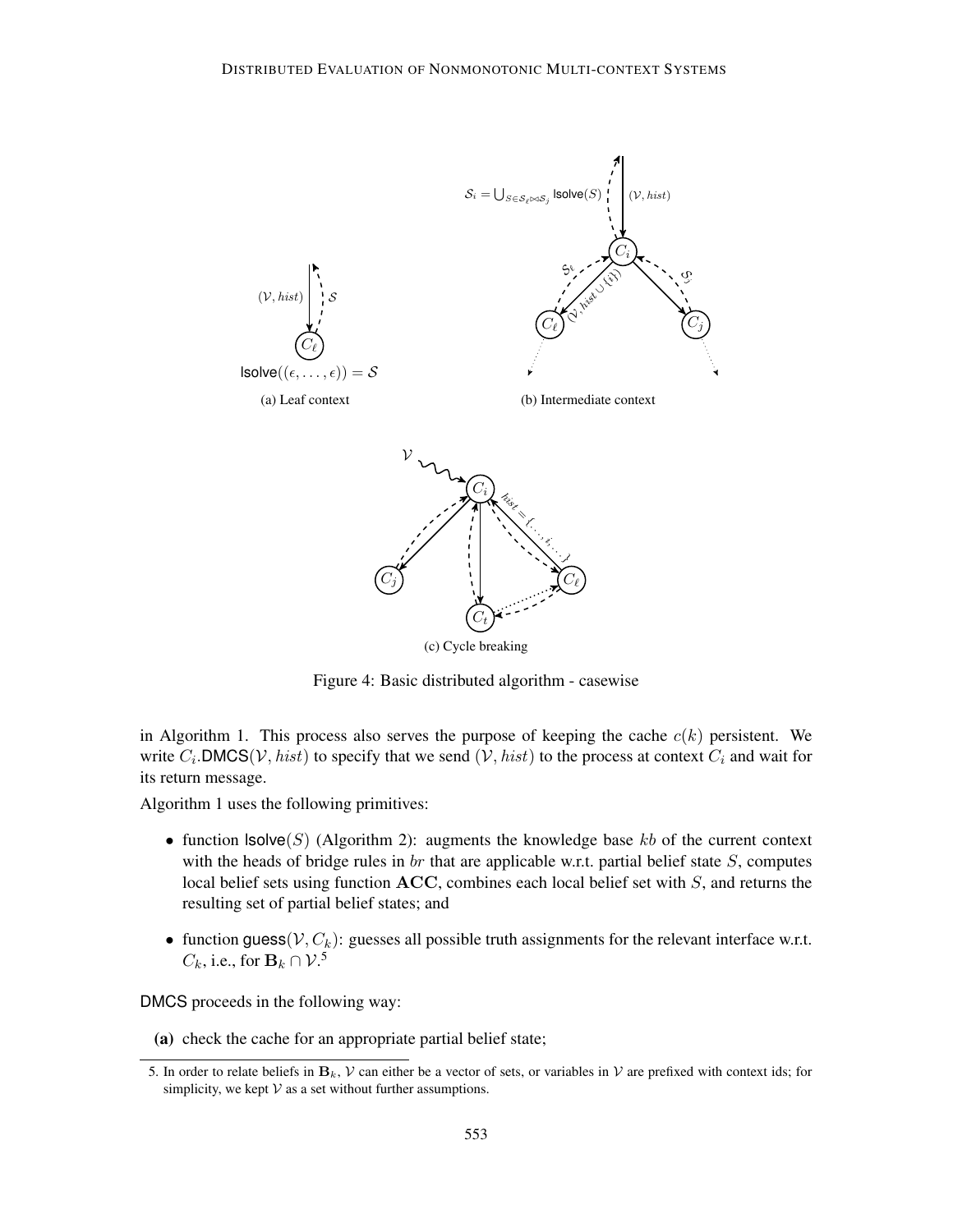**Algorithm 1:** DMCS(*V*, *hist*) at  $C_k = (L_k, kb_k, br_k)$ Input: V: relevant interface, hist: visited contexts **Data**:  $c(k)$ : static cache Output: set of accumulated partial belief states (a) if  $c(k)$  *is not empty* then return  $c(k)$  $\mathcal{S} := \emptyset$ (b) if  $k \in \text{hist}$  then  $\blacksquare$  // cyclic: guess local beliefs w.r.t.  $\mathcal V$ (c)  $S := \text{guess}(\mathcal{V}, C_k)$ else // acyclic: collect neighbor beliefs and add local ones  $\mathcal{T} := \{ (\epsilon, \ldots, \epsilon) \}$  and  $hist := hist \cup \{k\}$ (d) foreach  $i \in In(k)$  do **if** *for some*  $T \in \mathcal{T}$ *,*  $T_i = \epsilon$  **then**  $\mathcal{T} := \mathcal{T} \bowtie C_i$ .DMCS $(\mathcal{V}, \textit{hist})$ (e) for each  $T \in \mathcal{T}$  do  $\mathcal{S} := \mathcal{S} \cup \textsf{Isolve}(T)$ (f)  $\mid$   $c(k) := S|_{\mathcal{V}}$ return  $S|_{\mathcal{V}}$ 

Algorithm 2:  $\textsf{lsolve}(S)$  at  $C_k = (L_k, kb_k, br_k)$ 

**Input**: S: partial belief state  $S = (S_1, \ldots, S_n)$ **Output:** set of locally acceptable partial belief states

 $\mathbf{T} := \mathbf{ACC}_k(kb_k \cup \{head(r) \mid r \in app(br_k, S)\})$ return  $\{(S_1, \ldots, S_{k-1}, T_k, S_{k+1}, \ldots, S_n) | T_k \in \mathbf{T}\}\$ 

- (b) check for a cycle;
- (c) if a cycle is detected, then guess partial belief states of the relevant interface of the context running DMCS;
- (d) if no cycle is detected, but import from neighbor contexts is needed, then request partial belief states from all neighbors and join them;
- (e) compute local belief states given the partial belief states collected from neighbors;
- (f) cache the current (projected) partial belief state.

The next examples illustrate evaluation runs of DMCS for finding all partial equilibria with different MCS. We start with an acyclic run.

**Example 7** Reconsider M from Example 4. Suppose the user invokes  $C_1$ . DMCS( $V, \emptyset$ ), where  $V = \{a, b, c, f, g\}$ , to trigger the evaluation process. Next,  $C_1$  forwards in (d) requests to  $C_2$ and  $C_3$ , which both call  $C_4$ . When called for the first time,  $C_4$  calculates in (e) its own belief sets and assembles the set of partial belief states

$$
\mathcal{S}_4 = \{ (\epsilon, \epsilon, \epsilon, \{f, \neg g\}), \ (\epsilon, \epsilon, \epsilon, \{\neg f, g\}) \}.
$$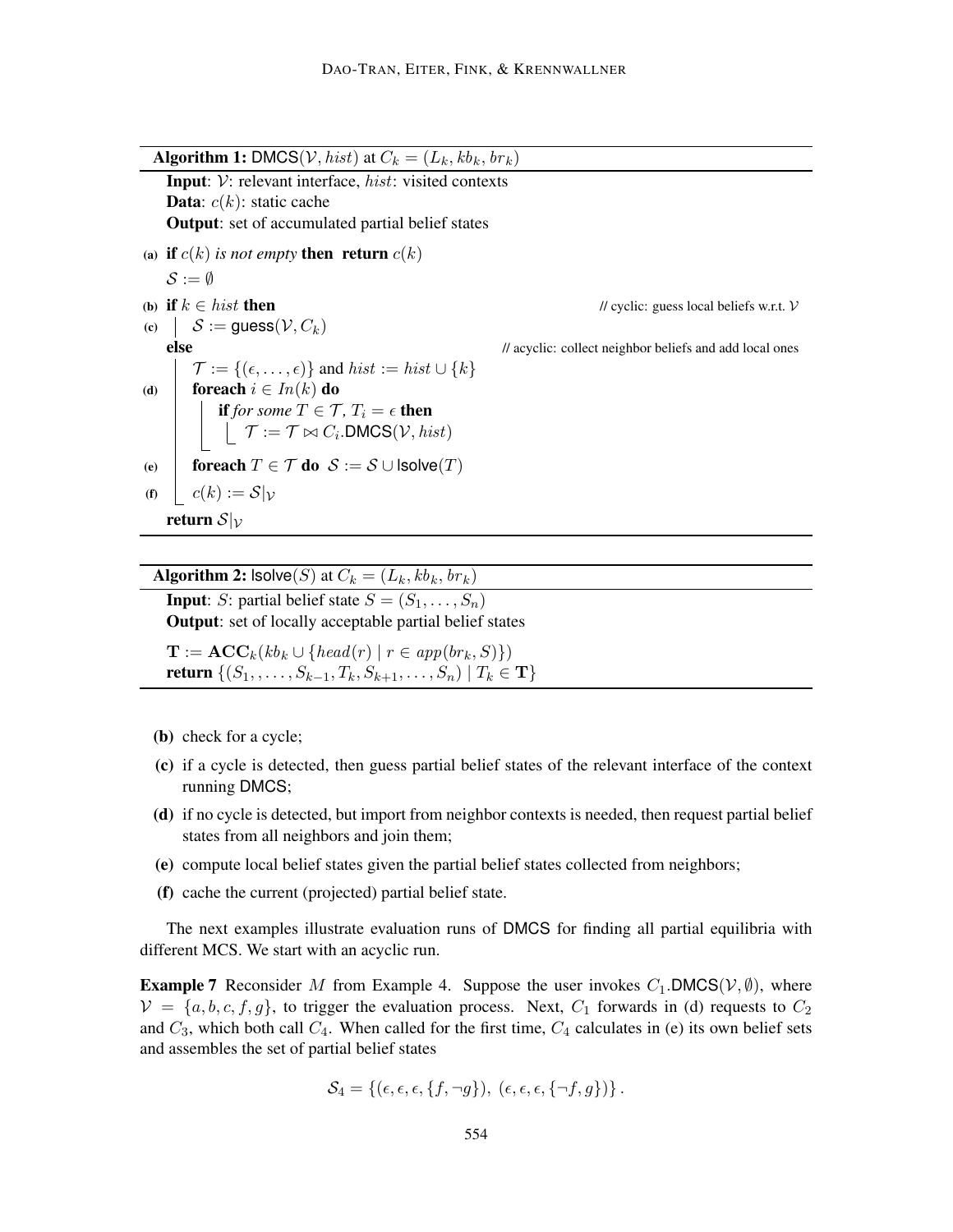

Figure 5: A cyclic topology

After caching  $S_4|_V$  in (f),  $C_4$  returns  $S_4|_V = S_4$  to one of the contexts  $C_2, C_3$  whose request arrived first. On second call,  $C_4$  simply returns  $S_4|_V$  to the other context from the cache.

 $C_2$  and  $C_3$  next call lsolve (in (e)) two times each, which results in  $S_2 = S$  resp.  $S_3 = T$  with  $S, \mathcal{T}$  from Example 6.

$$
S = \{ (\epsilon, \{b\}, \epsilon, \{\neg f, g\}), (\epsilon, \{\neg b\}, \epsilon, \{f, \neg g\}) \} \text{ and}
$$
  

$$
\mathcal{T} = \{ (\epsilon, \epsilon, \{\neg c, \neg d, e\}, \{\neg f, g\}), (\epsilon, \epsilon, \{c, d, \neg e\}, \{\neg f, g\}), (\epsilon, \epsilon, \{\neg c, \neg d, \neg e\}, \{f, \neg g\}) \}.
$$

Thus,

$$
\begin{array}{rcl}\n\mathcal{S}_2|\mathcal{V} & = & \{(\epsilon, \{b\}, \epsilon, \{\neg f, g\}), \ (\epsilon, \{\neg b\}, \epsilon, \{f, \neg g\})\} \ \text{and} \\
\mathcal{S}_3|\mathcal{V} & = & \{(\epsilon, \epsilon, \{\neg c\}, \{\neg f, g\}), \ (\epsilon, \epsilon, \{c\}, \{\neg f, g\}), \ (\epsilon, \epsilon, \{\neg c\}, \{f, \neg g\})\} \,.\n\end{array}
$$

 $C_1$ , after computing in (d)

$$
\mathcal{S}_2|\mathcal{V}\bowtie\mathcal{S}_3|\mathcal{V} = \{(\epsilon,\{b\},\{\neg c\},\{\neg f,g\}),\ (\epsilon,\{b\},\{c\},\{\neg f,g\}),\ (\epsilon,\{\neg b\},\{\neg c\},\{f,\neg g\})\}\
$$

calls lsolve in (e) thrice to compute the final result:

$$
\mathcal{S}_1|_{\mathcal{V}} = \{(\{a\}, \{b\}, \{c\}, \{\neg f, g\}), \ (\{\neg a\}, \{b\}, \{\neg c\}, \{\neg f, g\}), \ (\{\neg a\}, \{\neg b\}, \{\neg c\}, \{f, \neg g\})\}.
$$

The next example illustrates the run of DMCS on a cyclic topology.

**Example 8** Let  $M = (C_1, C_2, C_3)$  be an MCS such that each  $L_i$  is an ASP logic, and

- $kb_1 = \emptyset$ ,  $br_1 = \{a \leftarrow not (2 : b)\};$
- $kb_2 = \emptyset$ ,  $br_2 = \{b \leftarrow (3 : c)\}$ ; and
- $kb_3 = \emptyset$ ,  $br_3 = \{c \lor d \leftarrow \text{not } (1 : a)\}.$

Figure 5 shows the cyclic topology of M. Suppose that the user sends a request to  $C_1$  by calling C<sub>1</sub>.DMCS( $V, \emptyset$ ) with  $V = \{a, b, c\}$ . In step (d) of Algorithm 1, C<sub>1</sub> calls C<sub>2</sub>.DMCS( $V, \{1\}$ ), then context  $C_2$  issues a call  $C_3$ . DMCS( $V$ ,  $\{1, 2\}$ ), thus  $C_3$  invokes  $C_1$ . DMCS( $V$ ,  $\{1, 2, 3\}$ ). At this point, the instance of DMCS at  $C_1$  detects a cycle in (b) and guesses the partial belief states

$$
\mathcal{S}'_1 = \{ (\{a\}, \epsilon, \epsilon), (\{\neg a\}, \epsilon, \epsilon) \}
$$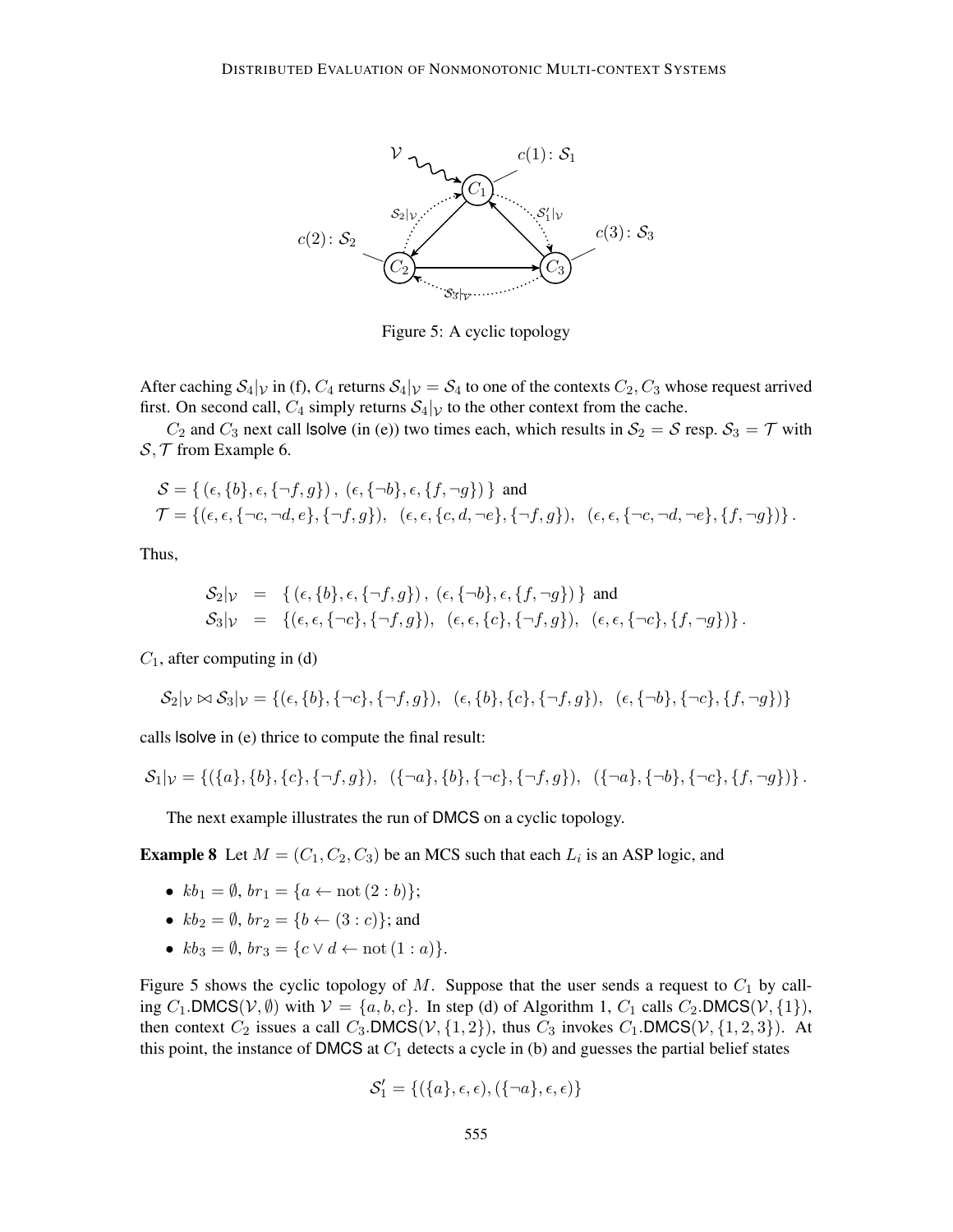for  $\Sigma_1 \cap V$ . Then, following the dotted lines in Figure 5, the set  $S'_1|_V = S'_1$  is the return value for the request from  $C_3$ , which joins it with an initial empty belief state  $(\epsilon, \epsilon, \epsilon)$ , gives us  $\mathcal T$  and then calls  $\textsf{lsolve}(T)$  for each  $T \in \mathcal{T}$  in (e), resulting in

$$
\mathcal{S}_3 = \{ (\{\neg a\}, \epsilon, \{c, \neg d\}), \ (\{\neg a\}, \epsilon, \{\neg c, d\}), \ (\{a\}, \epsilon, \{\neg c, \neg d\}) \}.
$$

The next step of  $C_3$  is to return  $S_3|_V$  back to  $C_2$ , which will proceed as  $C_3$  before. The result is the set of belief states

$$
\mathcal{S}_2 = \{ (\{\neg a\}, \{b\}, \{c\}), \ (\{\neg a\}, \{\neg b\}, \{c\}), \ (\{a\}, \{\neg b\}, \{\neg c\}) \},
$$

which will be sent back to  $C_1$  as  $S_2|\gamma$ . Notice that belief state  $({{\neg a}\},{{{\neg b}\},\{c\}})$  is inconsistent in  $C_1$ , but will be eventually eliminated once  $C_1$  evaluates  $S_2|_V$  with lsolve.

Next,  $C_1$  will join  $S_2|_V$  with  $(\epsilon, \epsilon, \epsilon)$ , which yields  $S_2|_V$ , and then use this result to call lsolve. The union gives us

$$
S_1 = \{ (\{\neg a\}, \{b\}, \{c\}), (\{a\}, \{\neg b\}, \{\neg c\}) \},
$$

which is also sent back to the user as final result.

Given an MCS  $M = (C_1, \ldots, C_n)$  and a context  $C_k$ , using the recursive import interface of  $C_k$ , i.e.,  $V^*(k)$ , as the relevant interface is a safe (lower) bound for the correctness of Algorithm 1. In what follows, let  $M$ ,  $C_k$ , and  $V^*(k)$  as above.

**Theorem 1 (Correctness of DMCS with partial equilibrium)** *For every*  $V \supseteq V^*(k)$ *, it holds that*  $S' \in C_k$ . **DMCS**( $V$ ,  $\emptyset$ ) *iff* M has some partial equilibrium S w.r.t.  $C_k$  such that  $S' = S|_{V}$ .

We can compute partial equilibria at  $C_k$  if we use  $V_B$ . This holds because using  $V_B$  preserves all belief sets returned from step (e), as the projection at step (f) takes no effect.

**Corollary 2** S is a partial equilibrium of M w.r.t.  $C_k$  iff  $S \in C_k$ . **DMCS**( $V_B$ ,  $\emptyset$ ).

Under the assumption that M has a single root context  $C_1$ , i.e., such that  $i \in IC(1)$  for all  $2 \leq i \leq n$ , DMCS computes equilibria.

**Corollary 3** If an MCS M has a single root context  $C_1$ , then S is an equilibrium of M iff  $S \in$  $C_1$ *.* DMCS( $V_B$ ,  $\emptyset$ )*.* 

An analysis of the algorithm yields the following upper bound on the computational complexity and communication activity.

**Proposition 4** Let  $M = (C_1, \ldots, C_n)$  be an MCS. In each run of DMCS at a context  $C_k$  with an *interface* V*, it holds that*

- *(1) the total number of calls to <i>lsolve is exponentially bound by*  $n \times |\mathcal{V}|$ *, i.e.,*  $O(2^{n \times |\mathcal{V}|})$ *.*
- (2) the number of messages exchanged between contexts  $C_i$ , where  $i \in IC(k)$ , is bounded by  $2 \cdot |E(k)|$ , where  $E(k) = \{(i, c_j) \mid i \in IC(k), r \in br_i, (c_j : p_j) \in B(r)\}.$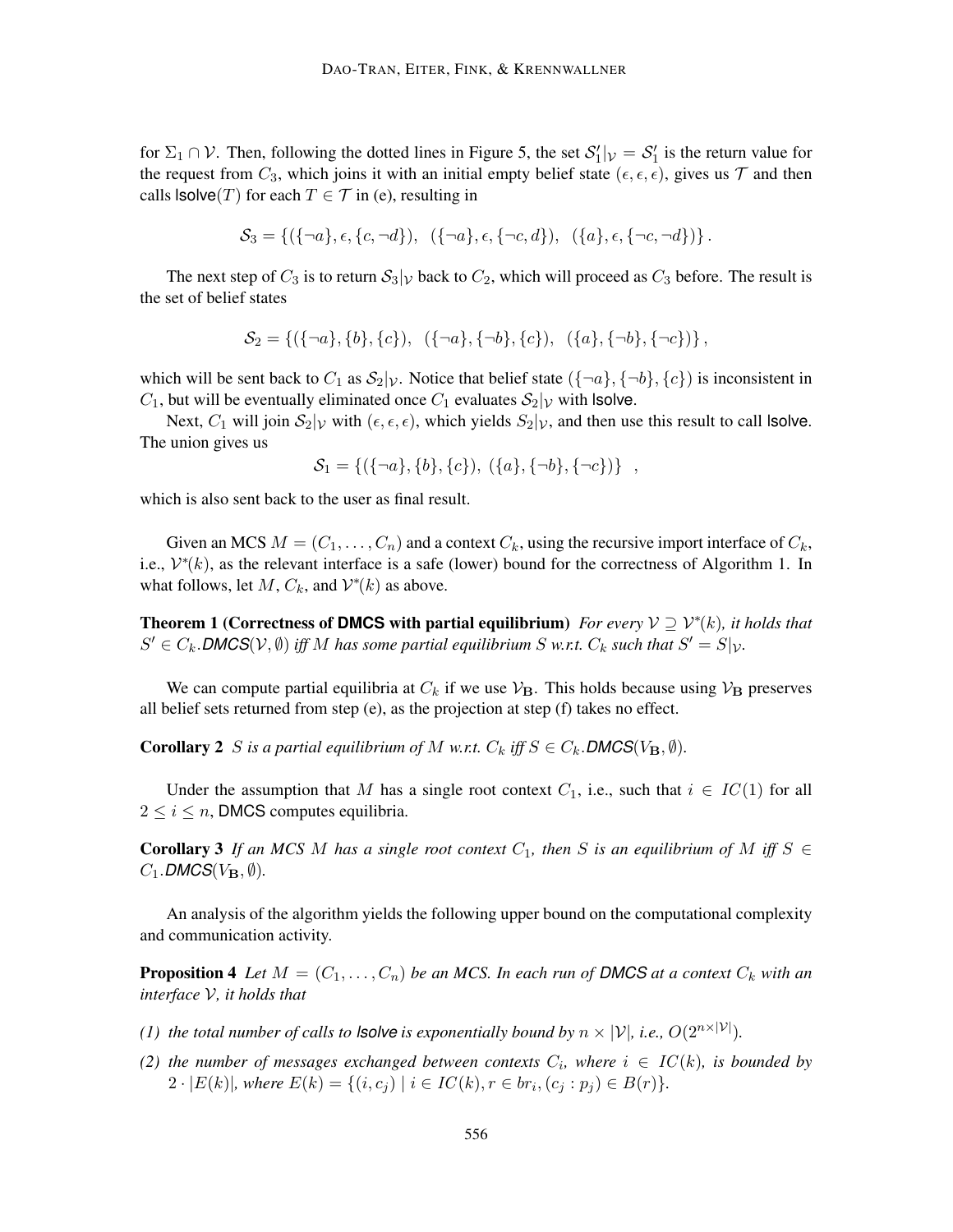### 3.3 Discussion

Algorithm DMCS naturally proceeds "forward" in the import direction of context  $C_k$ . Thus, starting from there, it computes partial equilibria which cover  $C_k$  and contexts in its import closure. All other contexts will be ignored; in fact, they are unknown to all contexts in the closure. While partial equilibria may exist for  $C_k$  and its import closure, the whole MCS could have no equilibrium, because, e.g., (P1) contexts that access beliefs from  $C_k$  or its closure get inconsistent, or (P2) an isolated context or subsystem is inconsistent.

Enhancements of DMCS may deal with such situations: As for (P1), the context neighborhood may include both importing and supporting contexts. Intuitively, if  $C_i$  imports from  $C_j$ , then  $C_i$ must register to  $C_i$ . By carefully adapting DMCS, we can then solve (P1). However, (P2) remains; this needs knowledge about the global system topology.

A suitable assumption is that a manager M exists which every context  $C_i$  in the system can reach and ask whether some isolated inconsistent context or subsystem exists; if  $M$  confirms this,  $C_i$ 's DMCS instance simply returns  $\emptyset$ , eliminating all partial equilibria.

To improve decentralization and information hiding, we can weaken the manager assumption by introducing *routers*. Instead of asking  $M$ , a context  $C_i$  queries an assigned router  $\mathcal{R}$ , which collects topology information needed by  $C_i$  or looks up a cache. The information exchange between  $C_i$  and  $R$  is flexible, depending on the system setting, and could contain contexts that import information from  $C_i$ , or isolated and inconsistent contexts.

A further advantage of topological information is that  $C<sub>i</sub>$  can recognize cyclic and acyclic branches upfront; the invocation order of the neighborhood can then be optimized, by starting with all acyclic branches before entering cyclic subsystems. The caching mechanism can be adapted for acyclic branches, as intermediate results are complete and the cache is meaningful even across different evaluation sessions.

In our setting, we are safe assuming that  $\mathcal{V}^*(k) \subseteq \mathcal{V}$ . But this is not needed if M resp.  $C_k$ 's import closure has no *join-contexts*, i.e., contexts having at least two parents. If we have access to path information in M at each context, we could calculate V on the fly and adjust it during MCS traversal. In particular, for a tree- or ring-shaped  $M$ , we can restrict  $V$  to the *locally shared interface* between  $C_k$  and its import neighbors, i.e., restricting V to the bridge atoms of  $br_k$ . In presence of join-contexts,  $V$  must be made "big enough," e.g. using path information. Furthermore, join-contexts may be eliminated by virtually splitting them, if orthogonal parts of the contexts are accessed. This way, scalability to many contexts can be achieved.

Next, we present optimization techniques using topological information of the system.

# 4. Topology-Based Optimization Algorithm (**DMCSOPT**)

As a basic version, Algorithm DMCS uses no further metadata apart from the minimal information that each context must know: its interface with every neighboring context. There are scalability issues which can be tracked down to the following problems:

(1) contexts are unaware of context dependencies in the system beyond their neighbors, and thus treat all neighbors equally. Specifically, cyclic dependencies remain undetected until a context, seeing the invocation chain, requests models from a context in the chain. Furthermore, a context  $C_i$  does not know whether a neighbor  $C_j$  already requested models from another neighbor  $C_{j'}$ which then would be passed to  $C_i$ ; hence,  $C_i$  makes possibly a superfluous request to  $C_{j'}$ .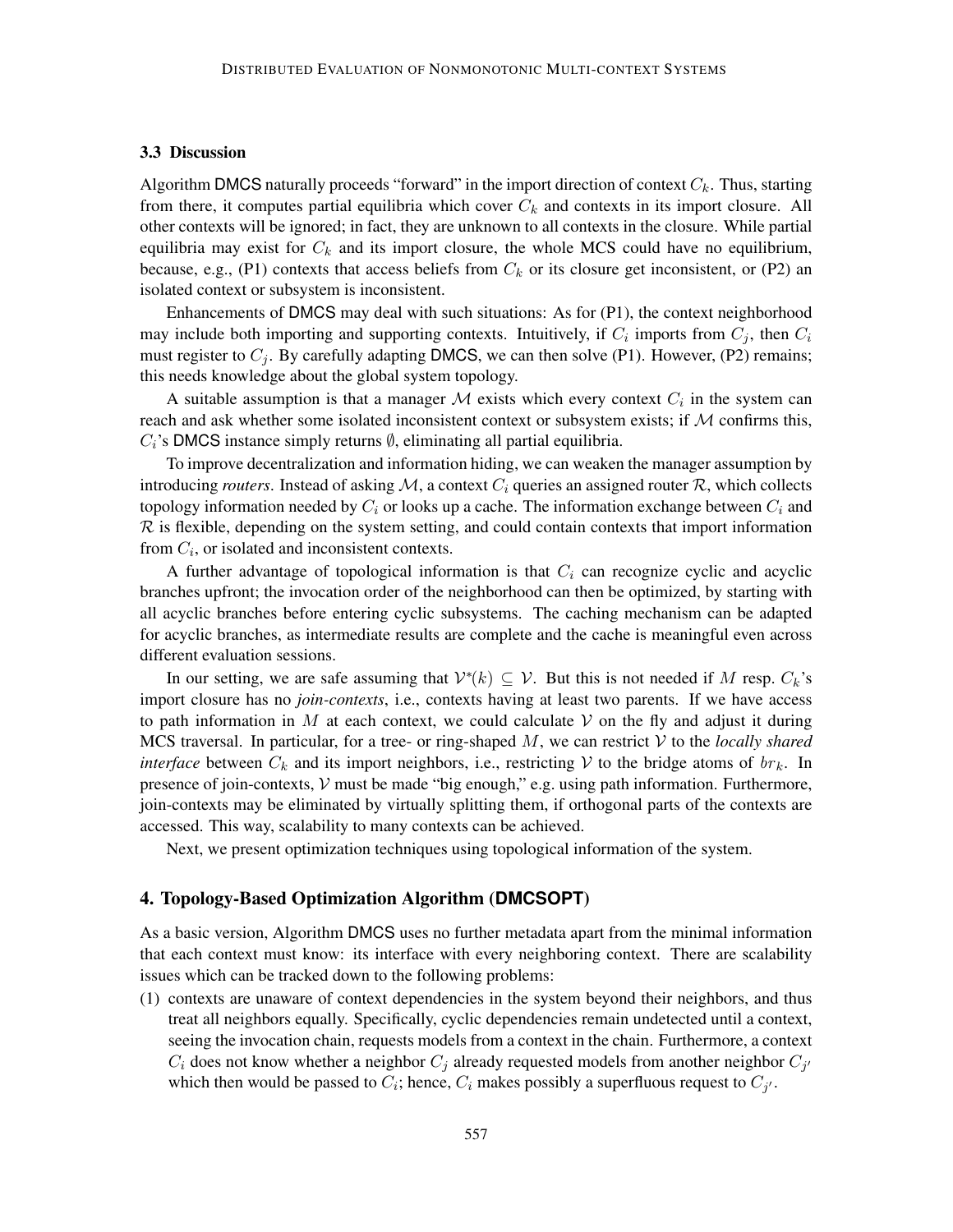(2) a context  $C_i$  returns its local models combined with the results from all its neighbors. In case of multiple models, the result size can become huge as the system size and number of neighbors increases. In fact, this is one of the main performance obstacles.

In this section we address optimizations to increase the scalability of distributed MCS evaluation. Resorting to methods from graph theory, we aim at decomposing, pruning, and improved cycle breaking for dependencies in MCSs. Focusing on (1), we describe a decomposition method using biconnected components of inter-context dependencies. Based on it we can break cycles and prune acyclic parts ahead and create an acyclic query plan. To address (2), we foster a partial view of the system, which is often sufficient for a satisfactory answer, as a compromise between partial information and performance. We thus define a set of variables for each import dependency in the system to project the models in each context to a bare minimum such that they remain meaningful. In this manner, we can omit needless information and circumvent excessive model combinations.

We proceed as follows. After introducing a running example and a superficial explanation of optimization on it, we present the details of the techniques in Section 4.2. Section 4.3 introduces the notion of query plans, which is used in Section 4.4 to describe the algorithm DMCSOPT that intertwines decomposition and pruning with variable projection for performance gains in MCS evaluation.

#### 4.1 Running Scenario

We first present a scenario in Example 9 as a running example for this section.

Example 9 (Scientists Group) A group of four scientists, Alice, Bob, Charlie, and Demi meets after a conference closing to arrange travel back home. The options are going by train or by car (which is slower); if they use the train, they should bring along some food. Alice as the group leader finally decides, based on the information she gets from Bob and Charlie.<sup>6</sup>

Alice prefers to go by car, but she would not object if Bob and Charlie want to go by train. Charlie has a daughter, Fiona; he does not mind either option, but if Fiona is sick he wants the fastest transport to get home. Demi just got married, and her husband, Eddie, wants her to be back soon, and even sooner if she would come soon; Demi tries to yield to her husband's plea.

Charlie is in charge of buying provisions if they go by train. He might choose either salad or peanuts; notably, Alice is allergic to nuts. The options for beverages are coke and juice. Bob is modest; he agrees to any choice of Charlie and Demi for transport but he dislikes coke. Charlie and Demi do not want to bother the others with their personal matters and just communicate their preferences, which is sufficient for reaching an agreement.

**Example 10** The scenario in Example 9 can be encoded as an MCS  $M = (C_1, \ldots, C_6)$ , where Alice = 1, Bob = 2, etc in lexicographical order and all  $L_i$  are ASP logics. The knowledge bases  $kb_i$ and bridge rules  $br_i$  are as follows:

$$
C_1: kb_1 = \begin{cases} car_1 \leftarrow not \; train_1. \\ \perp \leftarrow \; nuts_1. \end{cases} \text{ and } br_1 = \begin{cases} train_1 \leftarrow (2: train_2), (3: train_3). \\ nuts_1 \leftarrow (3: peanus_3). \end{cases};
$$

<sup>6.</sup> Similar scenarios have already been investigated in the realm of multi-agent systems (on social answer set programming see, e.g., Buccafurri & Caminiti, 2008). We do not aim at introducing a new semantics for such scenarios; our example serves as a plain MCS showcase for the algorithms.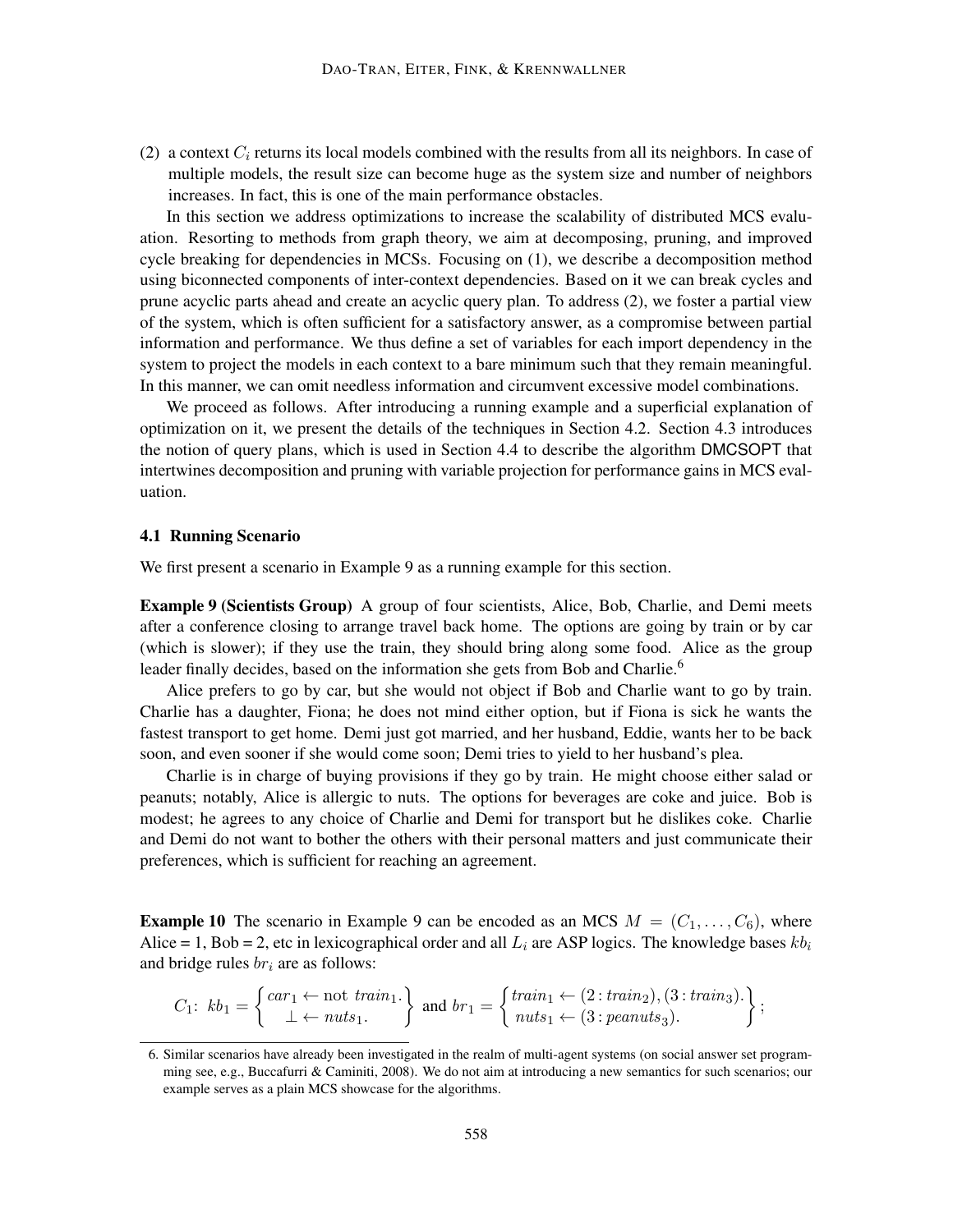

Figure 6: Topologies and decomposition of the scientist group example

$$
C_2: kb_2 = \{\bot \leftarrow \text{not } car_2, \text{not } train_2.\} \text{ and } br_2 = \left\{ \begin{aligned} & car_2 \leftarrow (3: car_3), (4: car_4). \\ & train_3 \leftarrow (3: train_3), (4: train_4), \\ & \text{not } (3: coke_3). \end{aligned} \right\};
$$
\n
$$
C_3: kb_3 = \left\{ \begin{aligned} & car_3 \vee train_3 \leftarrow \\ & train_3 \leftarrow target_3 \\ & claim_3 \leftarrow train_3. \\ & coke_3 \vee juice_3 \leftarrow train_3 \end{aligned} \right\} \text{ and } br_3 = \left\{ \begin{aligned} & argent_3 \leftarrow (6: sick_6). \\ & train_3 \leftarrow (4: train_4) \end{aligned} \right\};
$$
\n
$$
C_4: kb_4 = \left\{ car_4 \vee train_4 \leftarrow \right\} \text{ and } br_4 = \left\{ train_4 \leftarrow (5: sooner_5) \right\};
$$
\n
$$
C_5: kb_5 = \left\{ sooner_5 \leftarrow soon_5\} \text{ and } br_5 = \left\{soon_5 \leftarrow (4: train_4) \right\};
$$
\n
$$
C_6: kb_6 = \left\{site_6 \vee fit_6 \leftarrow \right\} \text{ and } br_6 = \emptyset.
$$

The context dependencies of  $M$  are shown in Fig. 6a.  $M$  has three equilibria, namely:

- $({\{train_1\}, \{train_2\}, \{train_3, \text{upper}_3, \text{julce}_3, \text{salad}_3\}, \{train_4\},$  $\{soon_5, sooner_5\}, \{sick_6\});$
- $({\{train_1\}, \{train_2\}, \{train_3, juice_3, salad_3\}, \{train_4\}, \{soon_5, sooner_5\}, \{fit_6\}});$  and
- $({\{car_1\}, \{car_2\}, \{car_3\}, \{car_4\}, \emptyset, \{fit_6\})}.$

**Example 11** Consider an MCS  $M = (C_1, \ldots, C_7)$  with context dependencies as drawn in Figure 7a. When the user queries  $C_1$  and just cares about the local belief sets in  $C_1$ , then in the evaluation process,  $C_4$  can discard all local belief sets of  $C_5$  and  $C_6$  when answering to a call from  $C_2$  or  $C_3$ . However, when  $C_1$  calls  $C_2$  (or  $C_3$ ), the invoked context must carry local belief sets of  $C_4$  in its answers to  $C_1$ . The reason is that belief sets of  $C_4$  can cause *inconsistent joins* at  $C_1$  for partial belief states returned from  $C_2$  and  $C_3$ , while those of  $C_5$  to  $C_7$  contribute only directly to computing local belief sets at  $C_4$ . Note that belief sets of  $C_4$  to  $C_7$  play no role in determining the applicability of bridge rules in  $C_1$ .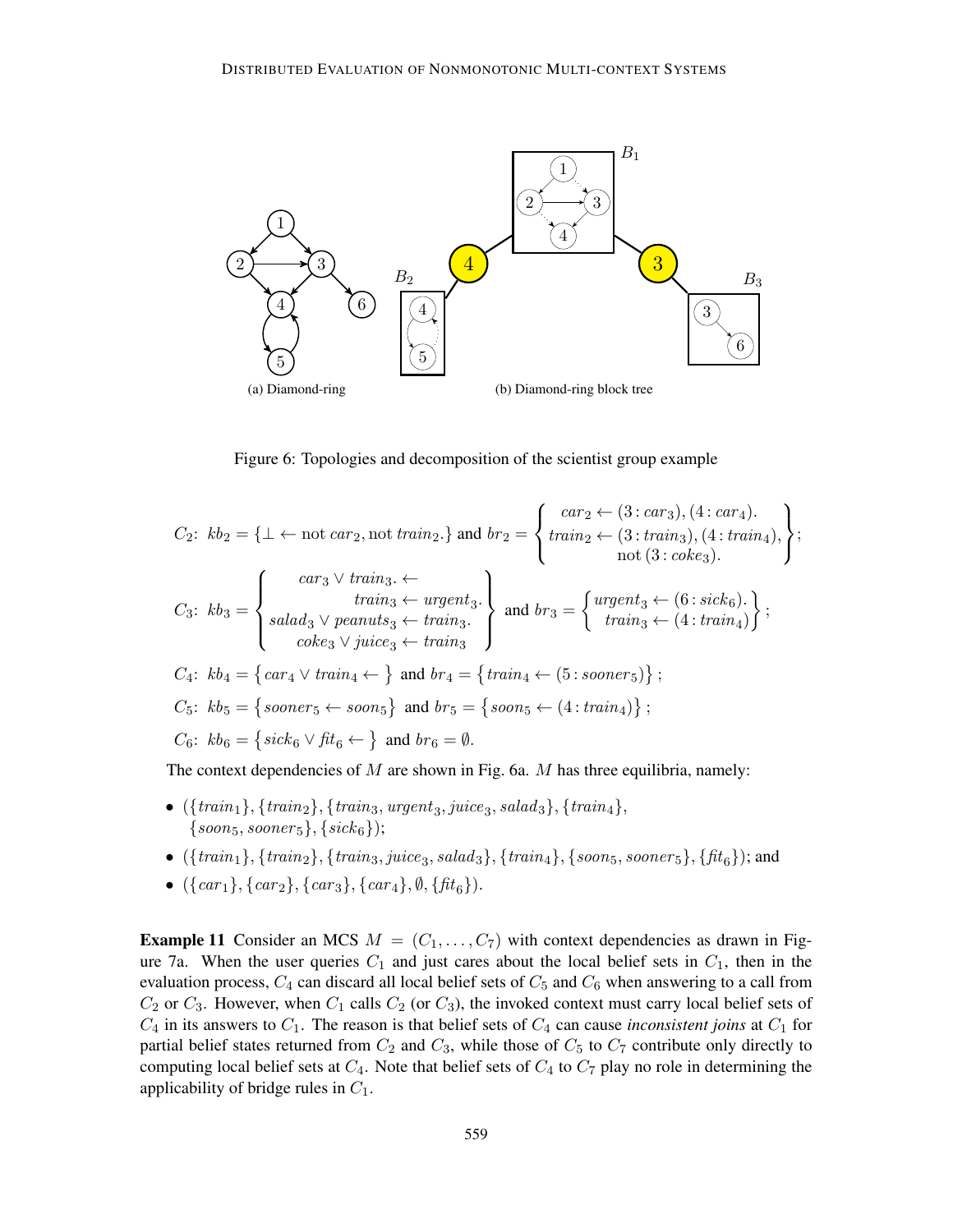

Figure 7: Topology of Example 11 (two stacked zig-zag diamonds)

Now, take a sub-system including  $C_1$ ,  $C_2$ , and  $C_3$ , assuming that  $C_1$  has bridge rules with atoms  $(2:p_2)$  and  $(3:p_3)$  in the body, and  $C_2$  with atoms  $(3:p_3)$ . That is,  $C_1$  depends on both  $C_2$  and  $C_3$ , while  $C_2$  depends on  $C_3$  (see Fig. 7b). A straightforward approach to evaluate this MCS asks at  $C_1$  for the belief sets of  $C_2$  and  $C_3$ . But as  $C_2$  also depends on  $C_3$ , we would need another query from  $C_2$  to  $C_3$  to evaluate  $C_2$  w.r.t. the belief sets of  $C_3$ . This shows evident redundancy, as  $C_3$  will need to compute its belief sets twice. Simple caching strategies could mellow out the second belief state building at  $C_3$ ; nonetheless, when  $C_1$  asks  $C_3$ , the context will transmit its belief states back, thus consuming network resources.

Moreover, when  $C_2$  asks for the PEs of  $C_3$ , it will receive a set of PEs that covers the belief sets of  $C_3$  and in addition of all contexts in  $C_3$ 's import closure. This is excessive from  $C_1$ 's view, as it only needs to know about  $(2:p_2)$  and  $(3:p_3)$ . However,  $C_1$  needs the belief states of both  $C_2$  and  $C_3$  in reply of  $C_2$ : if  $C_2$  only reports its own belief sets (which are consistent w.r.t.  $C_3$ ),  $C_1$  can't align the belief sets received from  $C_2$  with those received from  $C_3$ . Realizing that  $C_2$  also reports the belief sets of  $C_3$ , no call to  $C_3$  must be made.

### 4.2 Decomposition of Nonmonotonic MCS

Based on the observations above, we present an optimization strategy that pursues two orthogonal goals: (i) to prune dependencies in an MCS and cut superfluous transmissions, belief state building, and joining of belief states; and (ii) to minimize content in transmissions. We start with defining the topology of an MCS.

**Definition 8 (Topology)** *The* topology *of an MCS*  $M = (C_1, \ldots, C_n)$  *is the directed graph*  $G_M =$  $(V, E)$ *, where*  $V = \{C_1, \ldots, C_n\}$  *resp.*  $V = \{1, \ldots, n\}$  *and*  $(i, j) \in E$  *iff some rule in*  $br_i$  *has an atom* (j:p) *in the body.*

The first optimization technique is made up of three graph operations. We get a coarse view of the topology by splitting it into *biconnected components*, which form a *tree representation* of the MCS. Then, edge removal techniques yield acyclic structures.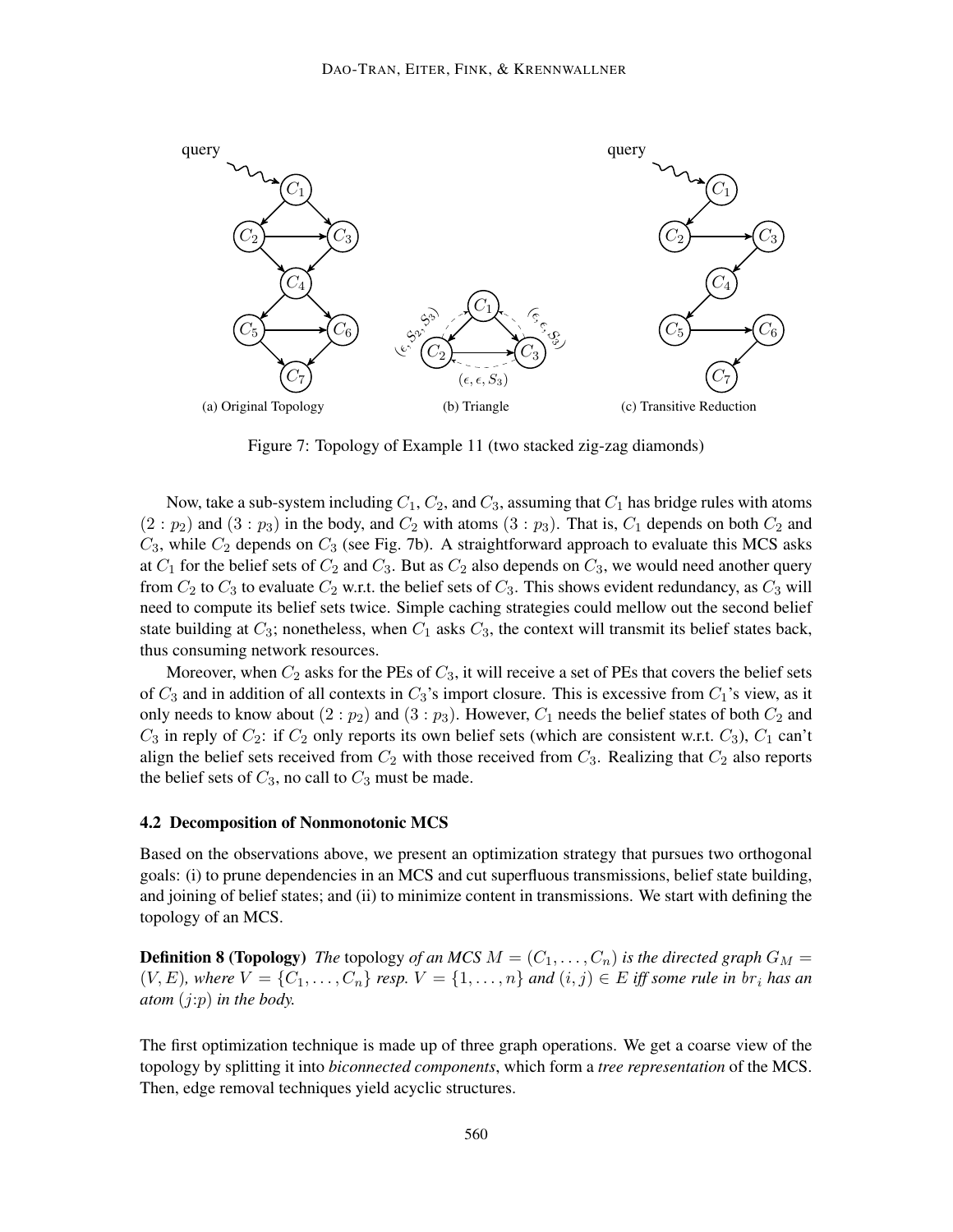In the sequel, we will use standard terminology from graph theory (see Bondy & Murty, 2008); graphs are directed by default. We may view undirected graphs as directed graphs that have both edges  $(u, v)$ ,  $(v, u)$  for an undirected edge  $\{u, v\}$ .

For any graph G and edges  $S \subseteq E(G)$ , we denote by  $G \backslash S$  the maximal subgraph of G having no edges from S. Suppose that  $V' \subseteq V(G)$  is nonempty. Then the subgraph  $G' = (V', E')$  of G with vertex set V' and edge set  $E = \{(u, v) \in E(G) \mid u, v \in V(G)\}\$ is the *subgraph induced* by V', denoted by  $G[V']$ . The induced subgraph  $G[V \setminus V']$  is denoted by  $G\setminus V'$ ; it results from G by deleting the vertices in V' together with their incident edges. If  $V' = \{v\}$ , we write  $G\backslash v$  for  $G\backslash \{v\}$ .

Two vertices u and v of G are said to be *connected*, if there is a (directed) path from u to v in G, i.e., a sequence of vertices  $u = v_1, v_2, \dots, v_n = v$ , such that  $(v_i, v_{i+1}) \in E(G)$ , for each  $i =$  $1, \ldots, n-1$ ; the path is *trivial* if  $n = 1$ . For an undirected graph G, connectedness is an equivalence relation on  $V(G)$ . Thus there is a partition of  $V(G)$  into nonempty subsets  $V_1, V_2, \ldots, V_w$  such that two vertices u and v of G are connected iff both of them belong to the same set  $V_i$ . The subgraphs  $G[V_1], G[V_2], \ldots, G[V_w]$  are called the *components* of G. If  $w = 1$  (i.e., G has exactly one component), then G is *connected*; otherwise, G is *disconnected*.

A directed graph G is *strongly connected*, if for each vertices  $u, v \in V(G)$  a path from u to v and vice versa exists. The *strongly connected components* of G are the subgraphs  $G[V_1], \ldots, G[V_m]$ in the unique partition of the graph G into pairwise disjoint induced subgraphs (i.e.,  $V_i \cap V_j = \emptyset$ ) that are strongly connected.

Furthermore, a directed graph G is *weakly connected*, if turning all edges into undirected edges yields a connected graph. A vertex c of a weakly connected graph G is a *cut vertex*, if  $G \backslash c$  is disconnected. A *biconnected graph* is a weakly connected graph without cut vertices.

A *block* in a graph  $G$  is a maximal biconnected subgraph of  $G$ . Given a set of blocks  $B$ , the *union* of blocks in B is defined as  $\bigcup B = \bigcup_{B \in \mathcal{B}} B$ , where the union of two graphs  $G_1 = (V_1, E_1)$ and  $G_2 = (V_2, E_2)$  is defined as  $G_1 \cup G_2 = (V_1 \cup V_2, E_1 \cup E_2)$ .

Let  $T(G) = (B \cup C, \mathcal{E})$  denote the undirected bipartite graph, called *block tree of graph* G, where

- (i)  $\beta$  is the set of blocks of  $G$ ,
- (ii)  $C$  is the set of cut vertices of  $G$ .
- (iii) and  $(B, c) \in \mathcal{E}$  with  $B \in \mathcal{B}$  and  $c \in \mathcal{C}$  iff  $c \in V(B)$ .

Note that  $T(G)$  is a forest for any graph G and a rooted tree if G is weakly connected.

**Example 12** Consider the graph in Figure 7a. One can check that 4 is the only cut vertex and there are two blocks, viz. the subgraphs induced by  $\{1, 2, 3, 4\}$  and  $\{4, 5, 6, 7\}$ .

The next example shows the block tree of our scenario in Example 9.

**Example 13** The topology  $G_M$  of M in Example 10 is shown in Figure 6a. It has two cut vertices, namely 3 and 4; thus the block tree  $T(G_M)$  (Figure 6b) contains the blocks  $B_1$ ,  $B_2$ , and  $B_3$ , which are subgraphs of  $G_M$  induced by  $\{1, 2, 3, 4\}$ ,  $\{4, 5\}$ , and  $\{3, 6\}$ , respectively.

A *topological sort* of a directed graph is a linear ordering of its vertices such that for every directed edge  $(u, v)$  from vertex u to vertex v, u comes before v in the ordering.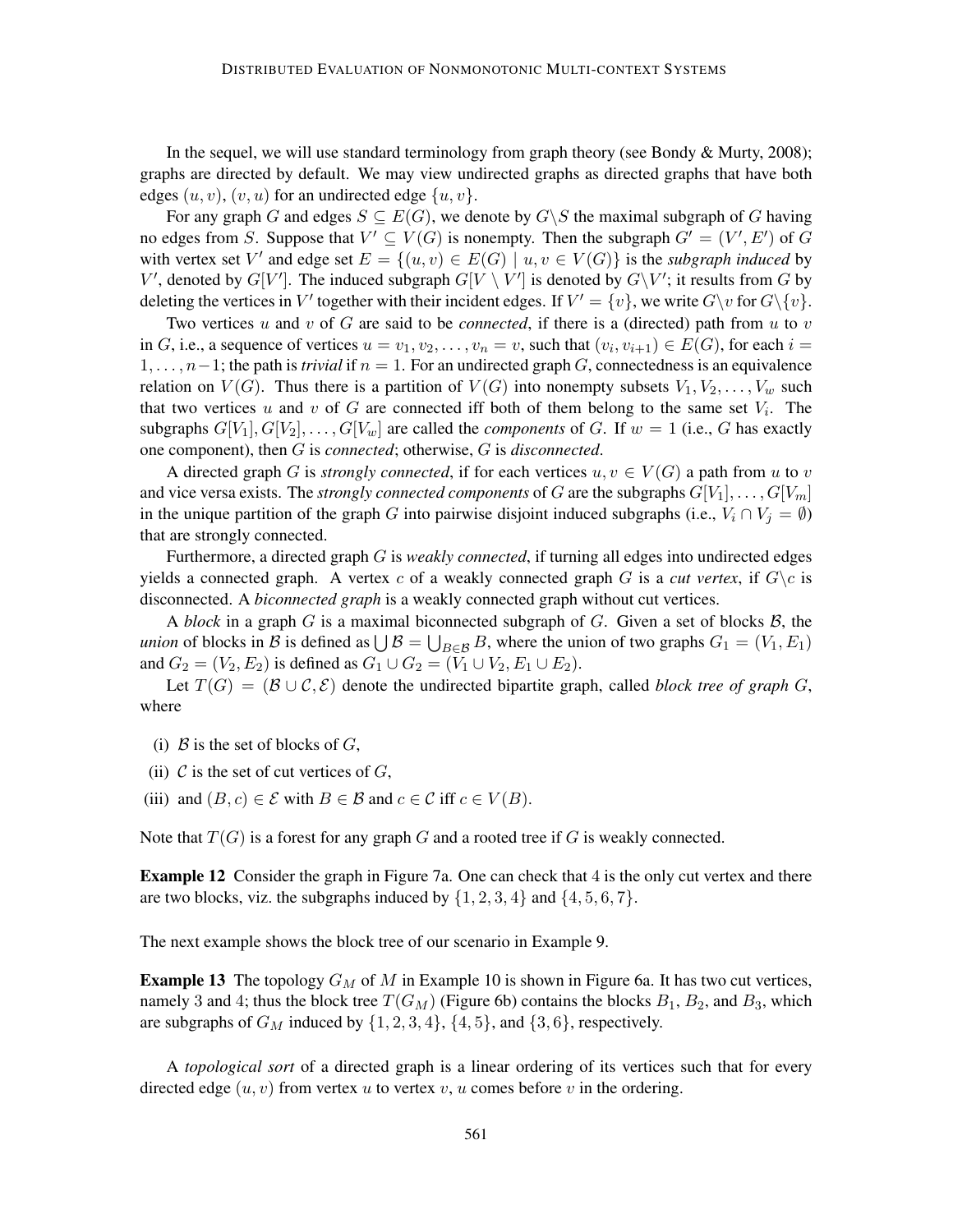**Pruning.** In acyclic topologies, like the triangle presented in Figure 7b, we can exploit a minimal graph representation to avoid unnecessary calls between contexts, namely, the transitive reduction of the graph GM. Recall from Aho, Garey, and Ullman (1972) that a graph G<sup>−</sup> is a *transitive reduction* of the directed graph G whenever the following two conditions are satisfied:

- (i) there is a directed path from vertex u to vertex v in  $G^-$  iff there is a directed path from u to v in  $G$ , and
- (ii) there is no graph with fewer edges than  $G^-$  satisfying condition (i).

Note that  $G^-$  is unique if G is acyclic. For instance, the graph in Figure 7c is the unique transitive reduction of the one in Figure 7a.

Ear decomposition Another essential part of our optimization strategy is to break cycles by removing edges. To this end, we use ear decompositions of cyclic graphs. A block may have multiple cycles that are not necessarily strongly connected; thus we first decompose blocks into their strongly connected components. Using Tarjan's algorithm (Tarjan, 1972) for this task, one gets as a byproduct a topological sort on the directed acyclic graph formed by the strongly connected components. This yield a sequence of nodes  $r_1, \ldots, r_s$  that are used as entry points to each component. The next step is to break cycles.

An *ear decomposition* of a strongly connected graph G *rooted at a node* r is a sequence  $P =$  $\langle P_0, \ldots, P_m \rangle$  of subgraphs of G such that

- (i)  $G = P_0 \cup \cdots \cup P_m$ ,
- (ii)  $P_0$  is a simple cycle (i.e., has no repeated edges or vertices) with  $r \in V(P_0)$ , and
- (iii) each  $P_i$  ( $i > 0$ ) is a non-trivial path (without cycles) whose endpoint  $t_i$  is in  $P_0 \cup \cdots \cup P_{i-1}$ , but the other nodes are not.

Let  $cb(G, P)$  be the set of edges containing  $(\ell_0, r)$  of  $P_0$  and the last edge  $(\ell_i, t_i)$  of each  $P_i$ ,  $i > 0$ . Here,  $\ell_0$  is the vertex belonging to the edge to the root node r in the simple cycle  $P_0$ .

**Example 14** Take, as an example, a strongly connected graph  $G$  in Figure 8a. An ear decomposition of G rooted at node 1 is  $P = \langle P_0, P_1, P_2, P_3 \rangle$  where

$$
V_{P_0} = \{1, 2, 3\}, E_{P_0} = \{(1, 2), (2, 3), (3, 1)\}, \quad V_{P_1} = \{2, 4, 3\}, E_{P_1} = \{(2, 4), (4, 3)\},
$$
  
\n
$$
V_{P_2} = \{2, 5, 3\}, E_{P_2} = \{(2, 5), (5, 3)\}, \quad V_{P_3} = \{1, 4\}, E_{P_4} = \{(1, 4)\}.
$$

The last edges of  $P_i$  are dashed. They form the set  $cb(G, P) = \{(3, 1), (4, 3), (5, 3), (1, 4)\}.$ Removing these edges results in an acyclic topology as in Figure 8b.

Intuitively, ear decomposition is used to remove cycles from the original system  $M$ . On the resulting acyclic topology, algorithms for evaluating MCSs can be designed more conveniently. The trade off is that for any edge  $(\ell, t)$  removed from M, context  $C_{\ell}$ , despite being now a leaf context, has to guess values for variables from  $C_t$ . The following example shows the application of the optimization techniques above to our running scenario.

**Example 15 (cont'd)** Block  $B_1$  of  $T(G_M)$  is acyclic, and the transitive reduction gives  $B_1^-$  with edges  $\{(1, 2), (2, 3), (3, 4)\}.$  B<sub>2</sub> is cyclic, and  $\langle B_2 \rangle$  is the only ear decomposition rooted at 4; removing  $cb(B_2, \langle B_2 \rangle) = \{(5, 4)\}\$ , we obtain  $B_2'$  with edges  $\{(4, 5)\}\$ .  $B_3$  is acyclic and already reduced. Fig. 6b shows the final result (dotted edges are removed).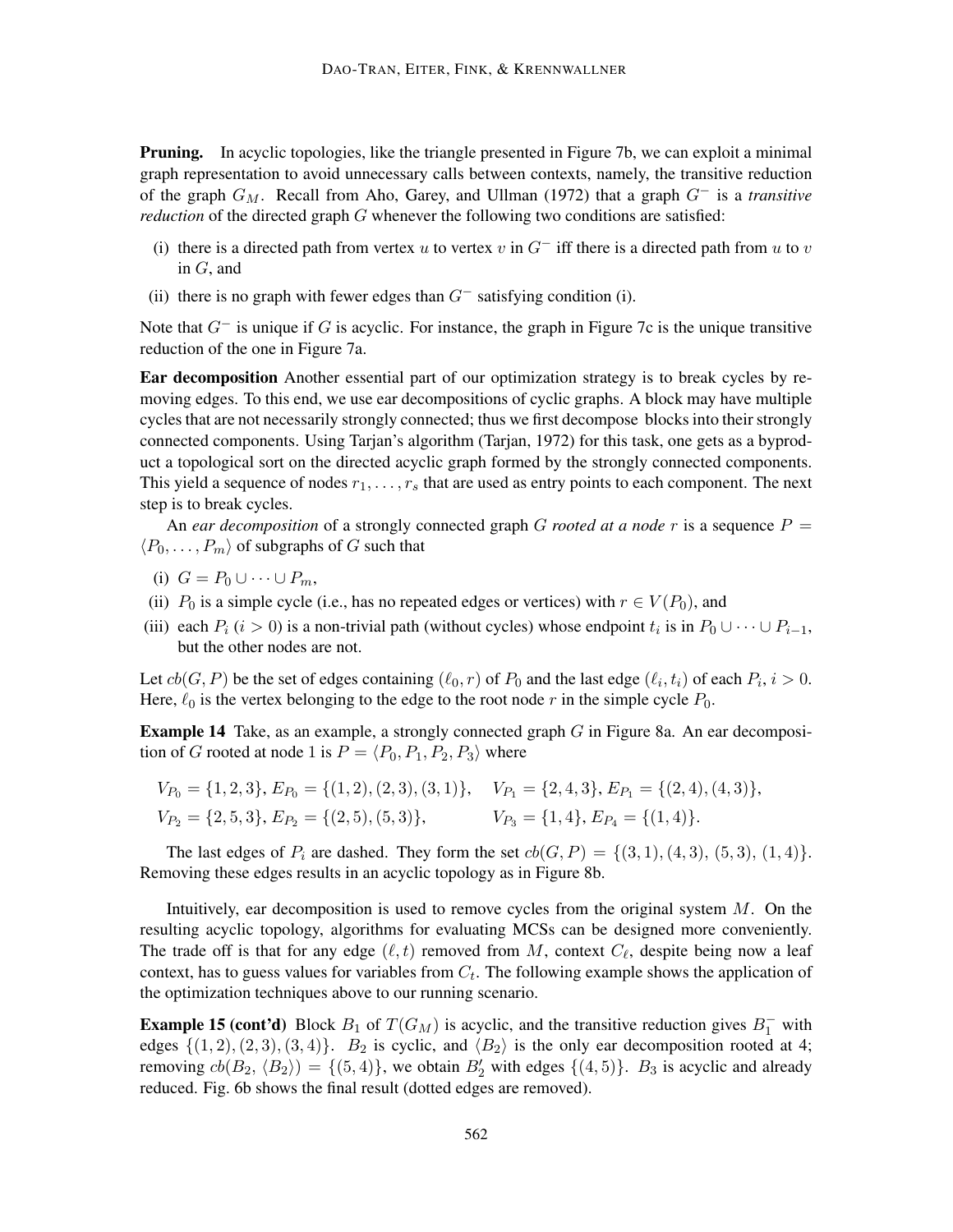

Figure 8: Ear decomposition example

The graph-theoretic concepts introduced here, in particular the transitive reduction of acyclic blocks and the ear decomposition of cyclic blocks, are used to implement the first optimization of MCS evaluation outlined above. Intuitively, in each block, we apply ear decomposition to get rid of cycles (with the trade-off of guessing), and then use transitive reduction to minimize communication. Given the transitive reduction  $B^-$  of an acyclic block  $B \in \mathcal{B}$ , and a total order on  $V(B^-)$ , one can evaluate the respective contexts in the reverse order of this total order for computing PEs at some context  $C_k$ : the first context simply computes its local belief sets which—represented as a set of partial belief states  $S_0$ —constitutes an initial set of partial belief states  $T_0$ . In each iteration step  $i \geq 1$ ,  $\mathcal{T}_i$  is computed by joining  $\mathcal{T}_{i-1}$  with the local belief sets  $\mathcal{S}_i$  of the considered context  $C_i$ . Given the final  $\mathcal{T}_k$ , we have that  $\mathcal{T}_k|_{\mathcal{V}^*(k)}$  is the set of PEs at  $C_k$  (restricted to contexts in  $V(B^-)$ ).

**Refined recursive import.** Next, we define the second part of our optimization strategy which handles minimization of information needed for transmission between two neighboring contexts  $C_i$  and  $C_j$ . For this purpose, we refine the notion of recursive import interface (Definition 7) in a context w.r.t. a particular neighbor and a given (sub-)graph.

**Definition 9** *Given an MCS*  $M = (C_1, \ldots, C_n)$  *and a subgraph G of*  $G_M$ *, for an edge*  $(i, j) \in$  $E(G)$ , the recursive import interface of  $C_i$  to  $C_j$  w.r.t. G is  $\mathcal{V}^*(i,j)_G = \mathcal{V}^*(i) \cap \bigcup_{\ell \in G|_j} \mathbf{B}_\ell$  where  $|G|_j$  contains all nodes in  $G$  reachable from  $j$ .<sup>7</sup>

**Example 16 (cont'd)** For the MCS in Example 10, we have  $V^*(1) = \{train_2, train_3, pennuts_3, \}$ car<sub>3</sub>, coke<sub>3</sub>, car<sub>4</sub>, train<sub>4</sub>, sooner<sub>5</sub>, sick<sub>6</sub>}. When we focus on block  $B_1$ , the refined recursive import interface  $V^*(1,2)_{B_1^-}$  can be obtained by removing bridge atoms from contexts in the other blocks  $B_2$  and  $B_3$ , yielding  $\{train_2, train_3,~penuts_3,~car_3,~coke_3,~car_4,~train_4\}.$ 

Algorithms. Algorithms 3 and 4 combine the optimization techniques outlined above. Intuitively, OptimizeTree takes as input a block tree T with 'parent cut vertex'  $c_p$  and 'root cut vertex'  $c_r$ . It traverses  $T$  in DFS manner and calls OptimizeBlock on every block. The call results are collected in a

<sup>7.</sup> Note that  $V^*(k)$  is defined in Definition 7.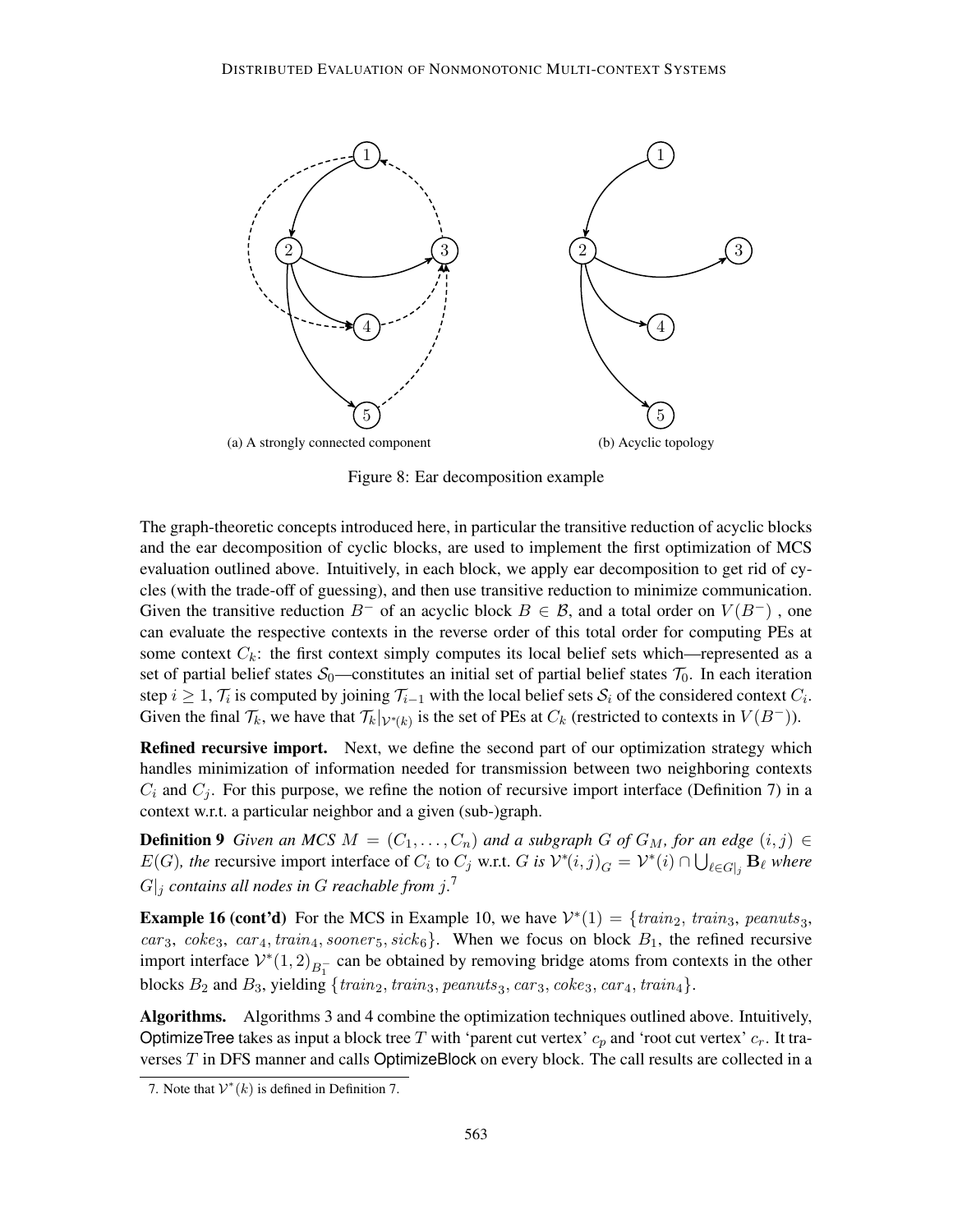Algorithm 3: OptimizeTree( $T = (\mathcal{B} \cup \mathcal{C}, \mathcal{E}), c_p, c_r$ )

**Input:** T: block tree,  $c_p$ : identifies level in T,  $c_r$ : identifies level above  $c_p$ **Output**: F: removed edges from  $\bigcup \mathcal{B}$ , v: labels for  $(\bigcup \mathcal{B})\backslash F$  $\mathcal{B}' := \emptyset$ ,  $F := \emptyset$ ,  $v := \emptyset$  // initialize siblings  $\mathcal{B}$ ' and return values if  $c_p = c_r$  then  $\mathcal{B}' := \{ B \in \mathcal{B} \mid c_r \in V(B) \}$ else  $\mathcal{B}' := \{ B \in \mathcal{B} \mid (B, c_p) \in \mathcal{E} \}$ **foreach** *sibling block*  $B \in \mathcal{B}'$  **do** // sibling blocks B of parent  $c_p$  $E := \text{OptimizeBlock}(B, c_p)$  // prune block  $\mathcal{C}' := \{c \in \mathcal{C} \mid (B,c) \in \mathcal{E} \land c \neq c_p\}$  // children cut vertices of B  $B' := B \backslash E, F := F \cup E$ (a) **foreach**  $edge(i, j)$  of  $B'$  **do** // setup interface of pruned B  $v(i, j) := \mathcal{V}^*(i, j)_{B'} \cup \bigcup_{c \in C'} \mathcal{V}^*(c_p)|_{\mathbf{B}_c} \cup \bigcup_{(\ell, t) \in E} \mathcal{V}^*(c_p)|_{\mathbf{B}_t}$ **for each** *child cut vertex*  $c \in C'$  **do** *// accumulate children* (b)  $| \quad | \quad (F', v') := \mathsf{OptimizeTree}(T \backslash B, c, c_p)$  $F := F \cup F', v := v \cup v'$ return  $(F, v)$ 

set F of removed edges; after all blocks have been processed, the final result of OptimizeTree is the pair  $(F, v)$  where v is a labeling for the remaining edges. OptimizeBlock takes a graph G and calls CycleBreaker for cyclic  $G$ , which decomposes  $G$  into its strongly connected components, creates an ear decomposition P for each component  $G_c$ , and breaks cycles by removing edges  $cb(G_c, P)$ . For the resulting acyclic subgraph of G, OptimizeBlock computes the transitive reduction  $G^-$  and returns all edges that have been removed from  $G$ . OptimizeTree continues by computing the labeling  $v$  for the remaining edges, building on the recursive import interface, but keeping relevant interface beliefs of child cut vertices and removed edges. Example 20 (Appendix B) illustrates Algorithms 3 and 4 with a detailed run on the MCS in Example 10.

Formally, the following property holds.

**Proposition 5** Given an MCS M and a context  $C_k$  such that k is a cut vertex in the topology  $G_M$ , *OptimizeTree*( $T(G_M)$ , k, k) *returns a pair* (*F*, *v*) *such that* 

- *(i) the subgraph G of*  $G_M \ F$  *induced by IC*(*k*) *is acyclic, and*
- *(ii) in any block*  $B$  *of*  $G$  *and for all*  $(i, j) \in E(B)$ *, it holds that*  $v(i, j) \supseteq V^*(i, j)_B$ *.*

Regarding the computational cost of computation, we obtain:

**Proposition 6** Given an MCS M and a context  $C_k$  such that k is a cut vertex in the topology  $G_M$ , *OptimizeTree*( $T(G_M)$ , k, k) *runs in polynomial (quadratic) time in the size of*  $T(G_M)$  *resp.*  $G_M$ .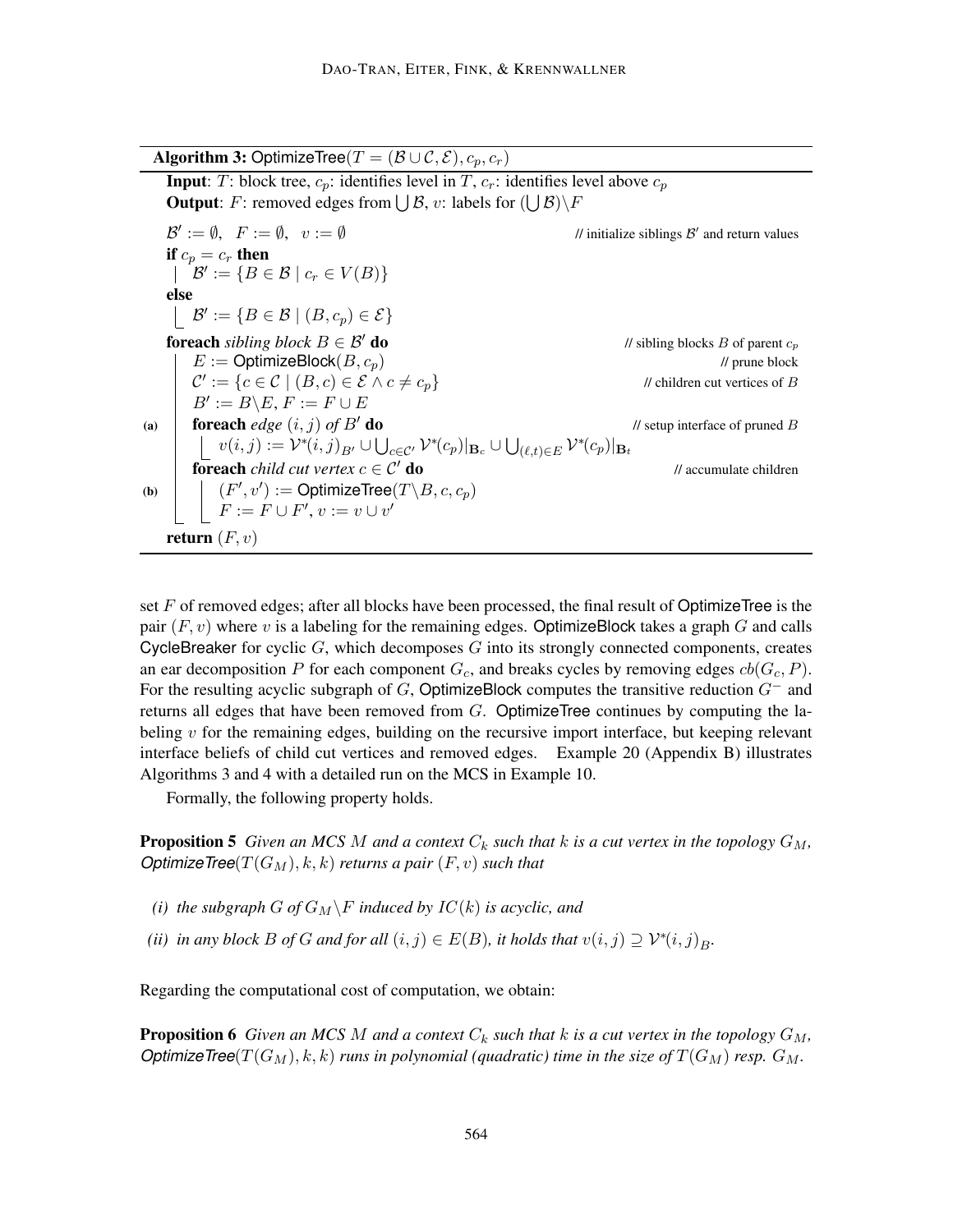| <b>Algorithm 4: OptimizeBlock</b> $(G: \text{graph}, r: \text{context id})$ |                                                       |  |  |  |  |
|-----------------------------------------------------------------------------|-------------------------------------------------------|--|--|--|--|
| $F := \emptyset$                                                            |                                                       |  |  |  |  |
| <b>if</b> $G$ is cyclic <b>then</b>                                         |                                                       |  |  |  |  |
| (c) $\mid$ F := CycleBreaker $(G, r)$                                       | // ear decomposition of strongly connected components |  |  |  |  |
| (d) Let $G^-$ be the transitive reduction of $G \backslash F$               |                                                       |  |  |  |  |
| return $E(G) \setminus E(G^-)$                                              | $\ell$ removed edges from $G$                         |  |  |  |  |
|                                                                             |                                                       |  |  |  |  |

### 4.3 Query Plan

Given the topology of an MCS, we need to represent a stripped version of it that contains both the minimal dependencies between contexts and interface beliefs that need to be transferred between contexts. This representation will be a *query plan* that can be used for execution processing. Syntactically, query plans have the following form.

**Definition 10 (Query Plan)** *A* query plan of an MCS *M* w.r.t. context  $C_k$  *is any labeled subgraph*  $\Pi$  *of*  $G_M$  *induced by*  $IC(k)$  *with*  $E(\Pi) \subseteq E(G_M)$ *, and edge labels*  $v: E(G) \rightarrow 2^{\Sigma}$ *.* 

For any MCS M and context  $C_k$  of M, not every query plan is suitable for evaluating M; however, the following query plan is in fact effective.

**Definition 11 (Effective Query Plan)** *Given an MCS M and a context*  $C_k$ *, the* effective query plan *of* M with respect to  $C_k$  is  $\Pi_k = (V(G), E(G) \backslash F, v)$  where G is the subgraph of  $G_M$  induced by  $IC(k)$  and  $(F, v) =$  *Optimize Tree* $(T(G_M), k, k)$ *.* 

We next use  $\Pi_k$  for MCS evaluation, and tacitly assume that query plans are effective.

### 4.4 Evaluation with Query Plans

We now present the algorithm DMCSOPT, which is based on DMCS but exploits the optimization techniques from above. The idea of DMCSOPT is as follows: we start with context  $C_k$  and traverse a given query plan  $\Pi_k$  by expanding the outgoing edges of  $\Pi_k$  at each context, like in a DFS, until a leaf context  $C_i$  is reached. The context simply computes its local belief sets, transforms all belief sets into partial belief states, and returns the result to its parent. If  $C_i$  has  $(j : p)$  in bridge rules bodies but context  $C_j$  is not in the query plan (this means we broke a cycle by removing the last edge to  $C_i$ ), all possible truth assignments to the import interface to  $C_i$  are considered.

The result of any context  $C_i$  is a set of partial belief states, which amounts to the join, i.e., the consistent combination, of its local belief sets with the results of its neighbors; the final result is obtained from  $C_k$ . To keep recomputation and recombination of belief states with local belief sets at a minimum, partial belief states are cached in every context.

Algorithm 5 shows our distributed algorithm, DMCSOPT, with its instance at context  $C_k$ . On input of the id  $c$  of a predecessor context (which the process awaits), it proceeds based on an (acyclic) query plan  $\Pi_r$  w.r.t. context  $C_r$ , i.e., the starting context of the system. The algorithm maintains in  $cache(k)$  a cache at  $C_k$  (which is kept persistent).

- $C_i$ . DMCSOPT $(c)$ : send id c to DMCSOPT at context  $C_i$  and wait for its result.
- guess( $V$ ): guess all possible truth assignments for the interface beliefs  $V$ .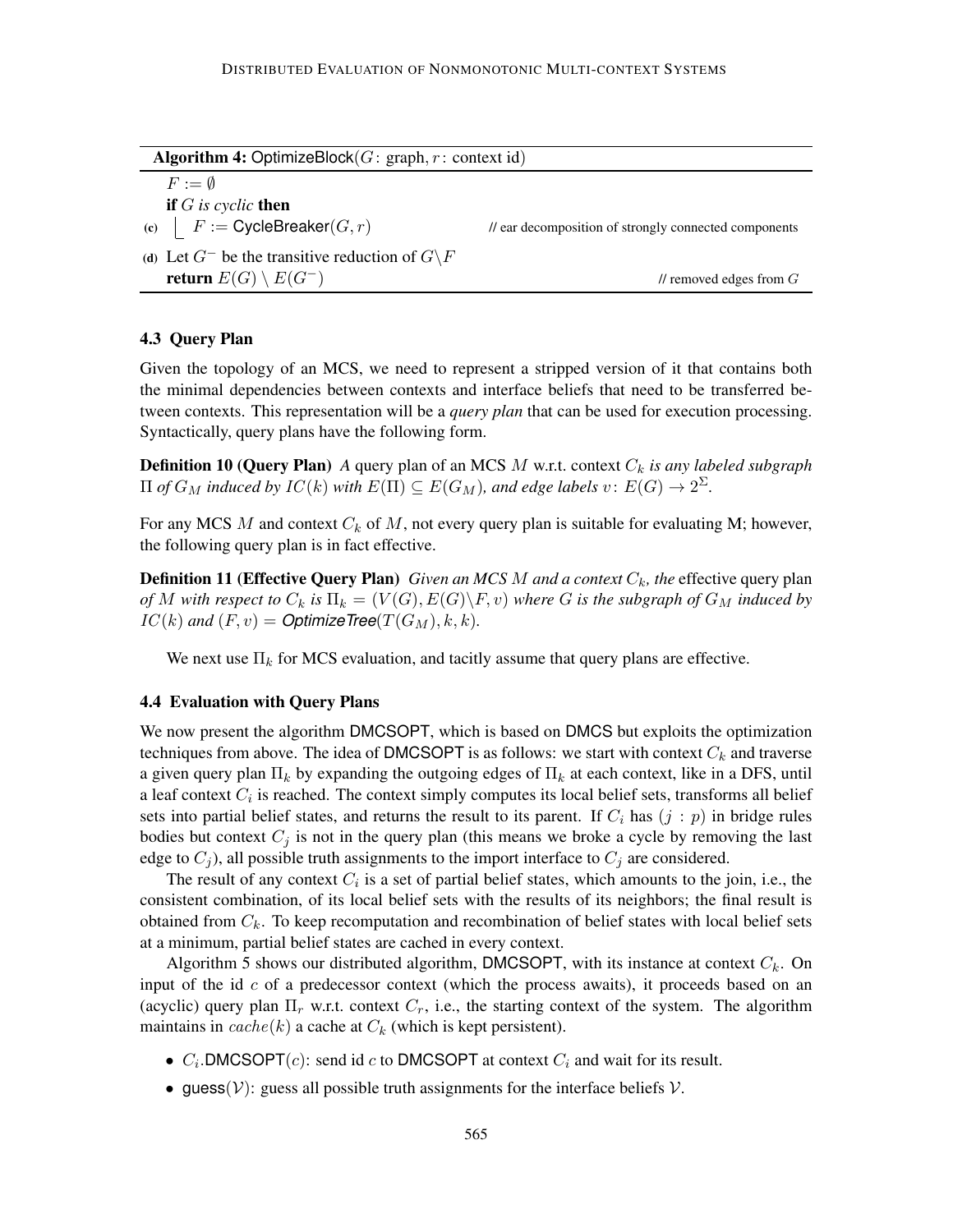**Algorithm 5:** DMCSOPT( $c$ : context id of predecessor) at  $C_k = (L_k, kb_k, br_k)$ **Data**:  $\Pi_r$ : query plan w.r.t. starting context  $C_r$  and label v, cache(k): cache Output: set of accumulated partial belief states (a) if  $cache(k)$  *is not empty* then  $\mathcal{S} := cache(k)$ else  $\mathcal{T} := \{(\epsilon, \ldots, \epsilon)\}\$ (b) foreach  $(k, i) \in E(\Pi_r)$  do  $\mathcal{T} := \mathcal{T} \bowtie C_i$ . DMCSOPT $(k)$  $\frac{1}{\sqrt{2}}$  neighbor belief sets (c) if *there is*  $i \in In(k)$  *s.t.*  $(k, i) \notin E(\Pi_r)$  *and*  $T_i = \epsilon$  *for*  $T \in \mathcal{T}$  **then**  $T := \text{guess}(v(c, k)) \bowtie T$  // guess for removed dependencies in  $\Pi_r$  $S := \emptyset$ (d) for each  $T \in \mathcal{T}$  do  $\mathcal{S} := \mathcal{S} \cup \text{Isolve}(T)$  // get local beliefs w.r.t. T  $cache(k) := S$ (e) if  $(c, k) \in E(\Pi_r)$  *(i.e., C<sub>k</sub> is non-root)* then | return  $S|_{v(c,k)}$ else return S

• Isolve(S) (Algorithm 2): given a partial belief state S, augment  $kb_k$  with all heads from bridge rules  $br_k$  applicable w.r.t.  $S (= : kb'_k)$ , compute local belief sets by  $\mathbf{ACC}(kb'_k)$ , and merge them with  $S$ ; return the resulting set of partial belief states.

The steps of Algorithm 5 are explained as follows:

- $(a)+(b)$  check the cache, and if it is empty get neighbor contexts from the query plan, request partial belief states from all neighbors and join them;
- (c) if there are  $(i : p)$  in the bridge rules  $br_k$  such that  $(k, i) \notin E(\Pi_r)$ , and no neighbor delivered the belief sets for  $C_i$  in step (b) (i.e.,  $T_i = \epsilon$ ), we have to call guess on the interface  $v(c, k)$ and join the result with  $\mathcal T$  (intuitively, this happens when edges have been removed from cycles);
- (d) compute local belief states given the partial belief states collected from neighbors; and
- (e) return the locally computed belief states and project them to the variables in  $v(c, k)$  for nonroot contexts; this is the point where we mask out parts of the belief states that are not needed in contexts lying in a different block of  $T(G_M)$ .

Theorem 7 shows that DMCSOPT is sound and complete.

**Theorem 7** Let  $C_k$  be a context of an MCS M, let  $\Pi_k$  be the query plan as in Definition 11 and let  $\widehat{\mathcal{V}} = \{p \in v(k, j) \mid (k, j) \in E(\Pi_k)\}\$ . Then,

- (*i*) for each  $S' \in C_k$ . **DMCSOPT**(*k*), there exists a partial equilibrium S of M w.r.t.  $C_k$  such that  $S' = S|_{\widehat{\mathcal{V}}}$ *; and*
- *(ii)* for each partial equilibrium S of M w.r.t.  $C_k$ , there exists an  $S' \in C_k$ . **DMCSOPT** $(k)$  such *that*  $S' = S|_{\widehat{\mathcal{V}}}$ *.*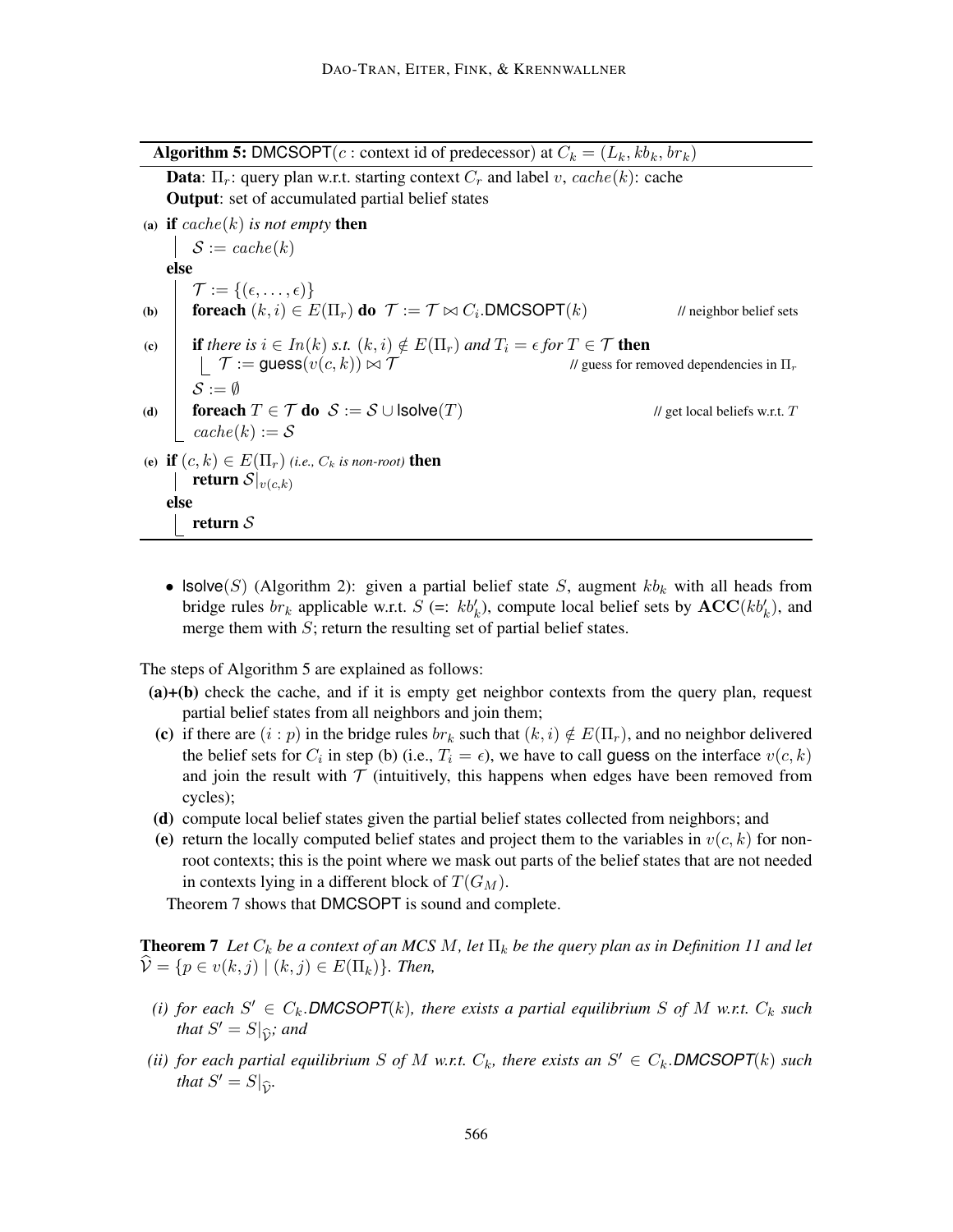## 5. Streaming Equilibria (**DMCS-STREAMING**)

Algorithm DMCSOPT shows substantial improvements over DMCS; however, when the sizes of the local knowledge bases and the context interfaces increase, it also suffers from bottlenecks.

This stems from the way in which models are exchanged between contexts. Suppose context  $C_1$ accesses several neighbors  $C_2, \ldots, C_m$  under an acyclic information flow, and that each  $C_i, i \geq n$ , has  $n_i$  PEs. Before  $C_i$  computes in DMCS resp. DMCSOPT any local models, it must join all PEs from its neighbors; this may lead to  $n_2 \times n_3 \times \cdots \times n_m$  many PEs, and each of them is an input to the local solver. This may not only take considerable time but also exhaust memory, even before local model computation starts.

Note however that if instead each neighbor would transfer just a portion of its PEs, then the computation at  $C_1$  can avoid such a memory blowup. Moreover, this strategy also helps to reduce inactive running time at  $C_1$  while waiting for all neighbors to return all PEs, as  $C_1$  can already start local computing while the neighbors are producing more models.

In general, it is indispensable to trade more computation time, due to recomputations, for less memory if eventually *all* partial equilibria at  $C_1$  shall be computed. This is the idea underlying a *streaming* evaluation method for distributed MCS. It is particularly useful when a user is interested in obtaining just *some* instead of all answers from the system, but also for other realistic scenarios where the current evaluation algorithm does not manage to output under resource constraints in practice any equilibrium at all.

In this section, we turn this idea into a concrete streaming algorithm DMCS-STREAMING for computing partial equilibria. Its main features are briefly summarized as follows:

- the algorithm is *fully distributed*, i.e., instances of its components run at every context and communicate, thus cooperating at the level of peers;
- when invoked at a context  $C_i$ , the algorithm streams (i.e. computes)  $k \geq 1$  partial equilibria at  $C_i$  at a time; in particular, setting  $k = 1$  allows for consistency checking of the MCS (sub-)system.
- issuing follow-up invocations one may compute the next k partial equilibria at context  $C_1$ until no further equilibria exist; i.e., this evaluation scheme is complete.
- local buffers can be used for storing and exchanging local models (partial belief states) at contexts, avoiding the space explosion problem.

As this section mainly studies the streaming aspect of the algorithm, we simplify the presentation and omit the interface between contexts. The principles presented here can be applied for both DMCS and DMCSOPT by adapting the interface and pruning the topology at preprocessing time. Furthermore, we assume to work with acyclic MCSs. Treatment of cyclic cases can be easily achieved by adding guessing code to the solving component as in DMCS and DMCSOPT.

To the best of our knowledge, a similar streaming algorithm has neither been developed for the particular case of computing equilibria of a MCS, nor more generally for computing models of distributed knowledge bases. Thus, the results obtained here are not only of interest in the setting of heterogeneous MCS, but they are also relevant in general for model computation and reasoning over distributed (potentially homogeneous) knowledge bases like e.g. distributed SAT instances.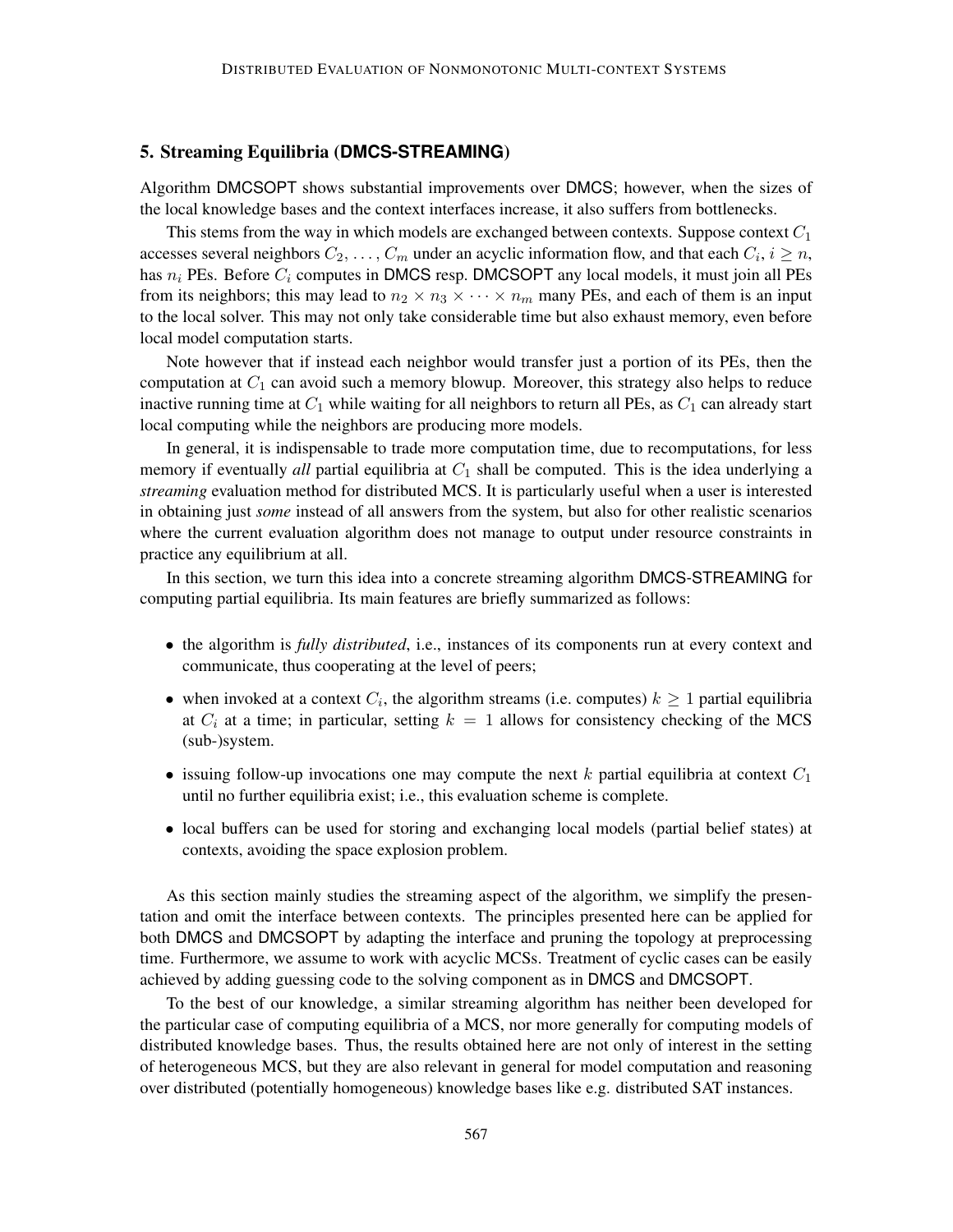

Figure 9: DMCS-STREAMING architecture

| <b>Algorithm 6:</b> Handler( $k_1$ , $k_2$ : package range) at $C_i$ |  |
|----------------------------------------------------------------------|--|
| Output. $k_1 := k_1$ , Output. $k_2 := k_2$ ,                        |  |
| Solver. $k_2 := k_2$ , Joiner. $k := k_2 - k_1 + 1$                  |  |
| call Solver                                                          |  |

### 5.1 Basic Streaming Procedure

The basic idea is as follows: each pair of neighboring contexts can communicate in multiple rounds, and each request has the effect to receive at most  $k$  PEs. Each communication window of  $k$  PEs ranges from the k<sub>1</sub>-th PE to the k<sub>2</sub>-th (= k<sub>1</sub> + k - 1) PE. A parent context  $C_i$  requests from a child context  $C_i$  a pair  $(k_1, k_2)$  and will receive some time later a package of at most k PEs; receiving  $\epsilon$ indicates that  $C_j$  has fewer than  $k_1$  models. A parallelized version is discussed in Section 5.2.

Important subroutines of the new algorithm DMCS-STREAMING take care of receiving the requests from parents, receiving and joining answers from neighbors, local solving and returning results to parents. They are reflected in four components: Handler, Solver, Output, and Joiner (only active in non-leaf contexts); see Figure 9 for an architectural overview.

All components except Handler (shown in Algorithm 6) communicate using message queues: Joiner has j queues to store partial equilibria from j neighbors, Solver has one queue to hold joined PEs from Joiner, and Output has a queue to carry results from Solver. To bound space usage, each queue has a limit on the number of entries. When a queue is full (resp., empty), the enqueuing writer (resp., dequeuing reader) is automatically blocked. Furthermore, getting an element also removes it from the queue, which makes room for other PEs in the queue later. This property frees us from synchronization technicalities.

Algorithms 7 and 8 show how Solver and Joiner work. They use the following primitives:

• Isolve $(S)$ : works as Isolve in DMCS and DMCSOPT, but in addition may return only one answer at a time and may be able to tell whether there are models left. Moreover, we require that the results from lsolve are returned in a fixed order, regardless of when it is called. This property is the key to guarantee the correctness of our algorithm.

• get first  $(\ell_1, \ell_2, k)$ : send to each neighbor from  $c_{\ell_1}$  to  $c_{\ell_2}$  a request for the first k partial equilibria, i.e.,  $k_1 = 1$  and  $k_2 = k$ ; if they all return some models, store them in the respective queues and return true; otherwise, return false (some neighbor is inconsistent).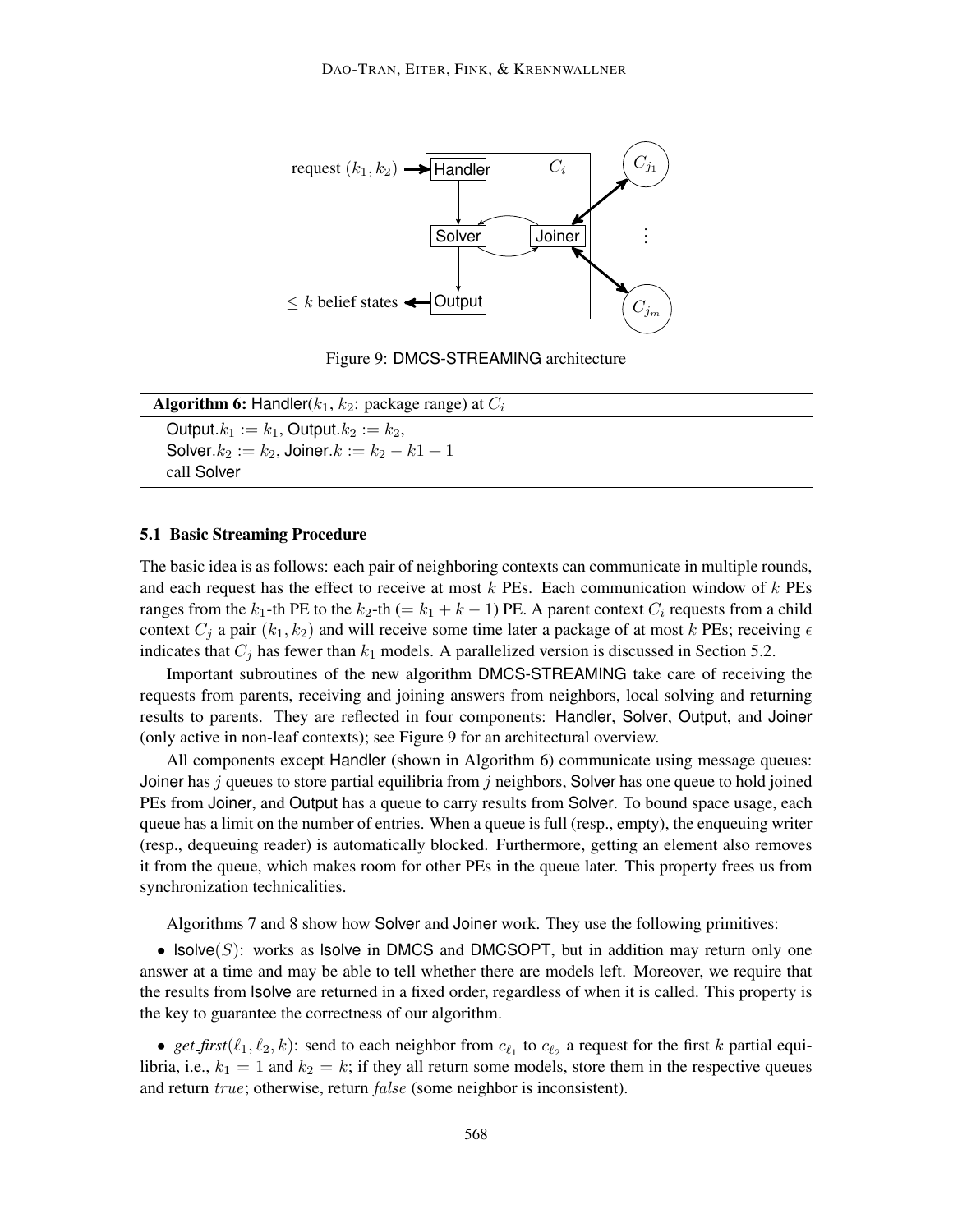**Algorithm 7:** Solver() at  $C_i$ 

**Data:** Input queue:  $q$ , maximal number of models:  $k_2$  $count := 0$ while  $count < k_2$  do (a) **if**  $C_i$  is a leaf **then**  $S := \emptyset$ (b) **else** call Joiner and pop S from q if  $S = \epsilon$  then count :=  $k_2$ (c) while  $count < k_2$  do pick the next model  $S^*$  from  $\textsf{lsolve}(S)$ if  $S^{\star} \neq \epsilon$  then push  $S^*$  to Output. $q$  $count := count + 1$ else break *refresh*() and push  $\epsilon$  to Output.q

• get\_next( $\ell, k$ ): request the next k equilibria from neighbor  $C_{c_{\ell}}$ ; if  $C_{c_{\ell}}$  sends back some models, store them in the queue  $q_\ell$  and return true; otherwise, return false as the neighbor already exhaustively returned its PEs from the previous request. Note that this subroutine needs to keep track of which range has been already asked for to what neighbor, by maintaining a set of counters. A counter w.r.t. a neighbor  $C_{c_\ell}$  is initialized to 0 and increased each time *get\_next*( $\ell, k$ ) is called. When its value is t, the request to  $C_{c_\ell}$  asks for the t'th package of k models, i.e., models in the range given by  $k_1 = (t - 1) \times k + 1$  and  $k_2 = t \times k$ . When *get\_first*( $\ell_1, \ell_2, k$ ) is called, all counters in range  $[\ell_1, \ell_2]$  are reset to 0.

• *refresh*(): reset all counters and flags of Joiner to their starting states, e.g., *first join* to true, all counters to 0.

The process at each context  $C_i$  is triggered when a message from a parent, which contains the range  $(k_1, k_2)$  arrives at Handler. The latter notifies Solver to compute up to  $k_2$  models and Output to collect those in the range  $(k_1, k_2)$  and return them to the parent. Furthermore, it sets the package size at Joiner to  $k = k_2 - k_1 + 1$  in case  $C_i$  needs to query further neighbors (cf. Algorithm 6).

When Solver receives a notification from Handler, it first prepares the input for the local solver. If  $C_i$  is a leaf context, the input S gets the empty set assigned in Step (a); otherwise, Solver triggers Joiner (Step (b)) for input from neighbors. Fed with input from them, lsolve is used in Step (c) to compute at most  $k_2$  results and send them to the output queue.

The Joiner, which is only activated for intermediate contexts as discussed, gathers partial equilibria from the neighbors in a fixed ordering and stores the joined, consistent input to a local buffer. It communicates just one input at a time to Solver upon request. The fixed joining order is guaranteed by always asking the first package of k models from all neighbors at the beginning in Step  $(d)$ . In subsequent rounds, we begin with finding the first neighbor  $C_{c_\ell}$  that can return further models (Step (e)), and reset the query to ask for first packs of k models from neighbors from  $C_{c_1}$  to  $C_{c_{\ell-1}}$ . When all neighbors run out of models in Step (f), the joining process ends and sends  $\epsilon$  to Solver.

Note that while the above procedure guarantees that no models are missed, it can lead to consider the same combinations (inputs to Solver) multiple times. Using a cache helps to mitigate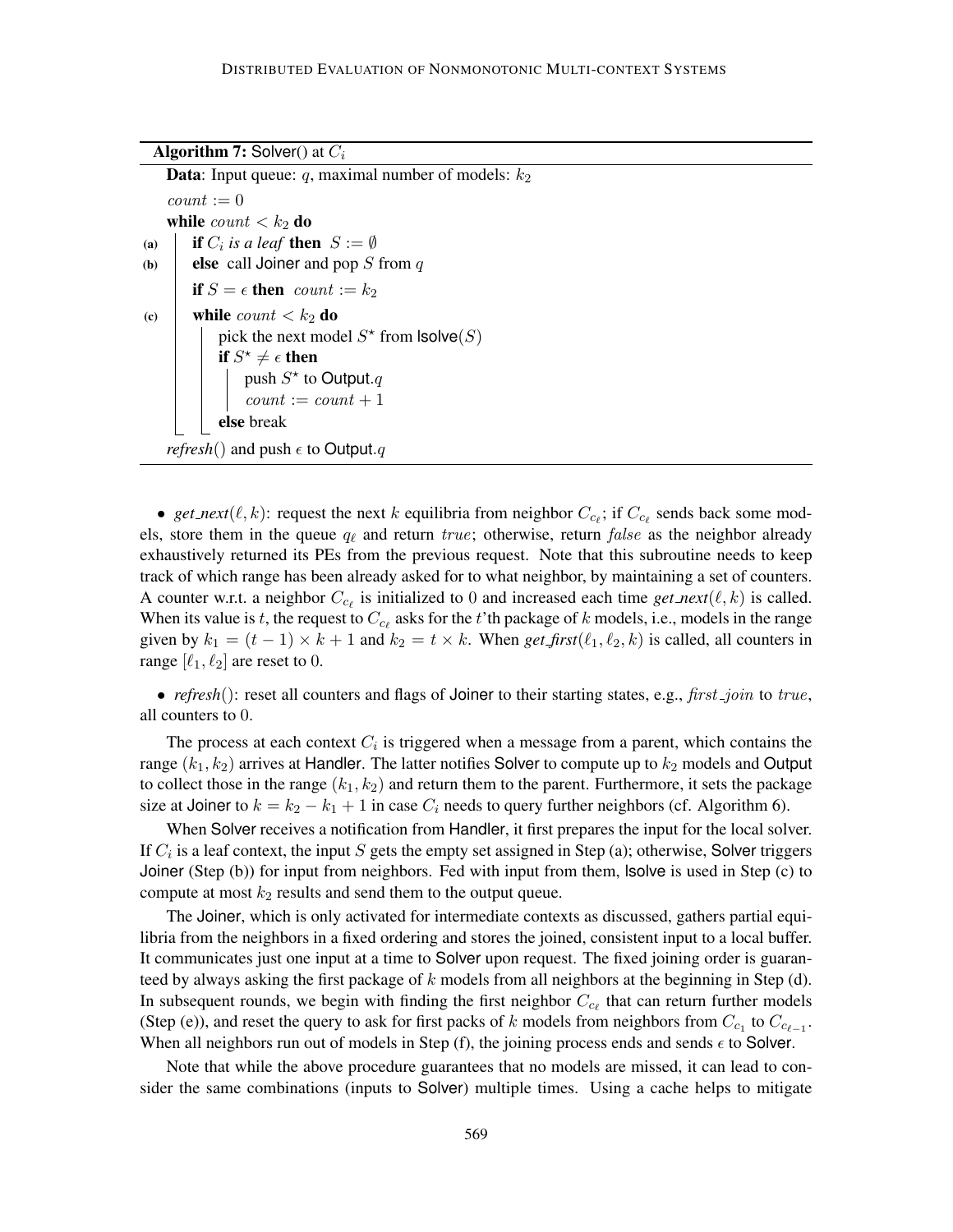**Algorithm 8:** Joiner() at  $C_i$ 

**Data**: Queue  $q_1, \ldots,$  queue  $q_j$  for  $In(i) = \{c_1, \ldots, c_j\}$ , buffer for partial equilibria: *buf*, flag first\_join while true do if buf *is not empty* then pop  $S$  from  $buf$ , push  $S$  to Solver. $q$  $\mathrel{\sqsubset}$  return if first join then (d) **if**  $get\_first(1, j, k) = false$  then push  $\epsilon$  to Solver. $q$ return else  $first\_join := false$ else  $\ell := 1$ (e) while  $get\_next(\ell, k) = false$  and  $\ell \leq j$  do  $\ell := \ell + 1$ if  $1 < \ell \leq j$  then *get*  $\text{first}(1, \ell - 1, k)$ (f)  $\|\cdot\|$  else if  $\ell > j$  then push  $\epsilon$  to Solver. $q$ return for  $S_1 \in q_1, \ldots, S_j \in q_j$  do add  $S_1 \bowtie \cdots \bowtie S_j$  to buf  $C_1$  $C_2$   $\qquad \qquad$   $C_3$ 



Figure 10: Binary tree MCS

recomputation, but as unlimited buffering again quickly exceeds memory limits, recomputation is an inevitable part of trading computation time for less memory.

The Output component simply reads from its queue until it receives  $\epsilon$  or reaches  $k_2$  models (cf. Algorithm 9). Upon reading, it throws away the first  $k_1 - 1$  models and only keeps the ones from  $k_1$  onwards. Eventually, if fewer than  $k_1$  models have been returned by Solver, then Output will return  $\epsilon$  to the parent.

**Example 17** Let  $M = (C_1, \ldots, C_n)$  be an MCS such that for a given integer  $m > 0$ , we have  $n =$  $2^{m+1} - 1$  contexts, and let  $\ell > 0$  be an integer. Let all contexts in M have ASP logics. For  $i < 2^m$ ,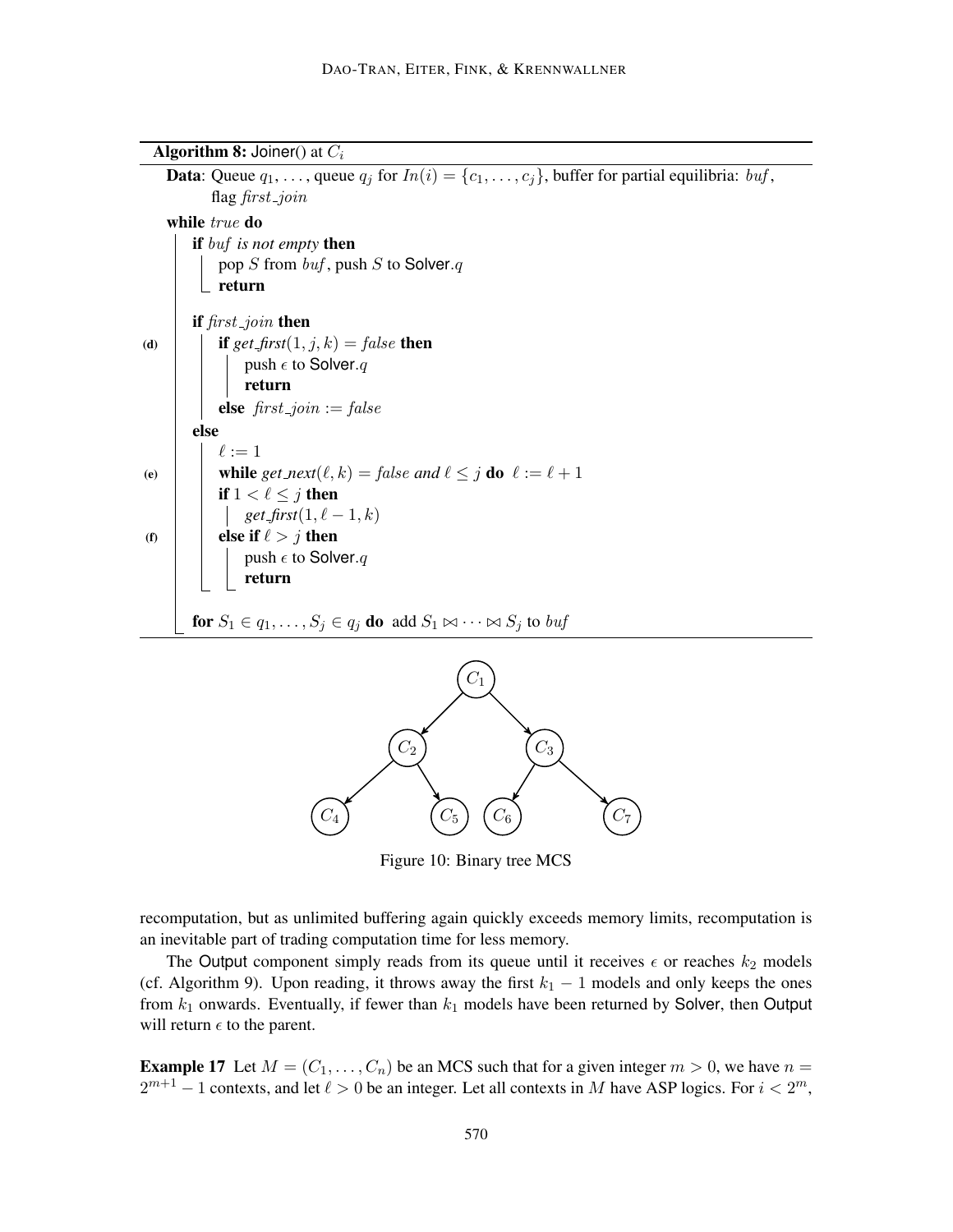### **Algorithm 9:** Output() at  $C_i$

```
Data: Input queue: q, starting model: k_1, end model: k_2buf := \emptyset and count := 0while count < k_1 do
   pick an S from Output.qif S = \epsilon then count := k_2 + 1else count := count + 1while count < k_2 + 1 do
    wait for an S from Output.qif S = \epsilon then count := k_2 + 1else
        count := count + 1addS to \mathit{buf}if buf is empty then
| send \epsilon to parent
else
   send content of buf to parent
```
the context  $C_i = (L_i, k b_i, b r_i)$  has

$$
kb_i = \{a_i^j \lor \neg a_i^j \leftarrow t_i \mid 1 \leq j \leq \ell\} \text{ and } br_i = \left\{ \begin{array}{l} t_i \leftarrow (2i : a_{2i}^j), \\ t_i \leftarrow (2i + 1 : a_{2i+1}^j) \end{array} \middle| 1 \leq j \leq \ell \right\} \right. , \tag{2}
$$

and for  $i \geq 2^m$ , we let  $C_i$  have

$$
kb_i = \{a_i^j \lor \neg a_i^j \mid 1 \le j \le \ell\} \text{ and } br_i = \emptyset \tag{3}
$$

Intuitively, M is a binary tree-shaped MCS with depth m and  $\ell+1$  is the size of the alphabet in each context. Figure 10 shows such an MCS with  $n = 7$  contexts and depth  $m = 2$ ; the internal contexts have knowledge bases and bridge rules as in (2), while the leaf contexts are as in (3). The directed edges show the dependencies of the bridge rules. Such a system M has equilibria  $S = (S_1, \ldots, S_n)$ with  $S_i = \{a_i^k, t_i\}$ , for  $1 \leq k \leq \ell$ .

To compute one PE of M using DMCS or DMCSOPT, one needs to transfer packages of  $2^{\ell}$ PEs from each context to its parent (as each context  $C_i$  computes all subsets of  $\{a_i^1, \ldots, a_i^\ell\}$ ). Each intermediate context receives  $2^{\ell}$  results from each of its children, whose join leads to  $2^{2\ell}$  inputs for Isolve; it invokes Isolve that often and only then returns its  $2^{\ell}$  models to the parent, which has to wait for this.

On the other hand, DMCS-STREAMING only needs to transfer a single PE between each pair of connected contexts, which is a significant saving. Indeed, consider e.g.  $m = 1, \ell = 5$ , i.e.,  $M = (C_1, C_2, C_3)$ . Querying  $C_1$  with package size  $k = 1$  first causes the query to be forwarded to  $C_2$  as a pair  $k_1 = k_2 = 1$ . As  $C_2$  is a leaf context, it invokes the local solver and eventually gets five different models. However, it just returns one PE to  $C_1$ , say  $(\epsilon, \{a_2\}, \epsilon)$ . Note that  $t_2$  is projected off as it is not among the atoms of  $C_2$  accessed by  $C_1$ . The same happens at  $C_3$ , which we assume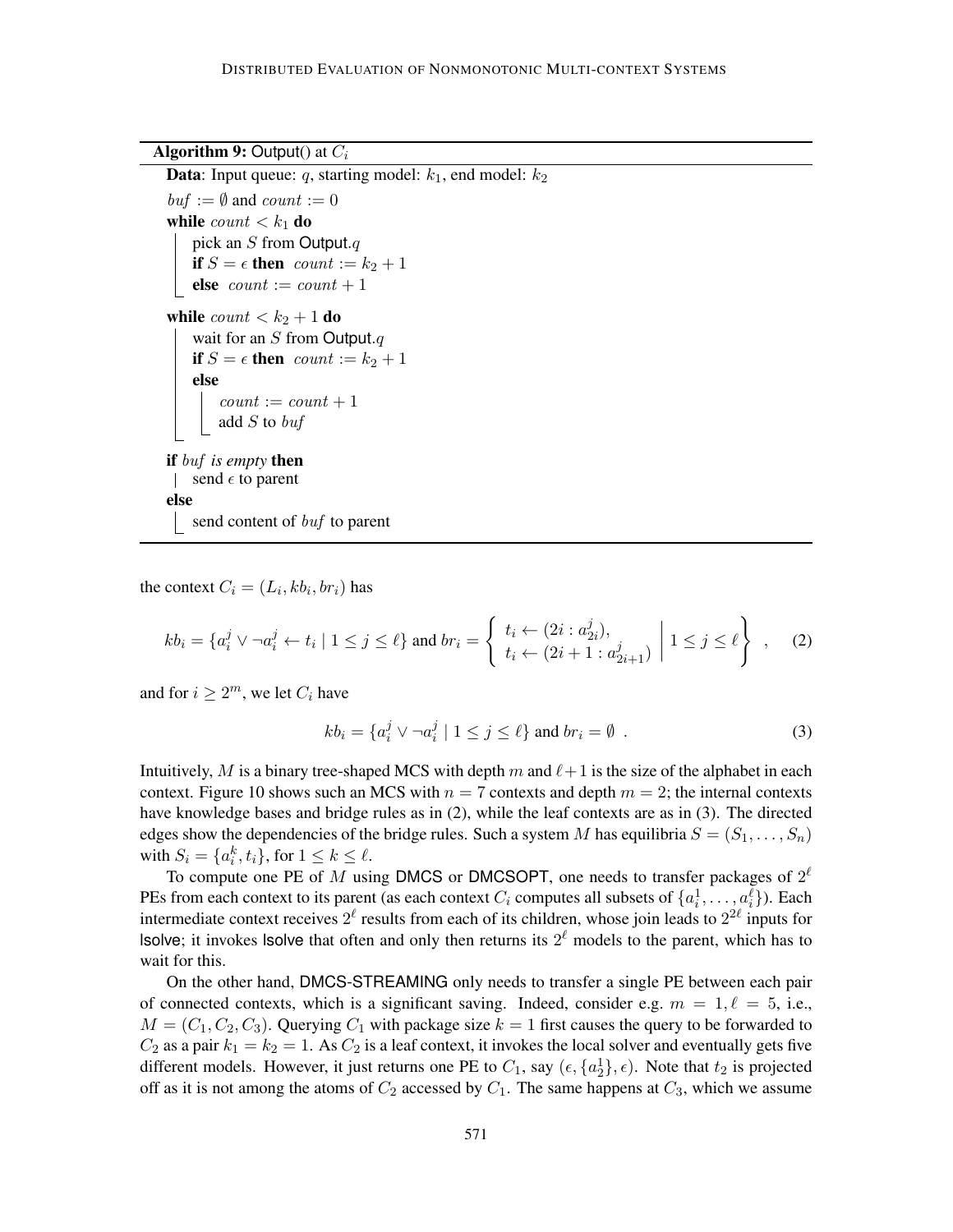to return  $(\epsilon, \epsilon, \{a_3^2\})$  to  $C_1$ . At the root context  $C_1$ , the two PEs from its neighbors are consistently combined into  $(\epsilon, \{a_2^1\}, \{a_3^2\})$ . Feeding this to the local solver,  $C_1$  obtains five models, and returns one of them, say  $S = (\{a_1^1, t_1\}, \{a_2^1\}, \{a_3^2\})$ .

The following proposition shows the correctness of our algorithm.

**Proposition 8** Let  $M = (C_1, \ldots, C_n)$  be an MCS,  $i \in \{1, \ldots, n\}$  and let  $k \geq 1$  be an integer. On input  $(1,k)$  to  $C_i$ . Handler,  $C_i$ . Output returns up to  $k$  different partial equilibria with respect to  $C_i$ , *and in fact* k *if at least* k *such partial equilibria exist.*

### 5.2 Parallelized Streaming

As one might expect, the strategy of ignoring up to  $k_1$  models and then collecting the next k is not likely to be the most effective. The reason is that each context uses only one Solver, which in general has to serve more than one parent, i.e., requests for different ranges of models of size  $k$ . When a new parent context requests models, we have to refresh the state of Solver and Joiner and redo from scratch. This is unavoidable, unless a context satisfies the specific property that only one parent can call it.

A way to address this problem is parallelization. The idea is to serve each parent with a suite of Handler, Joiner, Solver and Output. The basic interaction between units is still as shown in Figure 9, with the notable difference that each component now runs in an *individual thread*. The significant change is that Solver does not control Joiner but waits at its queue to get new input for the local solving process. The Joiner independently queries the neighbors, combines PEs from neighbors, and puts the results into the Solver queue.

The effect is that we do not waste recomputation time for unused models. However, parallelization has its limits in practice. While DMCSOPT may run out of memory, unlimited parallel instances of the streaming algorithm can exceed the number of threads/processes that the operating system can support; this happens if contexts can reach others on many alternative paths, like in the stacked diamond topology: the number of threads is exponential in the number of connected contexts, which prohibits scaling to large system sizes. However, in real-world applications the number of paths might still be ok.

A compromise between the two extremes is a *bounded parallel* algorithm. The idea is to create a fixed-size pool of multiple threads and components to share among the contexts; when incoming requests cannot be served with the resources available, the algorithm continues with the basic streaming procedure. A realization remains for future work.

### 6. Experimental Evaluation

We have implemented the algorithms above using  $C_{++}$  in a system prototype called DMCS, which is available online.<sup>8</sup> For space reasons, we omit a detailed presentation and refer for it to the work of Bairakdar, Dao-Tran, Eiter, Fink, and Krennwallner (2010b), Dao-Tran (2014, ch. 7). Briefly, the main components of the global architecture are (i) a command-line frontend dmcs for the user to access the system; (ii) demons daemon which represent nodes that contain (a set of) contexts; and (iii) a manager dmcsm containing meta-information about the MCS (topology, interfaces) with

<sup>8.</sup> http://www.kr.tuwien.ac.at/research/systems/dmcs, https://github.com/DistributedMCS/dmcs/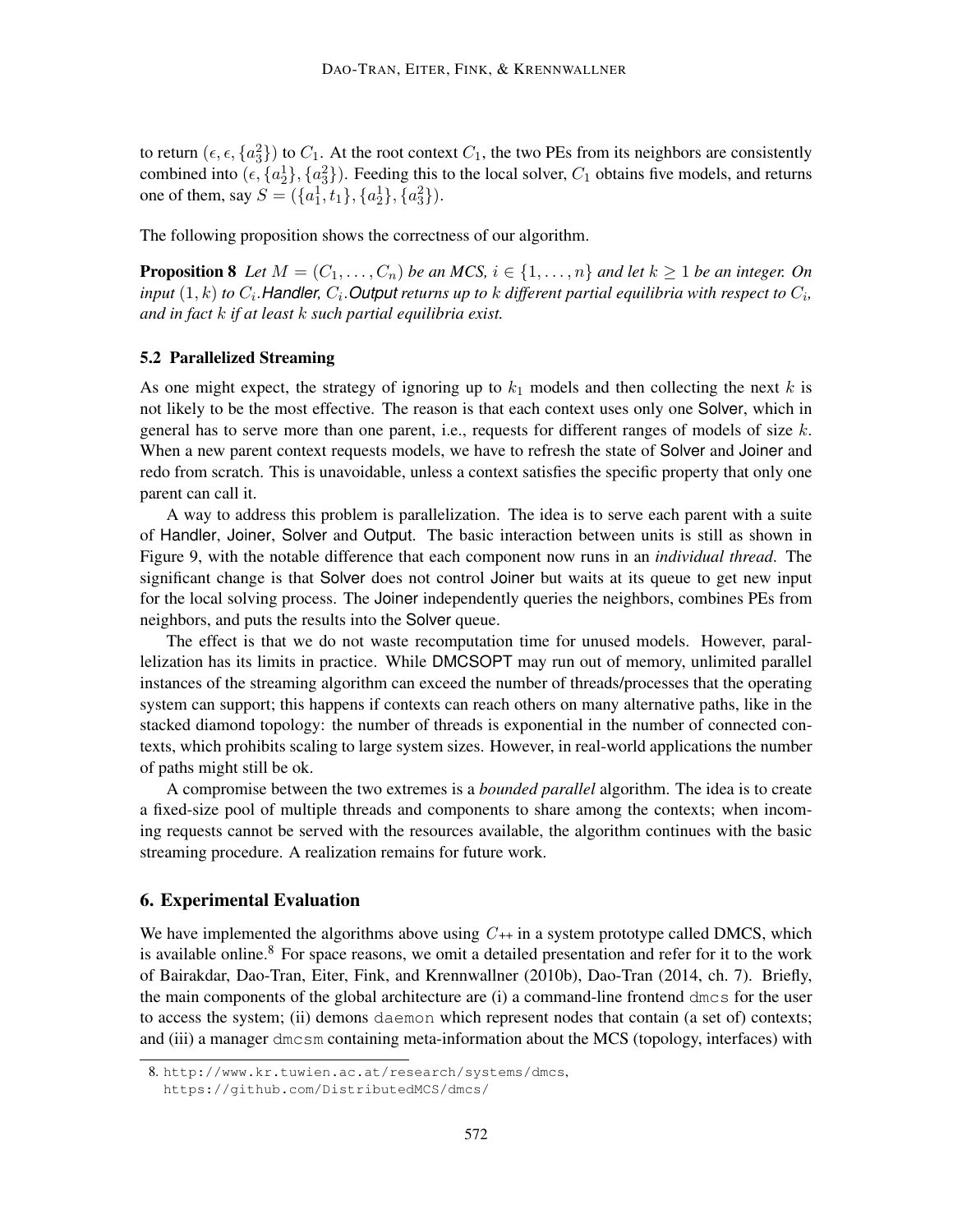

Figure 11: Topologies for testing DMCS algorithms

a helper dmcsgen for generating configurations with optimized components. Contexts are implemented as groups of threads that communicate with each other through concurrent message queues. The system has two main command-line tools, viz. for running the algorihms and for test case generation, respectively. It allows to switch between different algorithms and modes by simply changing the command-line arguments.

We now turn to an experimental evaluation of DMCS under various aspects. Next we describe how the benchmarks were set up, and then we go into runs and results interpretation.

## 6.1 Benchmark Setup

The idea is to analyze strong and weak points of each algorithm with respect to different parameters, namely system topology, system size, local theory (i.e., knowledge base) size, and interface size. Specifically, we considered MCSs with topologies as in Figure 11, including:

- Binary Tree (T): Binary trees grow balanced, i.e., every level except the last one is complete. With this topology, no edge needs to be removed to form the optimal topology; as every intermediate node is a cut-vertex, the import interface in the query plan is drastically reduced, leading to an extreme performance improvement.
- (Stack of) Diamond(s) (D): a diamond consists of four nodes connecting as  $C_1$  to  $C_4$  in Figure 11b. A stack of diamonds combines multiple diamonds in a row, i.e., stacking  $m$  diamonds in a tower of  $3m + 1$  contexts. Similar to Binary Tree, no edge is removed in constructing the query plan. W.r.t. this topology, every context connecting two diamonds is a cut-vertex. As such, the import interface in the query plan is refined after every diamond; this avoids significantly repetition of partial PEs in evaluation.
- (Stack of) Zig-Zag Diamond(s)  $(Z)$ : a zig-zag diamond is a diamond with a connection between the two middle contexts, as depicted by contexts  $C_2$  to  $C_4$  in Figure 11c. A stack of zigzag diamonds is built as above. This topology is interesting as after removing two edges per block, the query plan turns into a linear topology.
- **Ring (R):** ring (Figure 11d). The query plan removes the connection from context  $C_n$  to  $C_1$  and then carries the interface between them all the way back to  $C_1$ . This topology requires guess-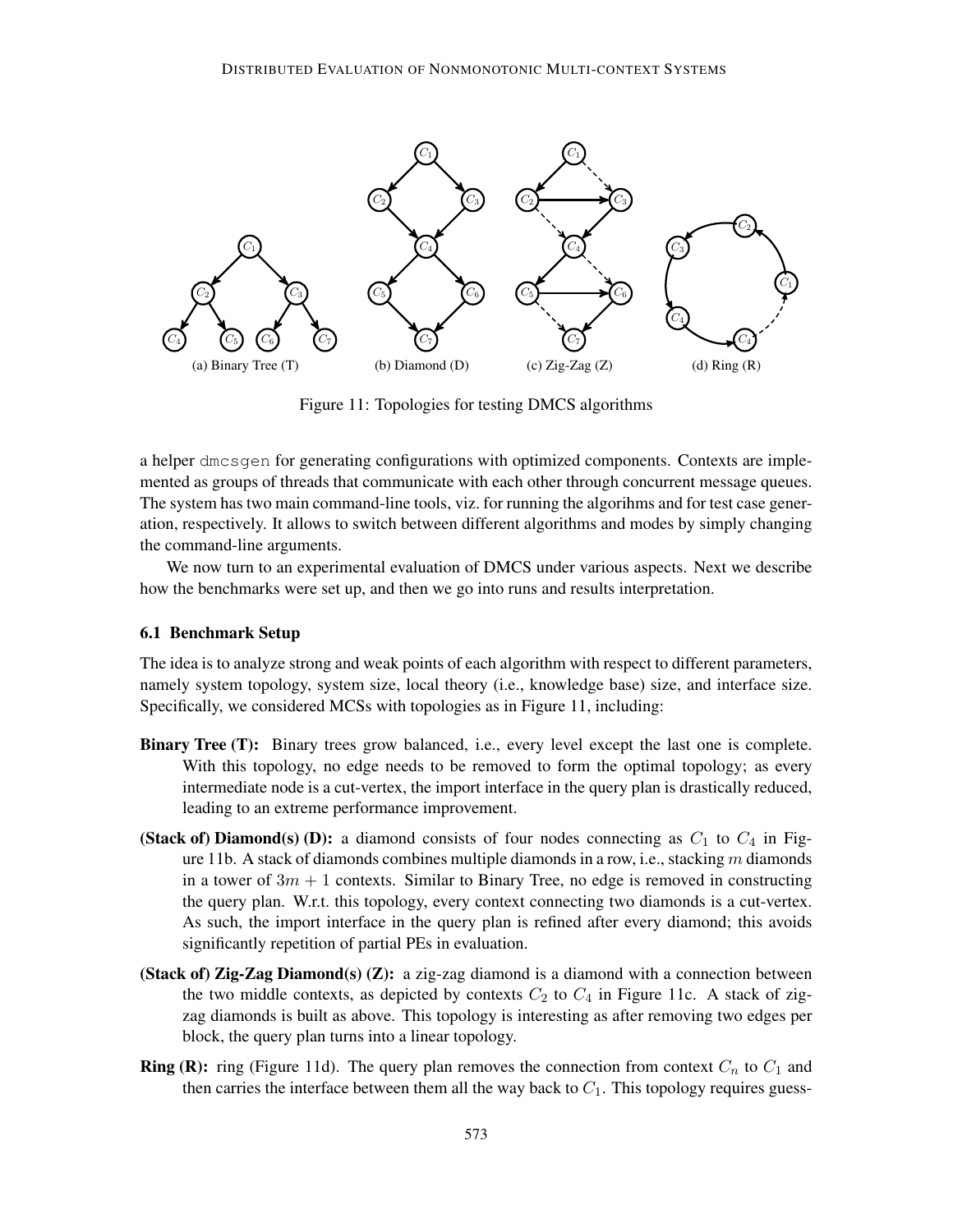

Figure 12: Local theory structure

ing and checking in any DMCS algorithm; thus it is quite unpredictable which algorithm performs better in general.

The other quantitative parameters are represented as tuple  $P = (n, s, b, r)$ , where

- $n$  is the system size (number of contexts),
- $s$  is the local theory size (number of ground atoms in a local theory),
- $\bullet$  b is the number of local atoms that can be used as bridge atoms in other contexts, in other words, the number of interface atoms, and
- $\bullet$  r is the maximal number of bridge rules. The generator generates a bridge rule while iterating from 1 to r with 50% chance; hence on average  $r/2$  bridge rules are generated. We allow bridge bodies of size 1 or 2.

A test configuration is formulated as  $X/(n, s, b, r)$  where  $X \in \{T, D, Z, R\}$  represents the topology and  $n, s, b, r$  are integers representing the quantitative (i.e., size-related) parameters. As we would like to run several instances over one configuration, the final formulation of a test instance is  $X_i/(n, s, b, r)$ , where i is the index of the test instance.

Inside each context, the local theories are structured as follows. Context  $C_i$  has s ground atoms indicated by  $a_{i,1}, \ldots, a_{i,s}$ . Rules are of the form  $a_{i,j} \leftarrow \text{not } a_{i,k}$  where  $k = j + 1$ , if j is odd; otherwise, we randomly choose k to be  $j - 1$  or  $j + 1$  with a probability of 50% for each possibility. In case if  $k > s$  then the rule does not exist. An example of a context with local theory size is 8 can be illustrated with the dependency graph as in Figure 12. Here, the bold arrows stand for the fixed rules while dashed arrows stands for the rules decided by randomization. The corresponding local theory of this figure is:

$$
\left\{\n\begin{array}{ll}\na_1 \leftarrow \text{not } a_2 \quad a_3 \leftarrow \text{not } a_4 \quad a_4 \leftarrow \text{not } a_5 \quad a_6 \leftarrow \text{not } a_7 \\
a_2 \leftarrow \text{not } a_1 \quad a_4 \leftarrow \text{not } a_3 \quad a_5 \leftarrow \text{not } a_6 \quad a_7 \leftarrow \text{not } a_8\n\end{array}\n\right.\n\right\}.
$$

With this setting, a local context has  $2^m$  answer sets, where  $m \in [0, s/2]$ .

Furthermore, one can obtain *deterministic contexts* (having just one answer set) by disallowing cycles in the structure of local theories.

#### 6.2 Experiments

We conducted the experiments on a host system using 4-core Intel(R) Xeon(R) CPU 3.0GHz processor with 16GB RAM, running Ubuntu Linux 12.04.1. Furthermore, we used DLV [build BEN/Sep 28 2011 gcc 4.3.3] as a back-end ASP solver.

We ran a comprehensive set of benchmarks under the setup described in Section 6.1. As the parameter space  $P = (n, s, b, r)$  is huge, we singled out in an initial probing phase the following values for the experiments: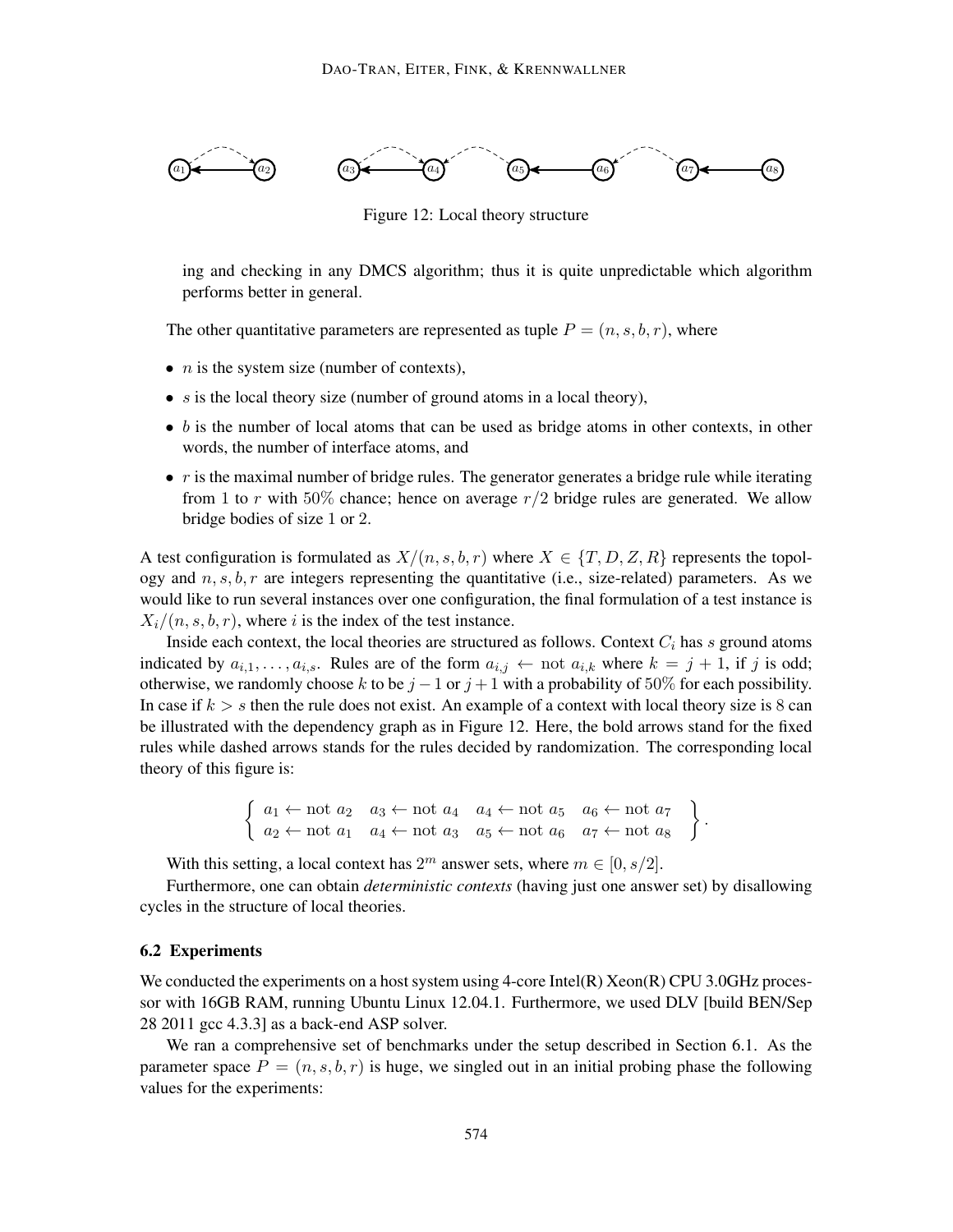

Figure 13: DMCS vs. DMCSOPT in *non-streaming* mode

• for the system size  $n$ , depending on the topology:

T:  $n \in \{7, 10, 15, 31, 70, 100\}$  Z:  $n \in \{4, 7, 10, 13, 25, 31, 70\}$ D:  $n \in \{4, 7, 10, 13, 25, 31\}$  R:  $n \in \{4, 7, 10, 13, 70\}$ 

•  $s, b, r$  are fixed to either 10, 5, 5 or 20, 10, 10, respectively.

A combination of topology X and parameters  $P = (n, s, b, r)$  is denoted by  $X(n, s, b, r)$  or  $X^{n, s, b, r}$ (used in figures). Each parameter setting has been tested on five instances. For each instance, we measured the total running time and the total number of returned partial equilibria on DMCS, DMCSOPT in non-streaming and streaming mode. For the latter mode, DMCS-STREAMING, we asked for k answers, where  $k \in \{1, 10, 100\}$ . This parameter also influences the size of packages transferred between contexts (at most  $k$  partial equilibria are transferred in one message). As in streaming mode, asking for more than one PE may require multiple rounds to get all answers, it is of interest to see how fast the first answers arrive compared to having all answers. We thus compared the running time of these tasks for  $k = 10$  and  $k = 100$ .

### 6.3 Observations and Interpretations

Figures 13-17 summarize the results of our experiments. Run times are in seconds and timeout is 600 seconds. From these data, several interesting properties can be observed. We organize our analysis along the following aspects: (1) comparing DMCS and DMCSOPT, (2) comparing streaming and non-streaming mode, (3) effect of the package size, (4) role of the topologies, and (5) the behavior of the algorithms on deterministic contexts.

### 6.3.1 DMCS VS. DMCSOPT

Figure 13 shows the running time of DMCS and DMCSOPT for computing all partial equilibria, i.e., in *non-streaming mode*, of five instances of the respective parameter settings. Clearly DMCSOPT outperforms DMCS. This can be explained by the fact that when computing all answers, DMCS always produces more partial equilibria than DMCSOPT, as one PE returned by DMCSOPT can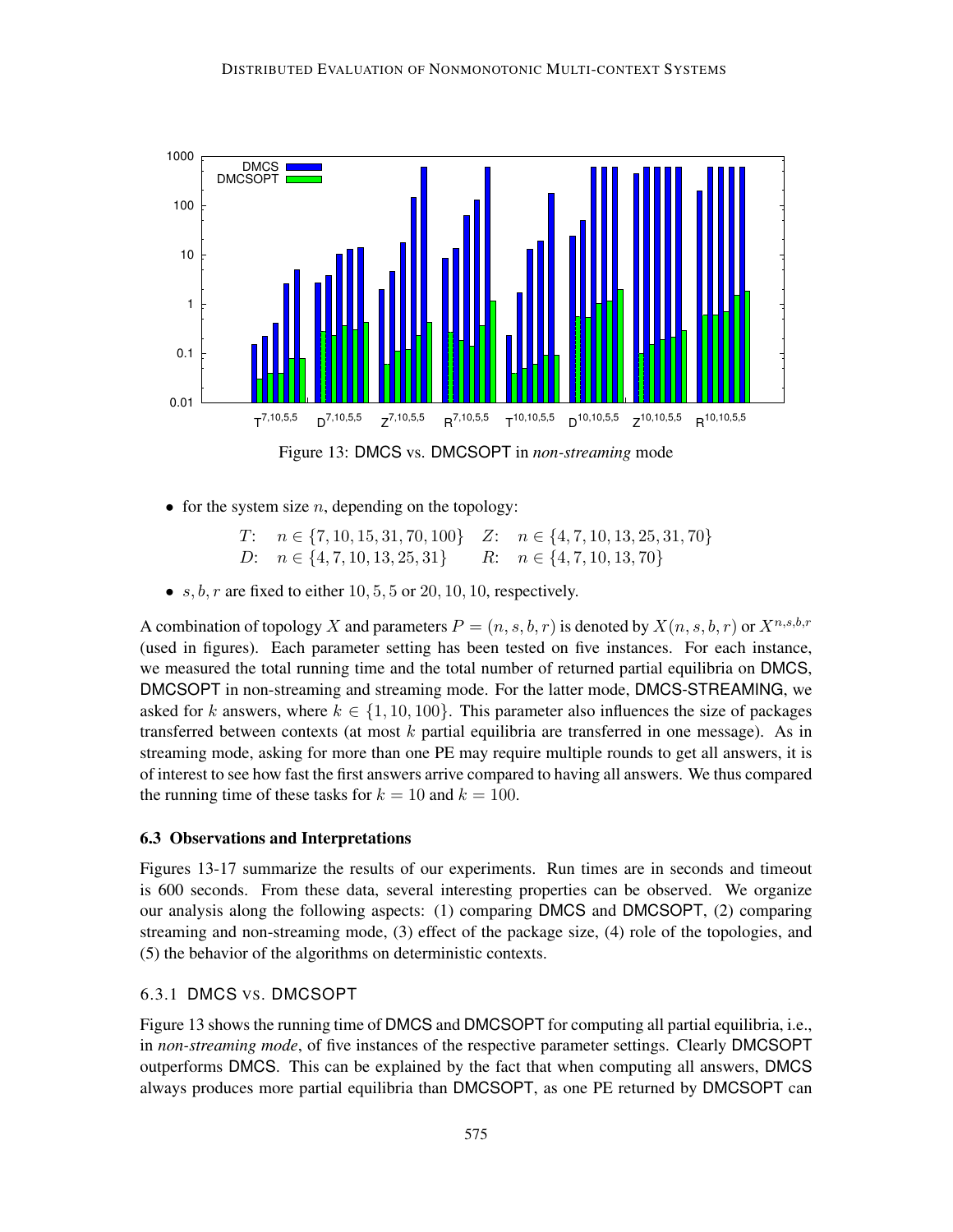

Figure 14: DMCS vs. DMCSOPT in *streaming* mode

be obtained from projecting many partial equilibria returned by DMCS on the imported interface. Furthermore, all intermediate results are transferred in one message, which makes no difference in terms of the number of communications between the algorithms. As such, DMCS must spend more time on processing possibly exponentially more input; hence, unsurprisingly, it is consistently slower than DMCSOPT.

However, the observation in *streaming* mode is different. Figure 14 shows the running time of DMCS and DMCSOPT in streaming mode to compute the first 100 respectively 10 *unique* partial equilibria for  $T(25, 10, 5, 5)$  respectively  $D(10, 10, 5, 5)$ ,  $Z(10, 10, 5, 5)$  and  $R(4, 10, 5, 5)$ . On a first view, as DMCSOPT is consistently slower than DMCS, one might question the correctness of the results. However, they are not a surprise: again a PE returned by DMCSOPT should correspond to several PEs returned by DMCS. Hence, the batch of the first  $k$  unique answers in DMCS corresponds to only a smaller number of (few) unique answers in DMCSOPT.

Therefore, comparing DMCS and DMCSOPT in streaming mode by measuring the runtime to compute the first  $k$  answers is not fair. We thus took the time when both algorithms finished the first round of answers (denoted by DMCS-1st and DMCSOPT-1st in Figure 14). With this setting, we observed the following:

• on the majority of cases DMCSOPT finishes the first round faster than DMCS, however in about  $40\%$  of the instances, it is the other way around; this shows the effect of using the query plan;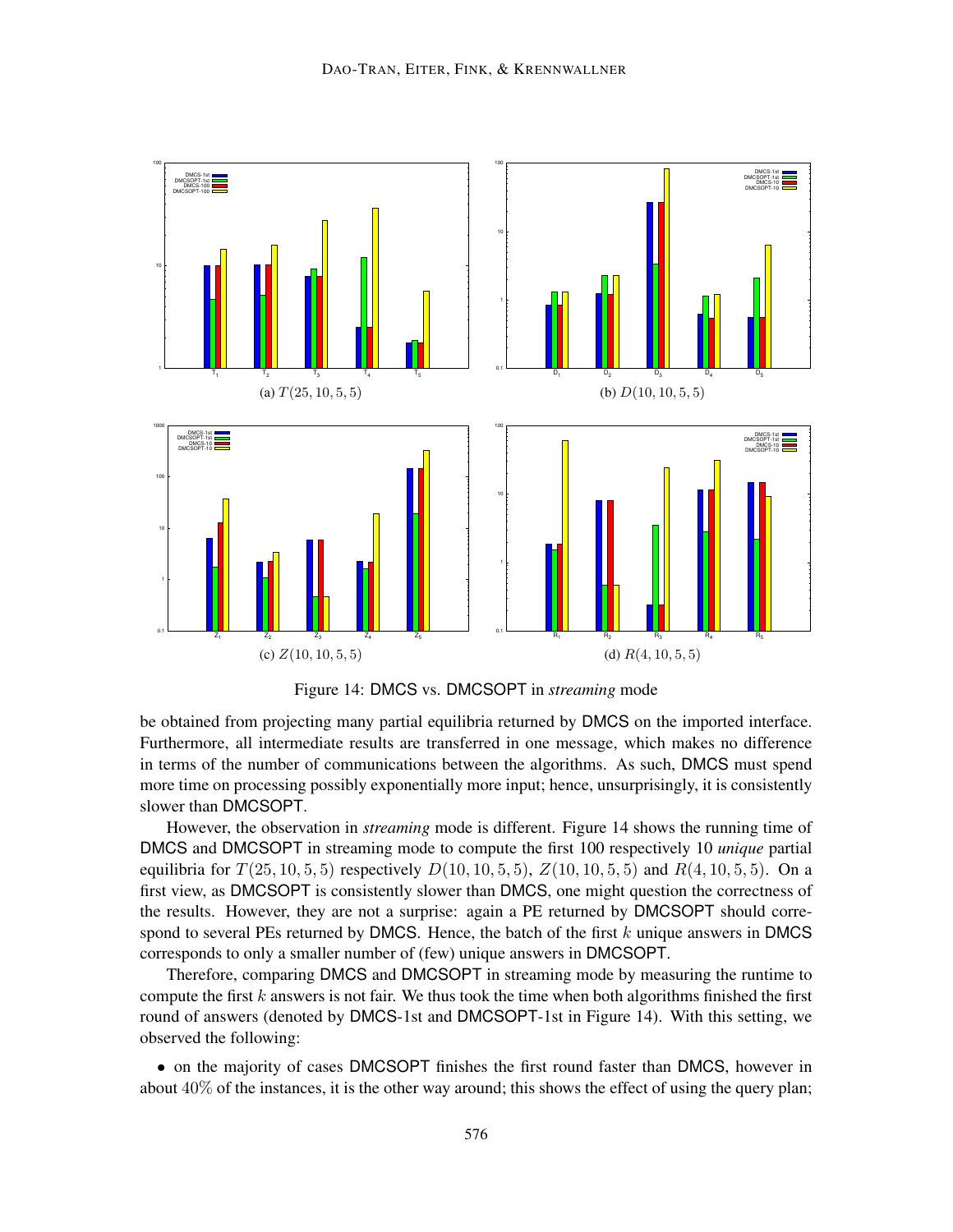• however, in some cases DMCS wins. This can be explained as follows. First of all, in streaming mode, we transfer only packages of  $k$  partial equilibria at a time; therefore, the effect of reducing the amount of total work to be done does not always apply as in the non-streaming mode. Furthermore, at every context, we compute  $k$  PEs and project them to the output interface before returning the results. According to this strategy, when a context  $C_i$  returns  $k_1$  partial equilibria in non-streaming mode and  $k_2$  partial equilibria in streaming to another context  $C_i$ , it might happen that  $k_2$  is much smaller than  $k_1$  and hence does not provide enough input for  $C_j$  to compute k PEs. Therefore,  $C_j$ will issue more requests to  $C_i$  asking for further packages of k PEs, e.g.,  $[k+1, 2k]$ ,  $[2k+1, 3k]$ , etc; and this costs DMCSOPT more time to even compute the first batch of PEs at the root context. Another approach is to compute always  $k$  unique partial equilibria before returning to a parent context. However, this strategy risks to compute even all local models before  $k$  unique partial equilibria can be found.

Overall, there is not much difference in running time when DMCSOPT is slower than DMCS, except for instance  $R_3$  (Figure 14d). This however comes from a different reason: the cyclic topology with guess-and-check effects, which play a much more important role than choosing between DMCS and DMCSOPT (see Section 6.3.4).

## 6.3.2 STREAMING VS. NON-STREAMING DMCS

We now compare streaming and non-streaming for the same algorithm (DMCS resp. DMCSOPT).

Figure 15 shows the results for DMCS in (15a), and the results for DMCSOPT to compute the first 10 resp. 100 PEs with small systems/local knowledge bases in (15b) and with large systems/local theories in (15c). Excluding Ring (which behaves abnormally due to guess-and-check) one can see that:

• For DMCS, the streaming mode is definitely worth pursuing since DMCS in non-streaming mode times out in many cases (see also Figure 13), while in streaming mode we still could find some answers after a reasonable time.

• For DMCSOPT, the situation is a bit different, as streaming loses against non-streaming on small instances. This is due to the recomputation that the streaming mode pays for transferring just chunks of partial equilibria between contexts; furthermore, there are duplications between answers. When one moves to larger systems and local knowledge bases, the streaming mode starts gaining back. However, it does not always win, as recomputation still significantly takes time in some cases.

Summing up, when the system is small enough, one should try the non-streaming mode as it avoids recomputation and duplication of PEs between different rounds of computation. But for large systems, streaming can rescue us from timing out. Even if we have to pay for recomputation, it still helps in cases when some but not all results are needed, e.g. in brave query answering (membership of the query in some PE).

### 6.3.3 EFFECTS OF THE PACKAGE SIZE IN STREAMING MODE

The considerations above raise the question of the optimal number of PEs that should be transferred in return messages between contexts. We will analyze the experimental results on the streaming mode with package sizes 1, 10, and 100 to give some hints on this.

Figure 16 shows the average time to compute 1 PE of DMCSOPT in streaming mode with respect to three package sizes. One can see that transferring just a single PE to get the first answer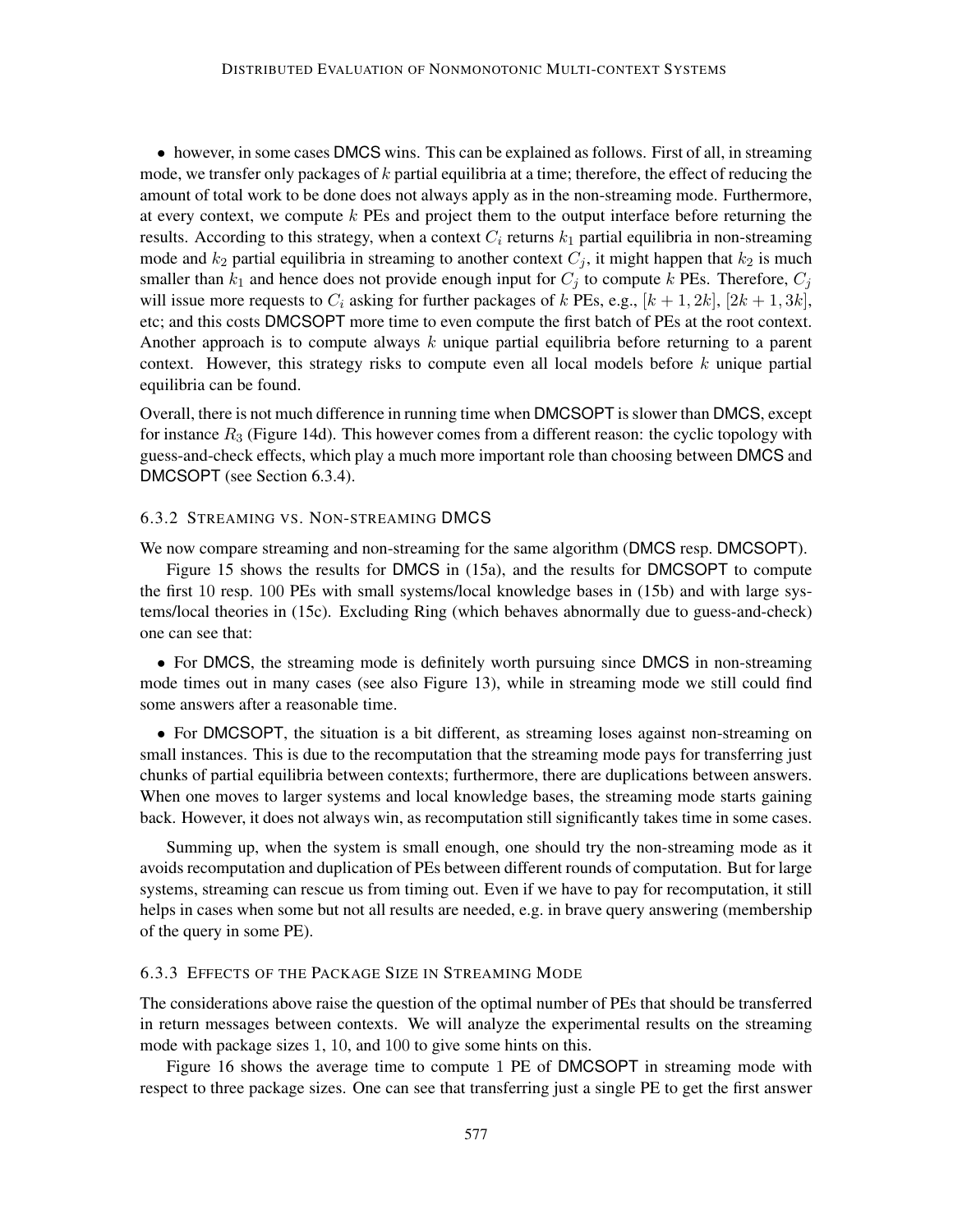

Figure 15: Non-streaming vs. streaming under DMCS and DMCSOPT

is acceptable in most cases, in particular if no guessing is needed. Moving from size 1 to a small package size like 10 here is sometimes better, as one can save communication time (sending once a package of 10 partial equilibria vs. sending ten times a package with a single PE). This setting (small package sizes like 10) will be more effective when communication is a big factor, which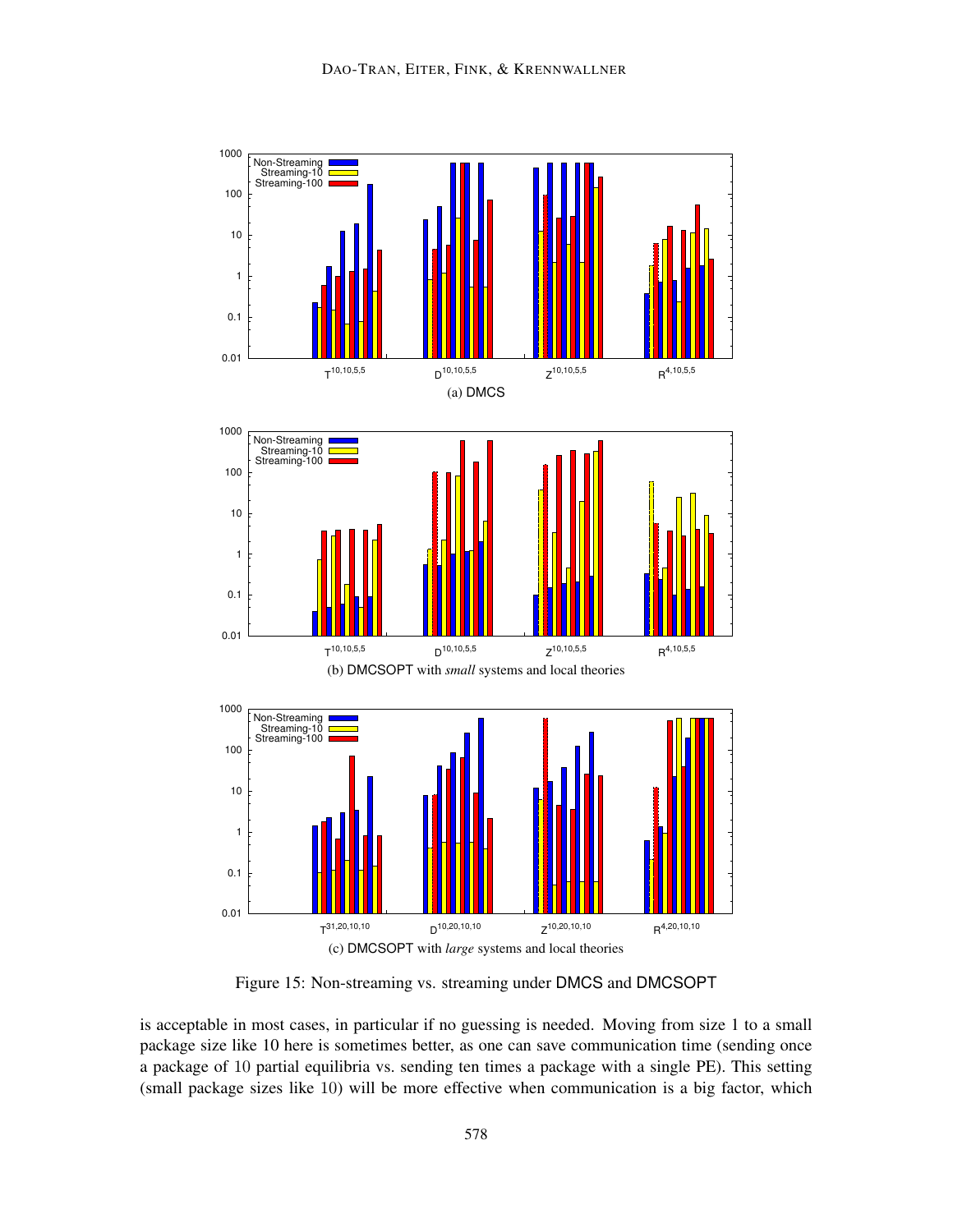

Figure 16: Average time of DMCSOPT to find one partial equilibrium in streaming mode, varying package size

happens in real applications where contexts are located at physically distributed nodes. In such cases, computing 10 partial equilibria should be faster than computing 1 PE in 10 consecutive times.

Furthermore, having package of size 1 is not safe in cases where guessing is applied, e.g., in  $R_3(4, 20, 10, 10)$ . For these cases, a large enough package size might help to cover the correct guess; but in general, there is no guarantee for such a coverage. To thoroughly solve this problem, one needs to apply conflict learning on the whole MCS evaluation.

Also, it is interesting to see that with package size 100, DMCSOPT usually times out. The reason is that there are many duplications and once DMCSOPT is stuck with a local search branch that promises fewer than 100 partial equilibria, the algorithm will lose time here without finding new unique answers and will eventually time out.

To find a good package size  $p$  with a specific setting (topology, system size, local theory size), one may run the system on a training set and apply binary search on p.

### 6.3.4 EFFECT OF TOPOLOGY

A quick glance over all plots in Figures 13–16 reveals the pattern that the algorithms, especially the optimizations, perform better on tree than on zigzag and diamond, depending on DMCS or DMCSOPT, and worst on ring.

The system topology plays an important role here. The aspects that affect the performance of the algorithms are (i) number of connections, (ii) the structure of block trees and cut vertices, and (iii) acyclicity vs. cyclicity.

Regarding (i), the topology introduces the number of connections based on the system size. Tree has fewer connections than Diamond and Zigzag, which reduces not only communication but also local solving time as fewer requests are made; and the performance of DMCS on these topologies proves this observation. If one follows this argument, then Ring must offer the best performance. However, this is actually not the case due to aspect (iii) that we will shortly analyze below.

Concerning (ii), tree can be ultimately optimized as every intermediate node is a cut vertex. Hence, when applying the query plan for DMCSOPT, we can strip off all beliefs in PEs sent from child contexts to a parent context. In other words, only local beliefs at a context  $C_i$  are needed to be transferred back to its parents. This drastically decreases the amount of information to be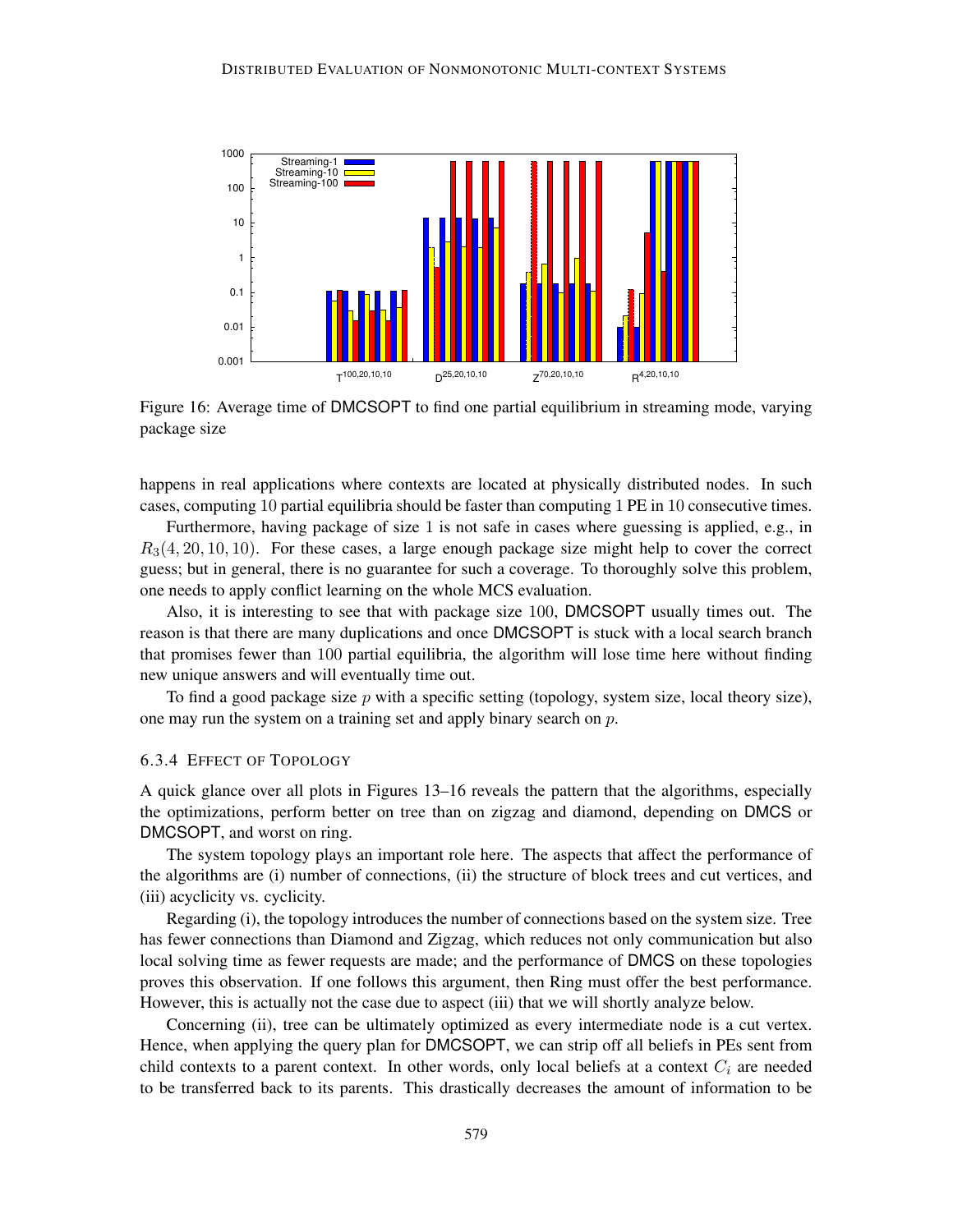

Figure 17: DMCS vs. DMCSOPT in streaming mode with package size 100 on ring

communicated, and more importantly, the number of calls to lsolve. Due to this special property, DMCSOPT performs extremely well on the tree topology, and scales to hundreds of contexts.

Comparing Diamond and Zigzag, they have the same number of cut vertices. However, Zigzag is converted to a linear topology with an optimal query plan (cf. Figure 11c), and therefore can be processed much faster than Diamond. In Figure 16, DMCSOPT scales on Zigzag to 70 contexts with an average time to compute one answer that still better than the one on diamond with 25 contexts.

Regarding (iii), Ring is a cyclic topology while the other topologies are acyclic. Hence each of the algorithms must do some guess-and-check at some context in the topology. Making the right guess is most important, even more important than reducing communication and calls to local solvers. The result of running DMCS and DMCSOPT on this topology (Figure 17) does not follow any pattern; it absolutely depends on a specific instance whether the above sequential guessing luckily arrives at the result. Therefore, we frequently see that DMCS outperforms DMCSOPT in streaming mode, as in such cases, guessing at the root context (after detecting the cycle) is more effective than guessing at the parent of the root context according to the optimal query plan.

Based on these observations, one can come up with a best strategy to evaluate different types of topologies. When dealing with MCSs of arbitrary topologies, it looks natural to decompose them into parts of familiar topologies for which efficient strategies are known, and to combine then these strategies to an overall evaluation method. Studying this is beyond the scope of this work and an interesting issue for future research.

## 6.3.5 BEHAVIOR ON DETERMINISTIC CONTEXTS

Above we considered our algorithms on MCSs consisting of possibly non-deterministic contexts, i.e., they can have more than one acceptable belief set per knowledge base. It is intriguing to see how the algorithms behave if all contexts always have exactly one accepted belief set per knowledge base; this might be because the underlying logic is genuinely "deterministic" and the accepted belief set clear (e.g., closure in classical logic) or among multiple candidates a particular belief set is chosen (in implementations typically the first or a "best" solution computed, e.g. in SAT solving or in ASP). We observed that:

• for non-cyclic topologies, there is no performance difference between DMCS and DMCSOPT, because the smaller interface used in DMCSOPT does not reduce the number of intermediate PEs transferred between contexts, as there is only one partial equilibrium computed at every context.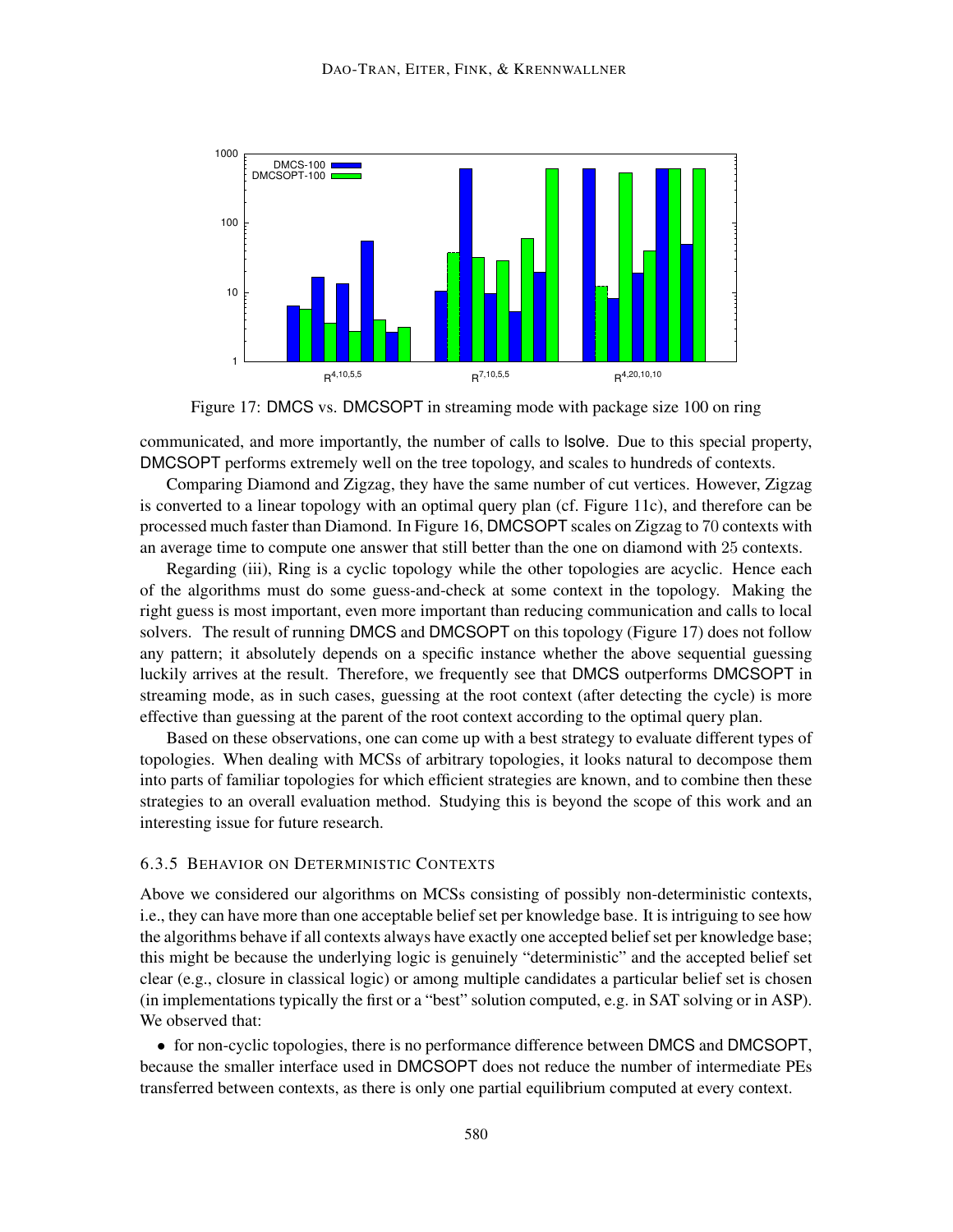

Figure 18: DMCS vs. DMCSOPT in streaming mode with package size 100 on ring

• for cyclic topology (Ring), guessing plays the main role. Hence it depends on the individual instance whether DMCS or DMCSOPT wins, like in the case of non-deterministic contexts (cf. Section 6.3.4).

• non-streaming mode is much faster than streaming (on both DMCS and DMCSOPT); this is reasonable as any request for further partial equilibria is redundant.

## 6.3.6 COMPARISON WITH MCS-IE AND P2P-DR

Systems close to DMCS are MCS-IE (Bögl et al.,  $2010$ )<sup>9</sup> and P2P-DR (Bikakis, Antoniou, & Hassapis, 2011). The former is a plugin of the dlvhex system and was originally developed to compute explanations for inconsistency in Multi-context Systems, but also includes a mode for computing equilibria of an MCS. However, MCS-IE was implemented with a centralized approach. Figure 18 presents the run time of DMCS, DMCSOPT in comparison with MCS-IE in computing all partial equilibria of the respective configurations. It shows that MCS-IE outperforms DMCS since it inherits a powerful decomposition technique from dlvhex; however, the decomposition based on topological information of DMCSOPT turns out to be more efficient, as it also localizes the interface beliefs to communicate between blocks of contexts, which is specific for MCS and is not exploited by the general decomposition technique in dlvhex.

P2P-DR supports distributed query answering for multi-context systems based on defeasible logic; for more details, see Section 7. We present here a comparison between DMCS and P2P-DR.

We converted our benchmark to P2P-DR's style by converting the local knowledge bases and bridge rules to defeasible local and meta rules, and added a fixed trust order between contexts. We then queried the root context with an atom appearing in one of the answers of DMCS-STREAMING with package size 10. It turned out that P2P-DR always found the answers in around 0.25 seconds, regardless of the tested instance. This behavior can be explained as follows. To find answers for a query atom, the algorithm of P2P-DR first evaluates the local theory. If it can determine the truth value of the query, it terminates; otherwise the algorithm consults neighbors to get further evidence for the reasoning. As our local knowledge base structure, when converted to P2P-DR's defeasible theories, allows for a local decision, the system works only on the local theory of the root context

<sup>9.</sup> http://www.kr.tuwien.ac.at/research/systems/mcsie/tut/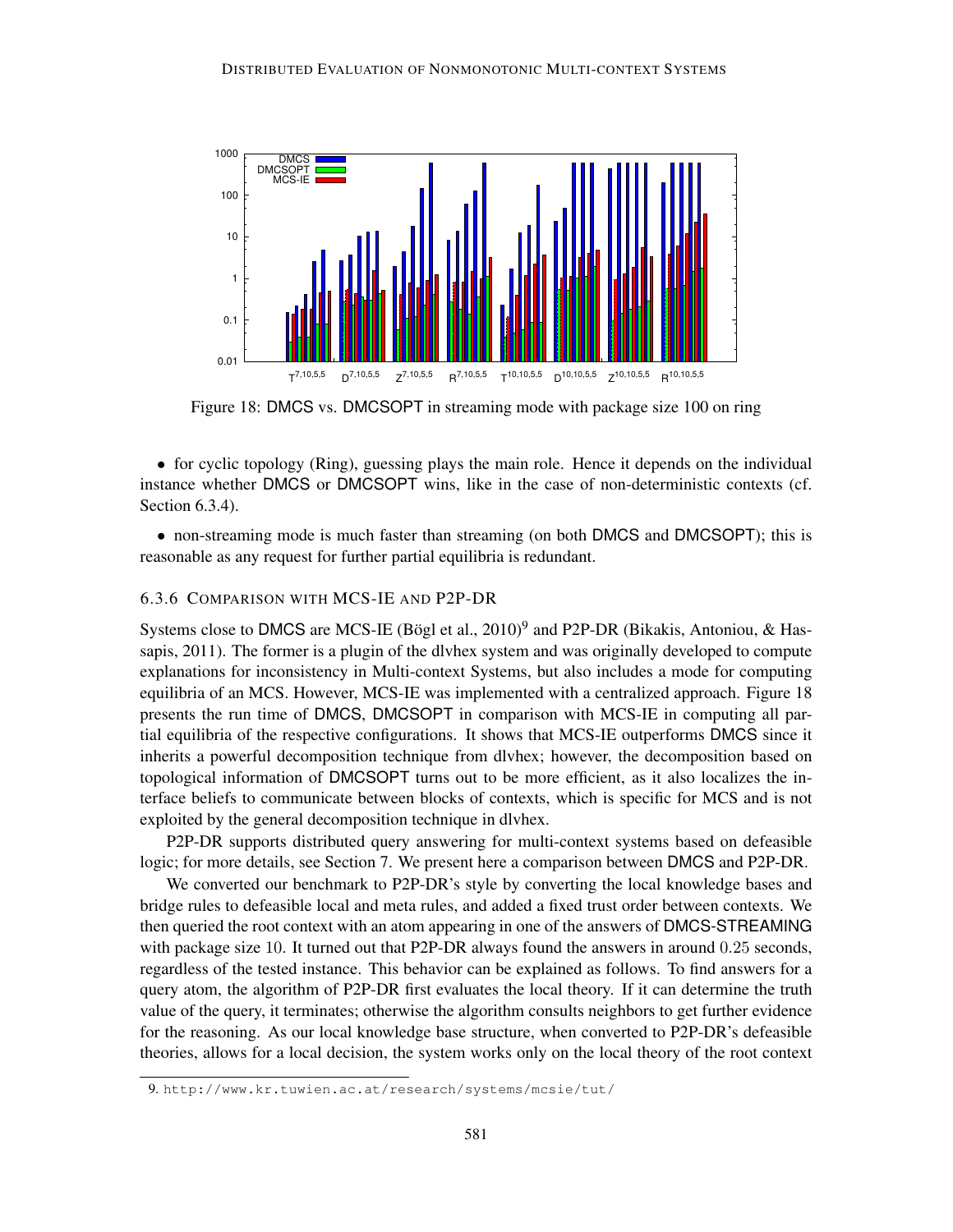for every test case, thus results in almost constant execution time. Even when asking neighbours is necessary, P2P-DR in general may be much faster than DMCS, as the query answering process is inherently deterministic and in a low-complexity logic; in turn, the formalism is less expressive. A detailed study of this issue remains for future work.

### 6.3.7 SUMMARY

Summing up, the analysis of the experimental results shows that there is no clear winner among the algorithms (DMCS vs. DMCSOPT) under different running modes (streaming vs. non-streaming, with different package size) on different topologies. We can distill from it a guideline to choose the setup that fits specific instances in practice, including some issues open for further investigation, which can be briefly stated as follows:

• choose DMCSOPT over DMCS in non-streaming mode, except for cyclic topologies;

• in streaming mode, choose an appropriate package size carefully (e.g., doing a binary search on some training instances;

• decompose random topologies into parts whose topologies have effective strategies to evaluate, and study how to combine the strategies for the over all systems.

# 7. Related Work

In this section, we resume the discussion of related work. Starting with multi-context systems, we provide more details on the work by Roelofsen et al. (2004), Bikakis et al. (2011) and consider other work. We then move to related formalisms in SAT, CSP and ASP.

Roelofsen et al. (2004) described evaluation of monotone MCS with classical theories using SAT solvers for the contexts in parallel. They used a (co-inductive) fixpoint strategy to check MCS satisfiability, where a centralized process iteratively combines results of the SAT solvers. Apart from being not truly distributed, an extension to nonmonotonic MCS is non-obvious; furthermore, no caching technique was used.

Serafini, Borgida, and Tamilin (2005) and Serafini and Tamilin (2005) developed distributed tableaux algorithms for reasoning in distributed ontologies, which can be regarded as multi-context systems with special bridge rules. The algorithms serve to decide whether such a system is consistent, provided no cyclic context dependencies exist (in technical terms, the distributed TBox is acyclic); the DRAGO system (Serafini & Tamilin, 2005) implements this approach for OWL ontologies. Compared to ours, this work is tailored for a specific class of multi-context systems resp. knowledge bases, without nonmonotonic negation and cyclic dependencies (which are challenging); furthermore, it targets query answering rather than model building, which in a sense is a dual problem.

More related to our work as regards distributed evaluation is the the system P2P-DR of Bikakis et al. (2011). They developed a distributed algorithm for query evaluation in a multi-context system framework that is specifically based on (propositional) defeasible logic. In this framework, contexts are built using defeasible rules and can exchange literals via bridge rules, and a trust order between contexts is be supplied. Each knowledge base at a context has, in our terminology, a single accepted belief set which contains the literals concluded; the global system semantics is given in terms of a (unique) three-valued assignment to all literals, which can be determined using the algorithm: whether literal  $l$  is provably (not) a logical conclusion of the system, or whether this remains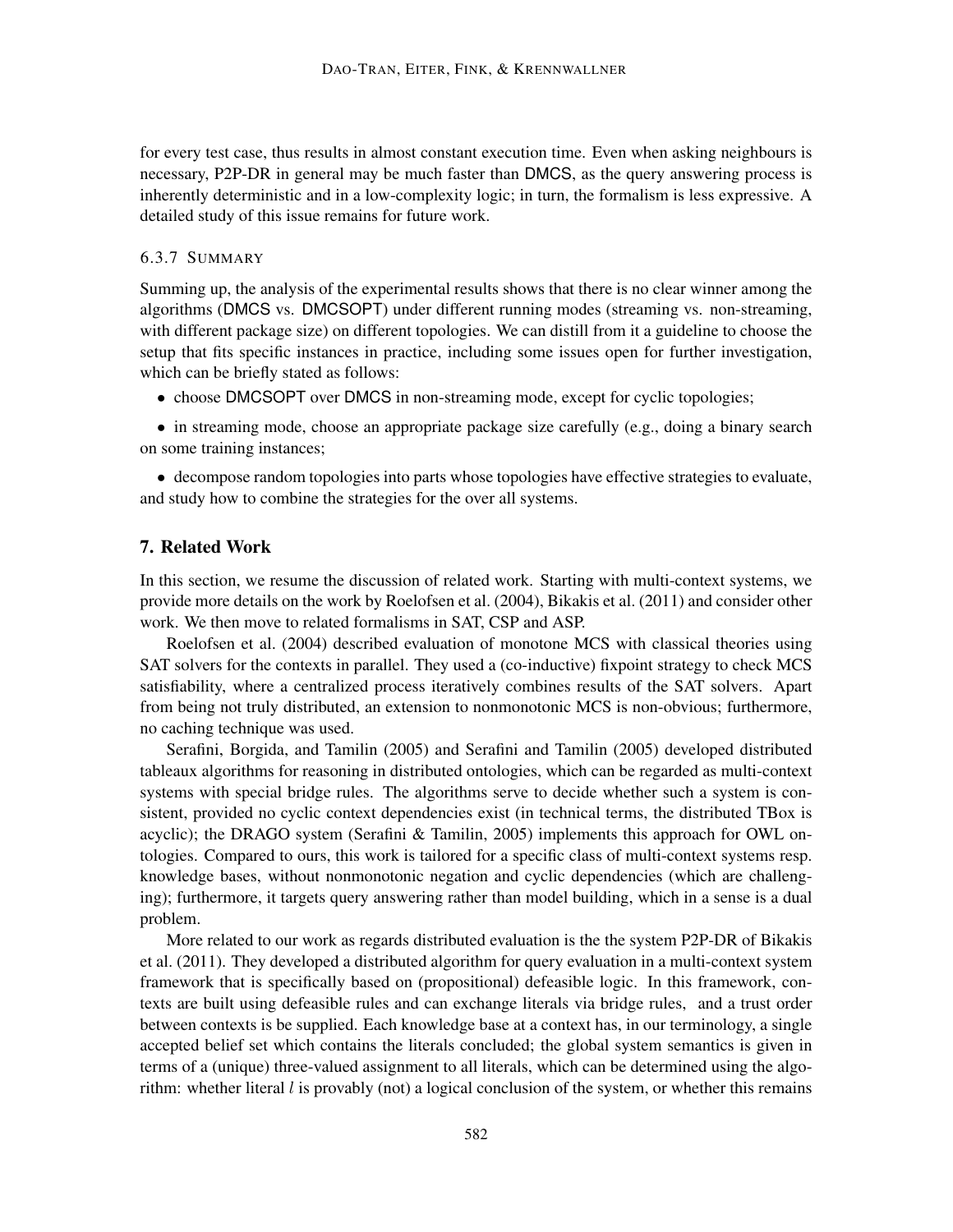open. Apart from being tailored to a particular logic and preference mechanisms for evaluating interlinked contexts, applying this algorithm to model building is not straightforward; in particular, as it produces unique belief sets, dealing with nondeterminism and multiple equilibria is not possible.

Our work on computing equilibria for distributed multi-context systems is clearly related to work on solving constraint satisfaction problems (CSP) and SAT solving in a distributed setting; Yokoo and Hirayama (2000) survey some algorithms for distributed CSP solving, which are usually developed for a setting where each node (agent) holds exactly one variable, the constraints are binary, communication is done via messages, and every node holds constraints in which it is involved. This is also adopted by later works (Gao, Sun, & Zhang, 2007) but can be generalized (Yokoo & Hirayama, 2000). In relation to the topology-based optimization techniques in Section 4, biconnected components are used by Baget and Tognetti (2001) to decompose CSP problems. The decomposition is used to localize the computation of a single solution in the components of undirected constraint graphs. Along the same lines, our approach is based on directed dependencies, which allows us to use a query plan for MCS evaluation.

The predominant solution methods in CSP are backtracking algorithms. Bessiere, Bouyakhf, Mechqrane, and Wahbi (2011) took them a step further with backtracking on a dynamic total ordering between agents guided by nogoods. Our approach, however, allows for cyclic dependency between contexts. Hirayama and Yokoo (2005) presented a suite of algorithms for solving distributed SAT (DisSAT), based on a random assignment and improvement flips to reduce conflicts. However, these algorithms are geared towards finding a single model, and an extension to streaming multiple (or all) models is not straightforward; for other works on distributed CSP and SAT, this is similar.

Finally, (distributed) SAT and CSP solving concerns monotonic systems (removal of clauses resp. constraints preserves satisfiability), while MCSs evaluation concerns nonmonotonic systems, even if all contexts were monotonic (e.g., clause sets); this makes efficient evaluation more difficult, as important structural properties of the search space cannot be exploited.

Adjiman, Chatalic, Goasdoue, Rousset, and Simon (2006) present a framework of peer-to-peer ´ inference systems, where local theories of propositional clause sets share atoms and a special algorithm for consequence finding is available. As we pursue the dual problem of model building, applying it for our needs is not straightforward; furthermore, we are dealing with non-monotonic systems, while the peer-to-peer systems by Adjiman et al. are monotonic.

Moving to ASP, Pontelli, Son, and Nguyen's (2011) ASP-PROLOG shares with MCS the idea of integrating several knowledge bases, called modules, possibly under different semantics. However, they restricted module semantics to ASP and Prolog (that is, the least Herbrand model), and ASP-PROLOG pursues query answering instead of model building.

As for streaming, an answer set streaming algorithm for HEX-programs (which generalize ASP with external information access) was given by Eiter, Fink, Ianni, Krennwallner, and Schüller (2011). Despite some similarities to Algorithm DMCS-STREAMING, it is rather different: monolithic programs are syntactically decomposed into modules and answer sets computed in a modular fashion; it is not fully distributed and combines partial models from lower components to input for upper components straightforwardly; moreover, it may use exponential space in components.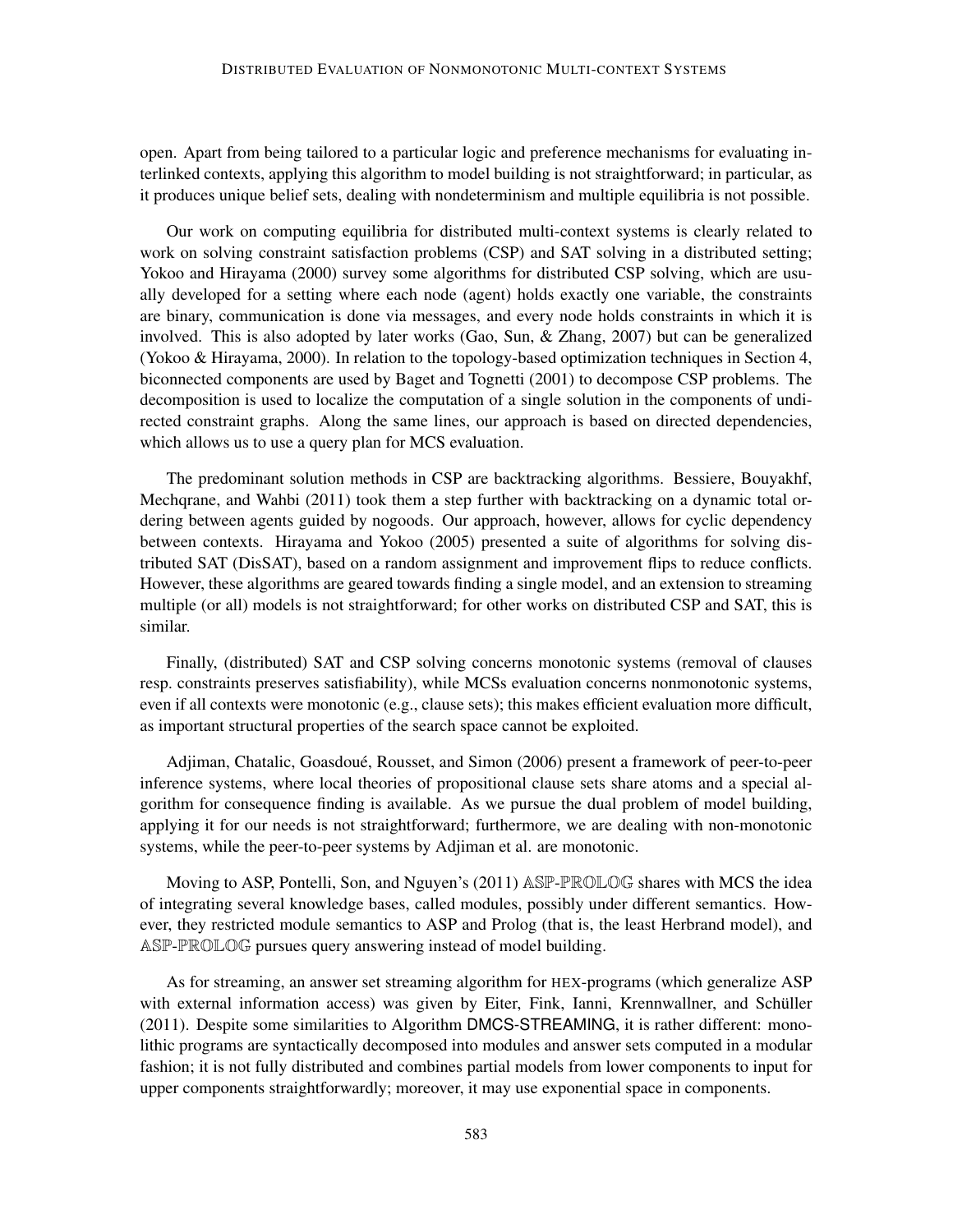# 8. Conclusion

We have considered distributed evaluation of Multi-context Systems (MCSs) that were introduced by Brewka and Eiter (2007) as a general formalism to interlink possibly nonmonotonic and heterogeneous knowledge bases. We have presented a suite of generic algorithms to compute the equilibria, i.e., the semantics of an MCS in a fully distributed manner, using local solvers for the knowledge bases at the contexts. It contains a basic algorithm DMCS, an advanced version DMCSOPT that uses topology-based optimizations, and a streaming variant DMCS-STREAMING for computing partial equilibria gradually. We believe that the underlying principles and techniques might be exploited in related contexts, and in particular for distributed evaluation of other non-monotonic knowledge base formalisms.

The algorithms have been implemented in a prototype system that is available as open source.<sup>8</sup> On top of this implementation, we have conducted comprehensive experiments to compare the performance of the algorithms and we gave an insight analysis on the results. It points out advantages, disadvantages as well as the time/memory trade off between the algorithms in different situations depending on parameters such as system topology, local interface and theory size, and number of equilibria desired by the user. Based on this, the user can choose the setting (algorithm and mode) that fits her need best for finding (partial) equilibria of an MCS. A more extensive treatment is given by Dao-Tran (2014).

Further work and open issues. Several issues remain for further investigation. One is further improvement of the algorithms. Here, the experimental results on the Ring topology strongly suggest to incorporate conflict learning, which proved to be valuable in ASP and SAT solving, to DMCS and DMCSOPT; we expect that cyclic topologies will benefit from a better guided guessing process. Another issue concerns further semantics and variants of MCSs. As for the former, grounded equilibria are considered by Dao-Tran (2014), which are akin to answer sets of logic programs and applicable to MCSs that satisfy certain algebraic conditions; they can be characterized like answer sets using an (adapted) loop formula approach (Lee & Lifschitz, 2003). Dealing with supported equilibria (Tasharrofi & Ternovska, 2014), however, is open.

Regarding MCS variants, managed MCSs (Brewka et al., 2011) generalize bridge rules to derive operations (commands) for a management function that is applied on the knowledge bases; it seems possible to generalize our algorithms to this setting, but an efficient realization is not straightforward. Another generalization of MCS concerns dynamic data: in areas like sensor networks, social networks, or smart city applications, data may change or even continuously arrive at nodes, which motivates reactive and stream processing for MCSs (Goncalves et al., 2014; Brewka et al., 2014). Last but not least, allowing contexts to evolve via interation with users or with changes in the environment is a valuable extention. Extending our algorithms to these settings is interesting but challenging.

Finally, extending this work to query answering over MCSs, where the user poses a query at a context and receives results derived from (partial) equilibria is another natural issue. As there is no need for building whole equilibria, better performance may be achieved.

#### Acknowledgments

This research has been supported by the Austrian Science Fund (FWF) projects P20841 and P26471.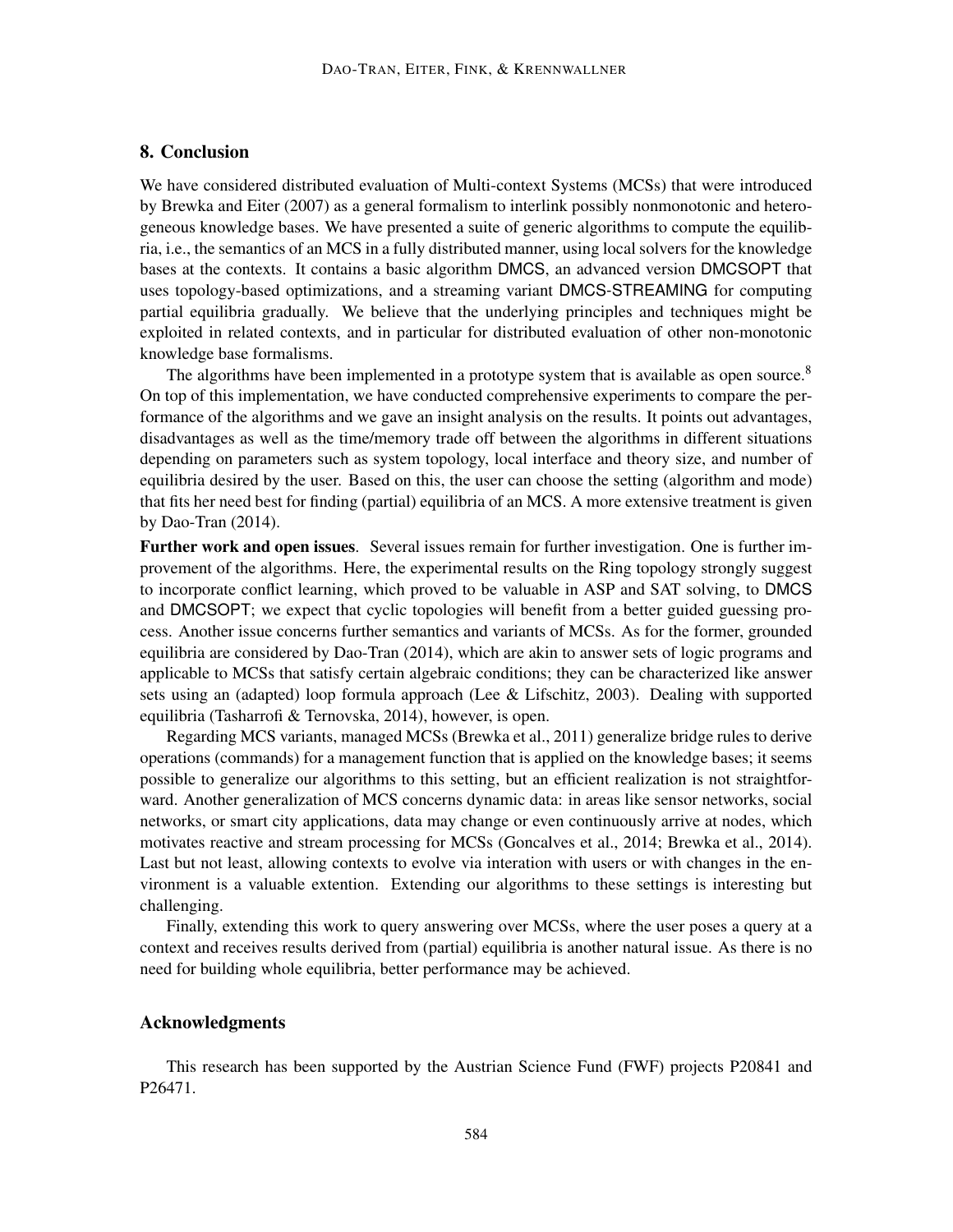

Figure 19: Introducing guess context(s)

We thank to the reviewers for pointing out corrections and their constructive suggestions which helped to improve the presentation of this work, and we thank Antonis Bikakis for providing us with the P2P-DR system for the experimental comparison.

### Appendix A. Proofs

## Proof of Theorem 1

To prove this theorem, we first prove the following Lemmas 9 and 10. The latter aims at simplifying the proof for the cyclic case, based on the notion of converting cyclic MCSs to acyclic ones.

**Lemma 9** *For any context*  $C_k$  *and partial belief state S of an MCS*  $M = (C_1, \ldots, C_n)$ *,* 

$$
app(br_k, S) = app(br_k, S|_{\mathcal{V}}) for all \mathcal{V}_{\mathbf{B}} \supseteq \mathcal{V} \supseteq \mathcal{V}^*(k).
$$

**Proof** For any  $r \in app(br_k, S)$ , we have that for all  $(c_i : p_i) \in B^+(r)$ :  $p_i \in S_{c_i}$  and for all  $(c_j : p_j) \in B^-(r)$ :  $p_j \notin S_{c_j}$ . We need to show that  $p_i \in S_{c_i}|_{\mathcal{V}_{c_i}} \wedge p_j \notin S_{c_j}|_{\mathcal{V}_{c_j}}$ . Indeed:

We have  $\mathcal{V} \subseteq \mathcal{V}_B \Rightarrow \mathcal{V}_{c_j} \subseteq \mathcal{V}_{B_j} \Rightarrow S_{c_j}|_{\mathcal{V}_{c_j}} \subseteq S_{c_j}.$  Therefore,  $p_j \notin S_{c_j} \Rightarrow p_j \notin S_{c_j}|_{\mathcal{V}_{c_j}}.$ 

Now, assume that  $p_i \notin S_{c_i}|_{V_{c_i}}$ . From the fact that  $p_i \in S_{c_i}$ , it follows that  $p_i \notin V_{c_i}$ , hence  $p_i \notin V^*(k)$ . But this is in contradiction with the fact that  $p_i$  occurs in some bridge rule body. Therefore,  $r \in app(br_k, S|_{\mathcal{V}})$ .

The next Lemma 10 is based on the following notions that convert cyclic MCSs to acyclic ones and show that they have corresponding equilibria. The intuition (illustrated in Figure 19 and Examples 18, 19) is to introduce an additional context  $C_{\overline{k}}$  to take care of guessing for every cycle breaker  $C_k$ . Then, the bridge rules of  $C_k$  and its parents are modified to point to  $C_{\overline{k}}$ . We now formally realize this idea starting with a function ren that renames part of the bridge rules.

**Definition 12** Let  $C_k$  be a context in an MCS M, and let V be an interface for running DMCS. The renaming function ren *is defined as follows:*

- For an atom a:  $ren(a, k, V) = \begin{cases} a^g & \text{if } a \in \mathbf{B}_k \cap V \\ a^g & \text{if } a \in \mathbf{B}_k \cap V \end{cases}$ a *otherwise*
- For a context index c:  $ren(c, k, V) = \begin{cases} \bar{c} & \text{if } c \in \{1, ..., n\} \\ \vdots & \text{otherwise} \end{cases}$ c *otherwise*
- *For a bridge atom*  $(c_i : p_i)$ :  $ren((c_i : p_i), k, \mathcal{V}) = (ren(c_i, k, \mathcal{V})$ :  $ren(p_i, k, \mathcal{V}))$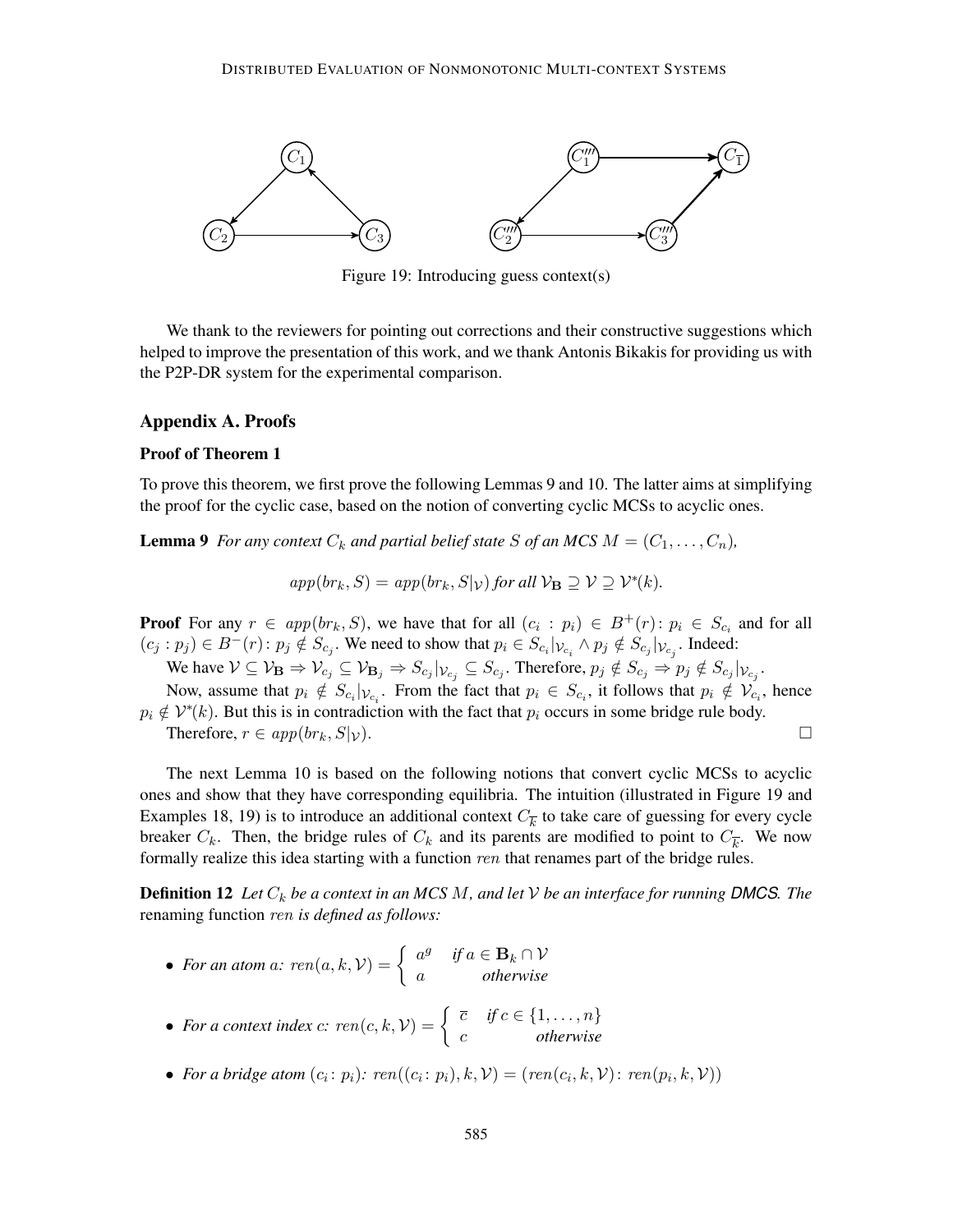• *For a bridge body*  $B = \{(c_1 : p_1) \dots (c_i : p_i)\}$ :

$$
ren(B, k, V) = \{ren((c_i: p_i), k, V) | (c_i: p_i) \in B\}
$$

• For a bridge rule  $r = head(r) \leftarrow B(r)$ :

$$
ren(r, k, V) = head(r) \leftarrow ren(B(r), k, V)
$$

- For a set of bridge rules br:  $ren(br, k, V) = \{ren(r, k, V) | r \in br\}$
- For a context  $C_i = (L_i, kb_i, br_i)$  in M:  $ren(C_i, k, V) = (L_i, kb_i, ren(br_i, k, V)$ .

**Example 18** Let us slightly modify the MCS  $M = (C_1, C_2, C_3)$  from Example 8 as follows:

- $kb_1 = \{e \vee \neg e\}, br_1 = \{a \leftarrow (1 : e), \text{not } (2 : b)\};$
- $kb_2 = \emptyset$ ,  $br_2 = \{b \leftarrow (3 : c)\};$  and
- $kb_3 = \emptyset$ ,  $br_3 = \{c \lor d \leftarrow \text{not } (1 : a)\}.$

Applying function ren to contexts  $C_1$  and  $C_3$  results in the following bridge rules wrt. an interface  $V = \{a, b, c, e\}$ :

- $ren(br_1, 1, V) = \{a \leftarrow (\overline{1} : e^g), \text{not } (2 : b)\},\$
- $ren(br_3, 1, V) = \{c \lor d \leftarrow not(\overline{1} : a^g)\}.$

For two contexts  $C_i$  and  $C_j$ , the former is called a parent of the latter with respect to an interface V, denoted by  $parent(C_i, C_j, V)$  iff there exists a bridge rule  $r \in br_i$  such that there exists  $(c: p) \in$  $B(r)$  and  $p \in \mathbf{B}_j \cap \mathcal{V}$ .

A set of contexts  $\{C_{c_1}, C_{c_2}, \ldots, C_{c_\ell}\}$  of an MCS M is called a cycle w.r.t. an interface V iff

$$
parent(C_{c_{\ell}}, C_1, \mathcal{V}) \wedge \bigwedge_{1 \leq i \leq \ell-1} parent(C_{c_i}, C_{c_{i+1}}, \mathcal{V})
$$

holds. One can pick an arbitrary context in this set to be its cycle-breaker. Given an MCS M, there are several ways to choose a (finite) set of its contexts to be cycle-breakers. In Algorithm DMCS, Step (d) practically establishes the cycle-breakers based on the order that elements in  $In(k)$  are iterated. For the next definition, we are interested in this particular set of cycle-breakers.

**Definition 13** Given an MCS  $M = (C_1, \ldots, C_n)$ , let  $\mathcal{CB}_M^r = \{C_{c_1}, \ldots, C_{c_j}\}$  be the set of cycle*breakers for* M *based on the application of DMCS on* M *starting from context* Cr*. The conversion of*  $M$  *to an* equal *acyclic*  $M^*$  *based on*  $\mathcal{CB}_M^r$  *and an interface*  $\mathcal V$  *is done as follows:* 

Let 
$$
C'_i = (L_i, kb_i, br'_i) = \begin{cases} ren(C_i, i, \mathcal{V}) & \text{if } C_i \in \mathcal{CB}_M^r \\ C_i & \text{otherwise} \end{cases}
$$
  
\nLet  $C''_i = (L_i, kb_i, br''_i) = o_{C_k \in \mathcal{CB}_M} ren(C'_i, k, \mathcal{V})^{10}$   
\nLet  $C'''_i = (L_i, kb_i, br'''_i)$  where  $br'''_i = \begin{cases} br''_i \cup \{a \leftarrow (\overline{i}: a^g) \mid a \in \mathbf{B}_i \cap \mathcal{V}\} & \text{if } C_i \in \mathcal{CB}_M^r \\ br''_i & \text{otherwise} \end{cases}$ 

*For each*  $C_j \in \mathcal{CB}_M^r$ , introduce  $C_{\overline{j}} = (L_{\overline{j}}, kb_{\overline{j}}, br_{\overline{j}})$  where  $br_{\overline{j}} = \emptyset$  and  $kb_{\overline{j}} = \{a^g \vee \neg a^g \mid a \in$  $\mathbf{B}_j \cap \mathcal{V}$ *}. Then*  $M^* = (C''_1, \ldots, C''_n, C_{\overline{c_1}}, \ldots, C'_{\overline{c_j}})$ *.* 

<sup>10.</sup> The order of composing function *ren* with different parameters  $k$  does not matter here.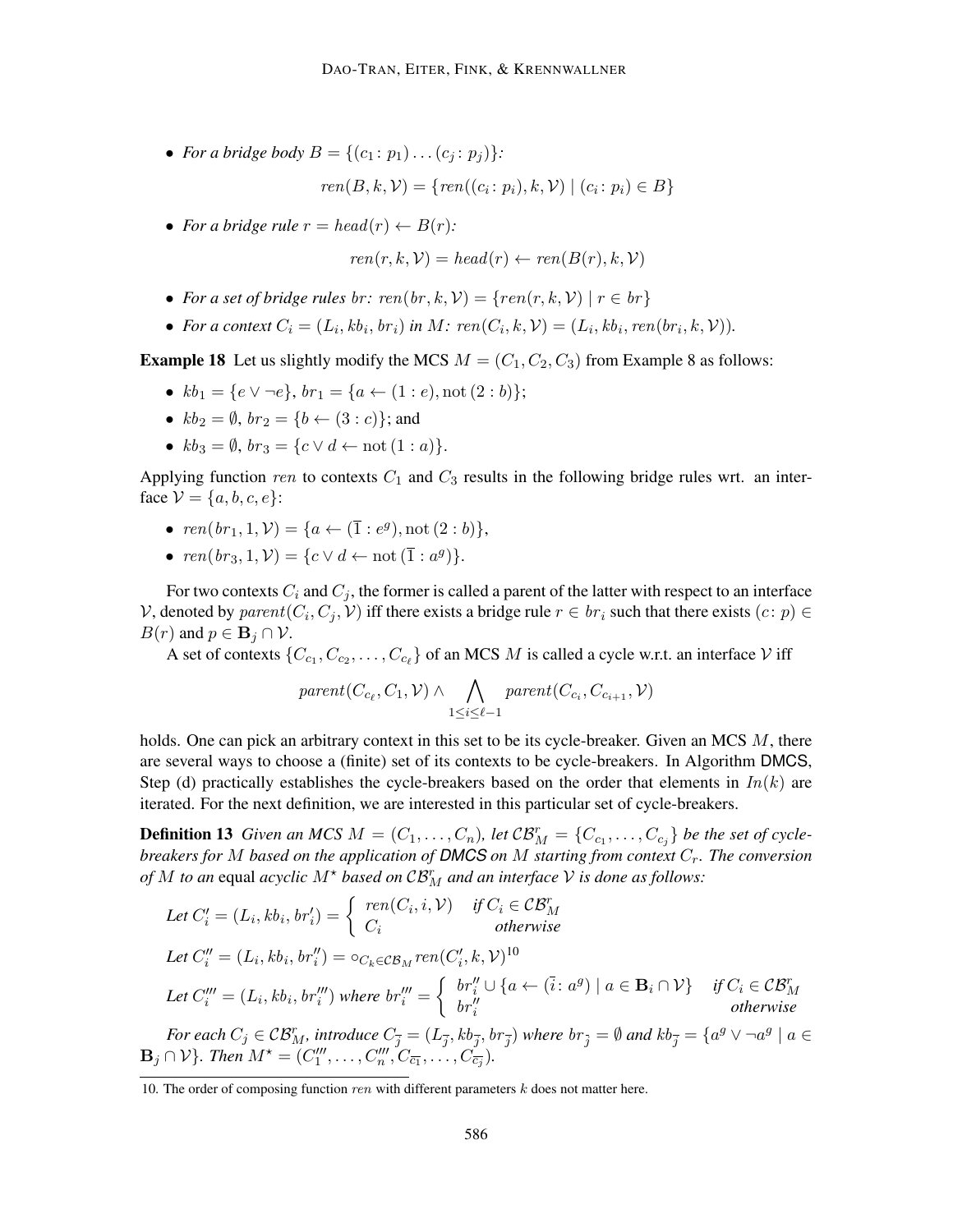**Example 19 (cont'd)** Let M be the MCS from Example 18 and  $\mathcal{CB}_M^r = \{C_1\}$ . Then, the conversion in Definition 13 gives  $M^* = (C_1''', C_2''', C_3''', C_{\overline{1}})$ , where:

- $kb_1 = \{e \lor \neg e\}, br_1''' = \{a \leftarrow (\overline{1} : e^g), \text{not } (2 : b). \quad a \leftarrow (\overline{1} : a^g). \quad e \leftarrow (\overline{1} : e^g). \};$
- $kb_2 = \emptyset$ ,  $br''_2 = \{b \leftarrow (3 : c)\};$
- $kb_3 = \emptyset$ ,  $br_3''' = \{c \lor d \leftarrow \text{not } (\overline{1} : a^g)\};$  and
- $kb_{\overline{1}} = \{e^g \vee \neg e^g \cdot a^g \vee \neg a^g \cdot \}, br_{\overline{1}} = \emptyset.$

**Lemma 10** Let M be an MCS and  $M^*$  be its conversion to an acyclic MCS as in Definition 13. *Then the equilibria of*  $M$  *and*  $M^*$  *are in 1-1 correspondence.* 

**Proof (Sketch)** Let  $(R_1)$  and  $(R_2)$  be the runs of DMCS on M and  $M^*$ , respectively. Due to the selection of  $\mathcal{CB}_M^r$  to construct  $M^*$ , both  $(R_1)$  and  $(R_2)$  have the same order visiting the contexts, except that when  $(R_1)$  revisits a cycle-breaker  $C_k \in \mathcal{CB}_M^r$ , its counterpart  $(R_2)$  visits  $C_{\overline{k}}$ . At these corresponding locations:

- $(R_1)$  calls guess $(V, C_k)$  at Step (c), and
- $(R_2)$  calls  $\textsf{lsolve}(\{\epsilon, \ldots, \epsilon\})$  at Step (e) since  $C_{\overline{k}}$  is a leaf context.

The construction of the local knowledge base of  $C_{\overline{k}}$  gives us exactly the guess on  $C_k$ . Furthermore, these guesses are passed on to the parent contexts of  $C_{\overline{k}}$  and then later on unified by the additional bridge rules  $a \leftarrow (\overline{k} : a^g)$  introduced in  $br_k'''$ . Therefore, the belief combinations (Step (d)) done at  $C_k$  are executed on the same input on both runs  $(R_1)$  and  $(R_2)$ . The correspondence of equilibria hence follows.  $\Box$ 

**Proof (Theorem 1)** Thanks to Lemma 10, we now need to prove Theorem 1 only for the acyclic case and automatically get the result for the cyclic case.

(⇒) We start by showing soundness of DMCS. Let  $S' \in C_k$ . DMCS( $V, \emptyset$ ) such that  $V \supseteq V^*(k)$ . We show now that there is a partial equilibrium S of an acyclic M w.r.t.  $C_k$  such that  $S' = S|_{\mathcal{V}}$ . We proceed by structural induction on the topology of M.

**Base case:**  $C_k$  is a leaf with  $In(k) = \emptyset$  and  $br_k = \emptyset$  and  $k \notin hist$ . This means that (d) is not executed, hence, in (e), lsolve runs exactly once on  $(\epsilon, \dots, \epsilon)$ , and we get as result the set of all belief states  $S = \textsf{lsolve}((\epsilon, \ldots, \epsilon)) = \{(\epsilon, \ldots, \epsilon, T_k, \epsilon, \ldots, \epsilon) \mid T_k \in \text{ACC}_k(kb_k)\}\)$ . We now show that  $S' \in \mathcal{S}|_{\mathcal{V}}$ . Towards a contradiction, assume that there is no partial equilibrium  $S = (S_1, \ldots, S_n)$  of M w.r.t.  $C_k$  such that  $S' = S|\mathcal{V}$ . From  $In(k) = \emptyset$ , we get that  $IC(k) = \{k\}$ , thus the partial belief state  $(\epsilon, \ldots, \epsilon, T_k, \epsilon, \ldots, \epsilon) \in S$  (where  $T_k \in \mathbf{ACC}_k(kb_k)$ ) is a partial equilibrium of M w.r.t.  $C_k$ . Contradiction.

**Induction step:** assume context  $C_k$  has import neighborhood  $In(k) = \{i_1, \ldots, i_m\}$  and

$$
S^{i_1} = C_{i_1}.\text{DMCS}(\mathcal{V}, hist \cup \{k\}),
$$
  

$$
\vdots
$$
  

$$
S^{i_m} = C_{i_m}.\text{DMCS}(\mathcal{V}, hist \cup \{k\}).
$$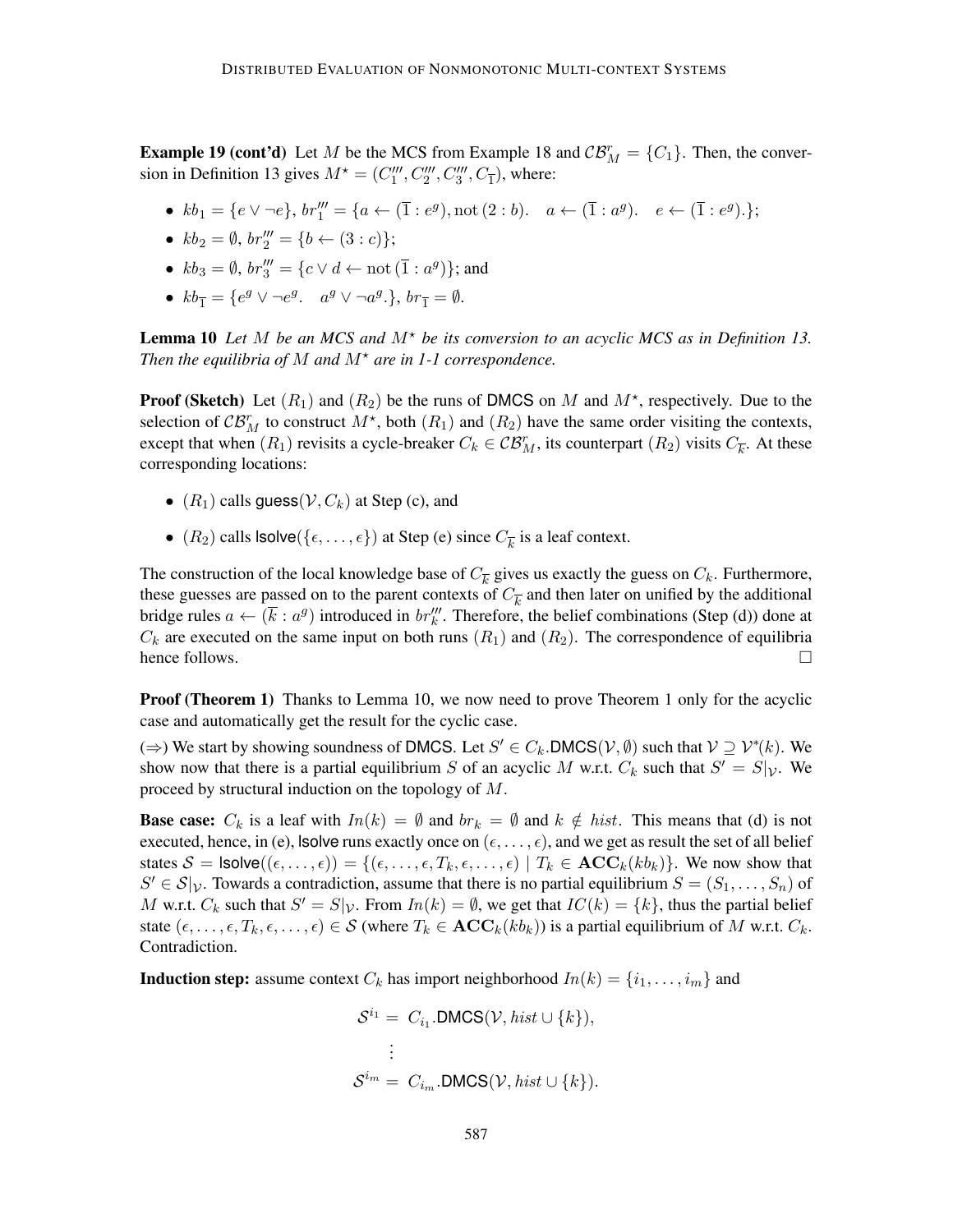Then by the induction hypothesis, for every  $S^{i_j} \in S^{i_j}$ , there exists a partial equilibrium  $S^{i_j}$  of M w.r.t.  $C_{i_j}$  such that  $S^{i_j}|_V = S'^{i_j}$ .

Let  $S = C_k$ . DMCS(*V*, *hist*). We need to show that for every  $S' \in S$ , there is a partial equilibrium of M w.r.t.  $C_k$  such that  $S' = S|\mathcal{V}|$ . Indeed, since  $In(k) \neq \emptyset$ , Step (d) is executed; let

$$
\mathcal{T} = \mathcal{S}^{i_1} \Join \dots \Join \mathcal{S}^{i_m}
$$

be the result of combining partial belief states from calling DMCS at  $C_{i_1}, \ldots, C_{i_m}$ . Furthermore, by Step (e), we have that  $S = S^*|_{\mathcal{V}}$  where  $S^* = \bigcup \{ \text{lsolve}(S) \mid S \in \mathcal{T} \}$ . Eventually,  $S' \in S|_{\mathcal{V}}$ . Since every DMCS at  $C_{i_1}, \ldots, C_{i_m}$  returns its partial equilibria w.r.t.  $C_{i_j}$  projected to  $\mathcal{V}$ , we have that every  $T \in \mathcal{T}$  is a partial equilibrium w.r.t.  $C_{i_j}$  projected to  $\mathcal{V}$ . M is acyclic and we have visited all contexts from  $In(k)$ , thus by Lemma 9 we get that for every  $T \in \mathcal{T}$ ,  $app(br_k, T)$  gives us all applicable bridge rules r regardless of  $T_j = \epsilon$  in T, for  $j \notin In(k)$ . Hence, for all  $T \in \mathcal{T}$ , lsolve(T) returns only partial belief states, where each component is projected to  $\mathcal V$  except the kth component. As every  $T \in \mathcal{T}$  preserves applicability of the rules by Lemma 9, we get that for every  $S' \in \mathcal{S}|_{\mathcal{V}},$ there exists a partial equilibrium S of M w.r.t.  $C_k$  such that  $S' = S|\mathcal{V}|$ .

 $(\Leftarrow)$  We give now a proof for completeness of DMCS by structural induction on the topology of an acyclic M. Let  $S = (S_1, \ldots, S_n)$  be a partial equilibrium of M w.r.t.  $C_k$  and let  $S' = S|\mathcal{V}$ . We show now that  $S' \in C_k$ . DMCS $(\mathcal{V}, \emptyset)$ .

**Base case:**  $C_k$  is a leaf context. Then, when executing  $C_k$ . DMCS( $V$ ,  $\emptyset$ ), Step (d) is ignored and Step (e) is called with input  $(\epsilon, \ldots, \epsilon)$ , and  $\textsf{lsolve}((\epsilon, \ldots, \epsilon))$  gives us all belief sets S of  $C_k$ . As S is an equilibrium of M w.r.t.  $C_k$ ,  $S \in \mathcal{S}$ ; hence,  $S' = S|\mathcal{V}$  will be returned from  $C_k$ . DMCS( $\mathcal{V}, \emptyset$ ).

**Induction case:** suppose that the import neighborhood of context  $C_k$  is  $In(k) = \{i_1, \ldots, i_m\}$ . Let the restriction of S to every context  $C_{i_j} \in In(k)$  be denoted by  $S^{i_j}$ , where:

$$
S^{i_j} = (S'_1, \dots, S'_n) \text{ where } S'_\ell = \left\{ \begin{array}{ll} S_\ell & \text{if } \ell \in IC(i_j) \\ \epsilon & \text{otherwise} \end{array} \right.
$$

Informally speaking, this restriction keeps only belief sets of the contexts reachable from  $C_{i_j}$  and sets those of non-reachable contexts to  $\epsilon$ . By the induction hypothesis,  $S^{i_j}|\nu$  is computed by  $C_{i_j}$ . DMCS( $V, \emptyset$ ) for all  $i_j \in In(k)$ . We will show that  $S|_V$  is computed by  $C_k$ . DMCS( $V, \emptyset$ ).

Indeed, because we are considering an acyclic  $M$ , it holds that  $S^{i_j}|_{\mathcal{V}}$  is also returned from a call  $C_{i_j}$ . DMCS(V, {k}), as k plays no role in further calls from  $C_{i_j}$  to its neighbors. This means that after step (d),  $\mathcal T$  contains a  $T = S_{i_1} \bowtie \ldots \bowtie S_{i_m}$  where  $S_{i_j}$  appears at position  $i_j$  in  $S$ .

Since S is a partial equilibrium of M w.r.t.  $C_k$ , we have that  $S_k \in \mathbf{ACC}_k(kb_k \cup \{head(r) \mid$  $r \in app(br_k, S)$ . Furthermore, by choosing  $V \supseteq V^*(k)$ , Lemma 9 tells us that the applicability of bridge rules is preserved under the projection of belief sets to V. This gives us that  $S_k \in \text{Isolve}(T)$ in step (e), and hence  $S' = S|_{\mathcal{V}}$  is returned from  $C_k$ . DMCS( $\mathcal{V}, \emptyset$ ).

#### Proof of Proposition 4

(1) For a context  $C_k$ , let the number of calls to its local solver be denoted by  $c(k)$ . This number is calculated during the computation of  $\mathcal T$  in Step (d), and it is bounded by the maximal number of combined partial belief sets from its neighbors. Formally speaking:

$$
c(k) \le \Pi_{i \in In(k)} 2^{|\mathcal{V} \cap \mathbf{B}_i|} \le 2^{|In(k)| \times |\mathcal{V}|} \le 2^{n \times |\mathcal{V}|}.
$$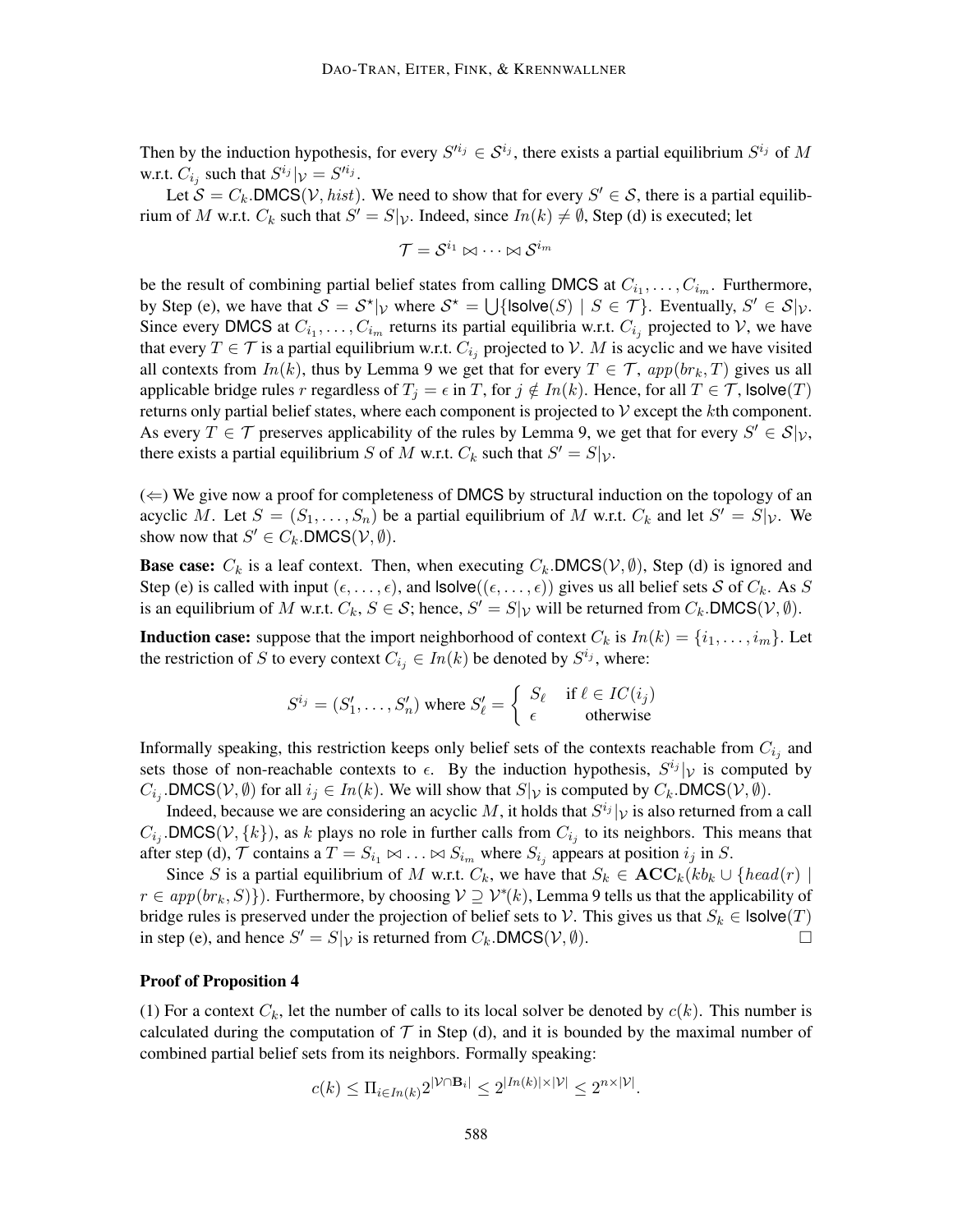Hence for the whole MCS, the upper bound of calls to lsolve in a run of DMCS is

$$
c = \sum_{1 \le k \le n} c(k) \le n \times 2^{n \times |\mathcal{V}|}
$$

(2) For a context  $C_k$  of an MCS  $M = (C_1, \ldots, C_n)$ , the set  $E(k)$  contains all dependencies from contexts  $C_i$  for  $i \in IC(k)$ . We visit all  $(i, j) \in E(k)$  exactly twice during DFS-traversal of M: once when calling  $C_j$ . DMCS(*V*, *hist*) at  $C_i$ , and once when retrieving  $S|_{\mathcal{V}}$  from  $C_j$  in  $C_i$ . Furthermore, the caching technique in Step (a) prevents recomputation on already visited nodes, thus prevents recommunication in the subtree of any visited node. The claim hence follows.

### Proof of Proposition 5

Item (i) is trivial to see since CycleBreaker is applied in Algorithm 4. To prove item (ii), let us look at two cases in which an edge  $(\ell, t)$  is removed from the original topology at Step (a) of Algorithm 3:

- $(\ell, t)$  is removed by CycleBreaker: this causes that certain nodes in the graph cannot reach t via  $\ell$ . However, the interface that  $C_t$  provides is already attached to  $v(i, j)$  via  $\mathcal{V}^*(c_p)|_{\mathbf{B}_t}$ .
- $\bullet$  ( $\ell, t$ ) is removed by transitive reduction: this does not change the reachability of t from other nodes; therefore, the interface that  $C_t$  provides is already included in  $\mathcal{V}^*(i,j)_{B'}$ .

This argument gives us property (ii).  $\Box$ 

#### Proof of Proposition 6

First, we estimate the complexity to compute  $v(i, j)$  in loop (a).

$$
v(i,j) := \mathcal{V}^*(i,j)_{B'} \cup \bigcup_{c \in C'} \mathcal{V}^*(c_p)|_{\mathbf{B}_c} \cup \bigcup_{(\ell,t) \in E} \mathcal{V}^*(c_p)|_{\mathbf{B}_t}
$$

On the one hand, the refined recursive import  $V^*(i, j)$  $\frac{B}{B}$  is defined as (Definition 9):

$$
\mathcal{V}^*(i,j)'_B = \{ \mathcal{V}^*(i) \cap \bigcup_{\ell \in B'|_j} \mathbf{B}_{\ell} \}
$$

where  $B'|_j$  contains all nodes reachable from j.

On the other hand, since all sets of possible beliefs in different contexts are disjoint, we have that

$$
\bigcup_{c \in \mathcal{C}'} \mathcal{V}^*(c_p)|_{\mathbf{B}_c} \cup \bigcup_{(\ell,t) \in E} \mathcal{V}^*(c_p)|_{\mathbf{B}_t} = \mathcal{V}^*(c_p)|_{\bigcup_{c \in \mathcal{C}'} \mathbf{B}_c \cup \bigcup_{(\ell,t) \in E} \mathbf{B}_t}
$$

Since the recursive import interface for a node k is defined as  $V^*(k) = \bigcup_{i \in IC(k)} V(i)$ , the expression to compute  $v(i, j)$  is in the end a combination of set intersection, union, and projection. With an implementation of sets using hash set, that is, look up takes  $O(1)$ , these operators can be implemented in linear time. Therefore,  $v(i, j)$  can be computed in linear time in the total number of beliefs of contexts in the system.

Given  $G_M$ , the block tree graph  $T(G_M)$  can be constructed in linear time (Vats & Moura, 2010). Ear-decomposition (Step (c)) can also be done in linear time (Valdes, Tarjan, & Lawler,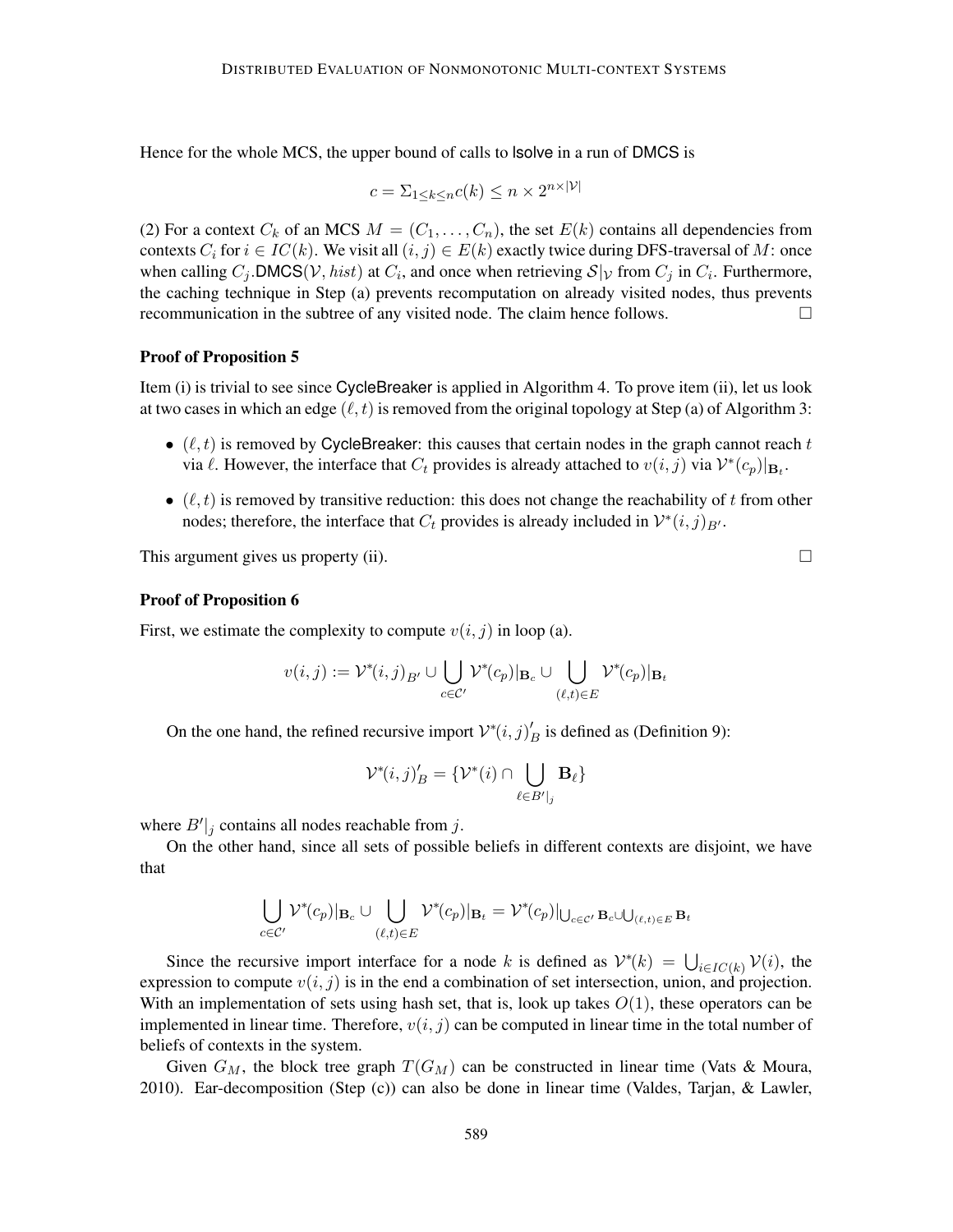1982). Transitive reduction (Step (d)) can be computed in quadratic time with respect to the number of edges in the block.

OptimizeTree( $T(G_M)$ , k, k) iterates through all blocks. Assume that we have m blocks  $B_1 \ldots$ ,  $B_m$ , and each  $B_i$  contains  $n_i$  edges, where  $n = \sum_{i=1}^m n_i$  is the total number of edges in the original graph. Let  $t_i$  be the time to process block  $B_i$ . Then the bound of the total processing time can be assessed as follows:

$$
t = \sum_{i=1}^{m} t_i \le \sum_{i=1}^{m} n_i^2 \le (\sum_{i=1}^{m} n_i)^2 = n^2.
$$

Therefore, if we ignore loop (a), OptimizeTree can be done in quadratic time in the size of the original input, i.e., the size of  $G_M$ .

### Proof of Theorem 7

To prove this, we need Proposition 11 to claim that partial equilibria returned from DMCS and DMCSOPT are in correspondence. But first, we need the following supportive notion.

**Definition 14** Let  $C_k$  be a context of an MCS M, and let  $\Pi_k$  be the query plan as in Definition 11. *For each block*  $B$  *of*  $\Pi_k$ *, the block interface of*  $B$ *, whose root vertex is*  $c_B$ *, is* 

$$
\mathcal{V}_B = \{ p \in v(i,j) \mid (i,j) \in E(B) \} \cup \mathbf{B}_{c_B}.
$$

Let  $C_i$  be a context in B. The self-recursive import interface of  $C_i$  in B is

$$
\mathcal{V}^*(i)_B = \mathbf{B}_i \cup \bigcup_{(i,\ell) \in E(\Pi_k)} \mathcal{V}^*(i,\ell)_B.
$$

**Proposition 11** Let  $C_k$  be a context of an MCS M, let  $\Pi_k$  be the query plan as in Definition 11 in which  $C_k$  belongs to block  $B$  of  $\Pi_k$  and let  $\mathcal{V} = \bigcup_{B \in \Pi_k} \mathcal{V}_B$ . Then,

- (*i*) *for each*  $S' \in \text{DMCSOPT}(k)$  *called from*  $C_c$  *where*  $(c, k) \in E(\Pi_k)$  *or*  $c = k$ *, there exists a partial equilibrium*  $S \in C_k$ . DMCS(V,  $\emptyset$ ) *such that*  $S' = S|_{\mathcal{V}^*(c,k)_B}$  if  $(c,k) \in E(\Pi_k)$  or  $S' = S|_{\mathcal{V}^*(k)_B}$  if  $c = k$ ;
- *(ii) for each*  $S \in C_k$ *.DMCS* $(V, \emptyset)$ *, there exists some*  $S \in$  *DMCSOPT* $(k)$  *called from*  $C_c$  *such that*  $S' = S|_{\mathcal{V}^*(c,k)_B}$  if  $(c, k) \in E(\Pi_k)$  or  $S' = S|_{\mathcal{V}^*(k)_B}$  if  $c = k$ .

A detailed proof for Proposition 11 is given in the next section, we now give a proof for Theorem 7.

**Proof (Theorem 7)** (i) Let  $S' \in C_k$ . DMCSOPT(k) be a result from DMCSOPT. By Proposition 11 (i) for  $c = k$ , there exists an  $S'' \in C_k$ . DMCS( $V, \emptyset$ ) such that  $S' = S''|_{V^*(k)_B}$ , where we choose  $V = \bigcup_{B \in \Pi_k} V_B$ . Note that  $V^*(k) \subseteq V$  as V collects all bridge atoms from all blocks, which might contain blocks not reachable from  $k$ . By Theorem 1, there exists a partial equilibrium  $S$  of M such that  $S'' = S|\mathcal{V}|$ . Thus, we have that

$$
S' = (S|\mathcal{V})|\mathcal{V}^*(k)_{B}
$$
  
=  $S|\mathcal{V}^*(k)_{B}$  because  $V^*(k)_{B} \subseteq V$   
=  $S|\mathcal{V}^*(k)_{B}$  because  $\hat{V} \subseteq V^*(k)_{B}$ 

(ii) Let S be a partial equilibrium of M. By Theorem 1, there exists  $S'' \in C_k$ . DMCS( $V, \emptyset$ ) such that  $S'' = S|_{\mathcal{V}}$  where we choose  $\mathcal{V} = \bigcup_{B \in \Pi_k} \mathcal{V}_B$ . As above,  $\mathcal{V}^*(k) \subseteq \mathcal{V}$ . By Proposition 11 (ii) for  $c = k$ , there exists  $S' \in C_k$ . DMCSOPT $(\hat{k})$  such that  $S' = S''|_{\mathcal{V}^*(k)_B}$ . As above, we have that  $S' = S$  $\hat{\mathcal{V}}$ .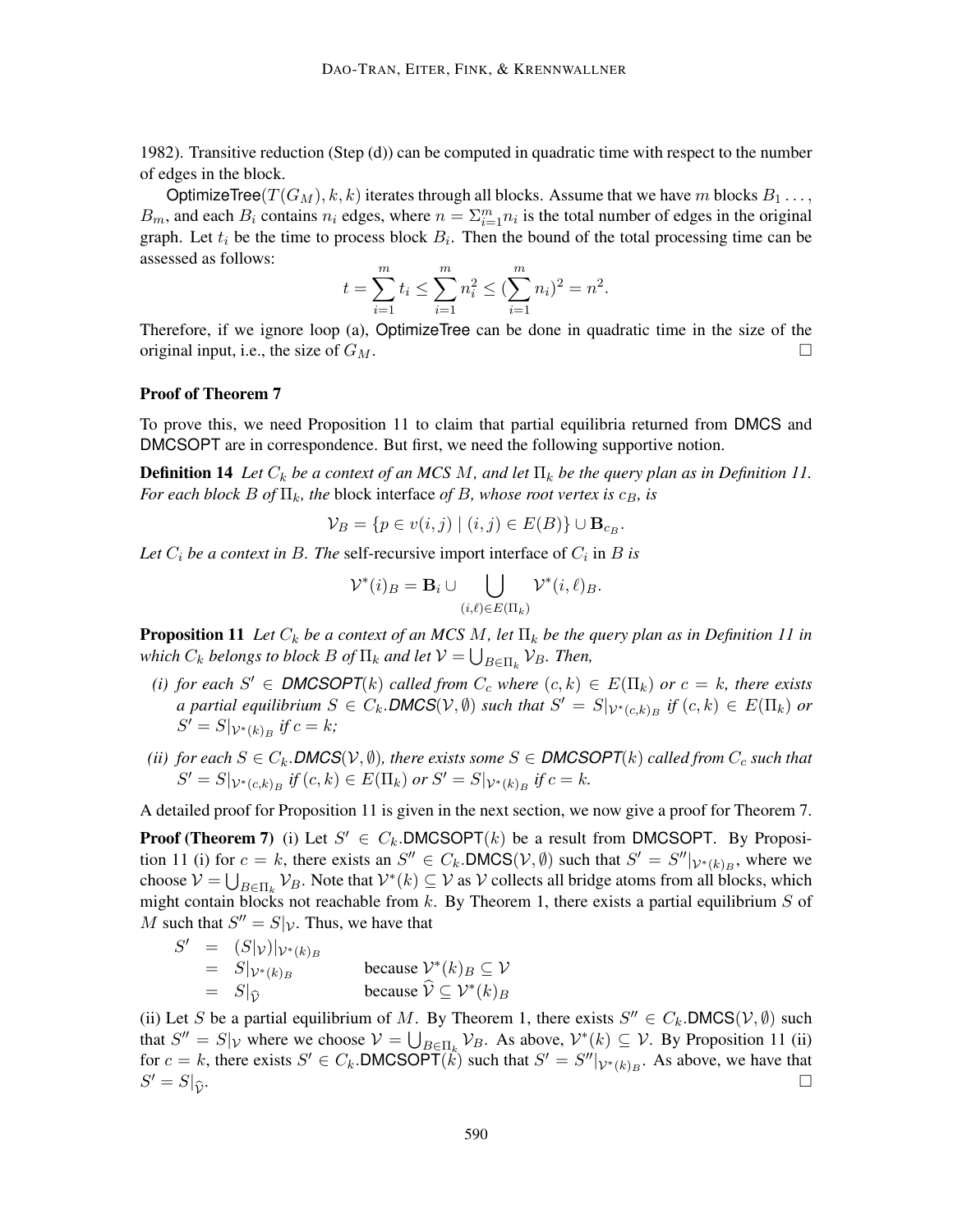### Proof of Proposition 11

To support the proof of Proposition 11, we need the following lemmas.

**Lemma 12** Assume context  $C_k$  has import neighborhood  $In(k) = \{i_1, \ldots, i_m\}$ , no  $(k, i_j)$  is re*moved from the original topology by OptimizeBlock*( $B, c_B$ )*, and* 

$$
S^{i_1} = \text{DMCSOPT}(k) \text{ at } C_{i_1} \qquad S^{i_1} = C_{i_1}.\text{DMCS}(\mathcal{V}_B, \emptyset)
$$
  
\n:  
\n
$$
S^{i_m} = \text{DMCSOPT}(k) \text{ at } C_{i_m} \qquad S^{i_m} = C_{i_m}.\text{DMCS}(\mathcal{V}_B, \emptyset)
$$

 $s$ uch that for every partial equilibrium  $S' \in \mathcal{S}^{i_j}$ , there exists  $S \in \mathcal{S}^{i_j}$  such that  $S' = S|_{\mathcal{V}^*(k,i_j)_B}$ .

Let  $\mathcal{T}'=\mathcal{S}'^{i_1}\bowtie\ldots\bowtie\mathcal{S}'^{i_m}$  and  $\mathcal{T}=\mathcal{S}^{i_1}\bowtie\ldots\bowtie\mathcal{S}^{i_m}$ . Then, for each  $T'\in\mathcal{T}'$ , there exists  $T \in \mathcal{T}$  such that  $T' = T|_{\mathcal{V}_{input}(1,m)}$  with  $\mathcal{V}_{input}(\ell_1, \ell_2) = \bigcup_{j=\ell_1}^{\ell_2} \mathcal{V}^*(k, i_j)_B$ .

**Proof** We prove by induction on the number of neighbors in  $In(k)$ .

**Base case:**  $In(k) = \{i\}$ , the claim trivially holds.

**Induction case:**  $In(k) = \{i_1, \ldots, i_\ell\}, \mathcal{U}' = \mathcal{S}'^{i_1} \bowtie \ldots \bowtie \mathcal{S}'^{i_{\ell-1}}, \mathcal{U} = \mathcal{S}^{i_1} \bowtie \ldots \bowtie \mathcal{S}^{i_{\ell-1}},$  and for each  $U' \in U'$ , there exists  $U \in U$  such that  $U' = U|_{V_{input(1,\ell-1)}}$ . We need to show that for each  $T' \in \mathcal{U}' \bowtie \mathcal{S}'^{i_{\ell}}$ , there exists a  $T \in \mathcal{U} \bowtie \mathcal{S}^{i_{\ell}}$  such that  $T' = T|_{\mathcal{V}_{input}(1,\ell)}$ .

Assume that the opposite holds, i.e., there exists  $T = U' \bowtie S'$  where  $U' \in U'$  and  $S' \in S'^{i_{\ell}},$ and for all  $U \in \mathcal{U}$ ,  $S \in \mathcal{S}^{i_{\ell}}$  such that  $U' = U|_{\mathcal{V}_{input}(1,\ell-1)}$  and  $S' = S|_{\mathcal{V}^{*}(k,i_{\ell})B}$ , we have that  $U \bowtie S$  is void.

This means there exists a context  $C_t$  reachable from  $C_k$  by two different ways, one via  $i_\ell$  and the other via one of  $i_1, \ldots, i_{\ell-1}$  such that  $U_t \neq \epsilon$ ,  $S_t \neq \epsilon$ ,  $U_t \neq S_t$ , and either

(i)  $U'_t = \epsilon$  or  $S'_t = \epsilon$ , or

(ii) 
$$
U'_t = S'_t \neq \epsilon
$$

Case (i) cannot happen because  $C_t$  is reachable from  $C_k$ , hence  $\mathcal{V}_{input}(1, \ell - 1) \cap \mathbf{B}_t \neq \emptyset$  and  $\mathcal{V}^*(k, i_\ell) \cap \mathbf{B}_t \neq \emptyset.$ 

Concerning case (ii), we have that  $U_t|_{V_{input}(1,\ell-1)} = S_t|_{V^*(k,i_\ell)} \neq \epsilon$ , hence there exists  $a \in$  $U_t \setminus U_t|_{\mathcal{V}_{input}(1,\ell-1)}$  and  $a \notin S_t|_{\mathcal{V}^*(k,i_\ell)}$ . This means that  $\mathcal{V}_{input}(1,\ell-1) \cap \mathbf{B}_t \neq \mathcal{V}^*(k,i_\ell) \cap \mathbf{B}_t$ .

However, from Definition 9 of recursive import interface, we have that  $\mathcal{V}^*(k, i_x)_B = \mathcal{V}^*(k) \cap$  $\bigcup_{\ell \in B|_k} \mathbf{B}_{\ell}$ , where  $B|_{i_x}$  contains all nodes in B reachable from  $i_x$ . It follows that  $\mathcal{V}^*(k, i_\ell)$  and  $\mathcal{V}^*(\vec{k},\vec{i}_j)$  for any  $1 \leq j \leq \ell-1$  that reaches t, share the same projection to  $\mathbf{B}_t$ , hence  $\mathcal{V}_{input}(1,\ell-1)$  $1) \cap \mathbf{B}_t = \mathcal{V}^*(k, i_\ell) \cap \mathbf{B}_t.$ 

We reach a contradiction, and therefore Lemma 12 is proved.

**Lemma 13** *The join operator*  $\bowtie$  *has the following properties, given arbitrary belief states* S, T, U *with the same size: (i)*  $S \bowtie S = S$  *(ii)*  $S \bowtie T = T \bowtie S$  *(iii)*  $S \bowtie (T \bowtie U) = (S \bowtie T) \bowtie U$ . *These properties also hold for sets of belief states.*

**Proof** The first two properties are trivial to prove. We will prove associativity.

Let  $R = S \bowtie (T \bowtie U)$  and  $W = (S \bowtie T) \bowtie U$ . Consider doing the joins from left to right. At each position  $i$  ( $1 \le i \le n$ ),  $R_i$  and  $W_i$  are determined by locally comparing  $S_i$ ,  $T_i$  and  $U_i$ . If we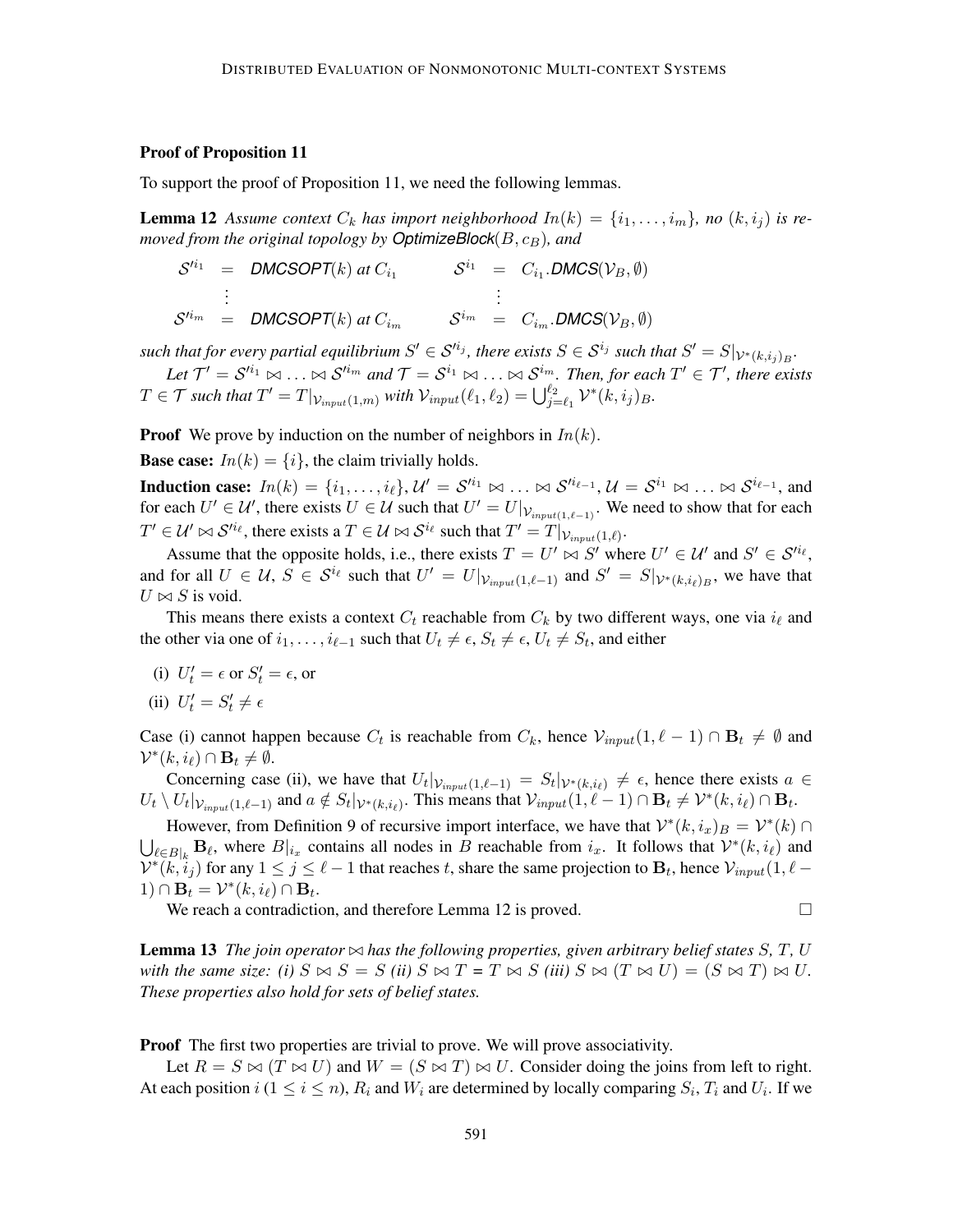|           | $S_i = \epsilon \quad T_i = \epsilon \quad U_i = \epsilon$ |             |             | $S_i = T_i$ $T_i = U_i$ $U_i = S_i$ |             | $R_i$      | $W_i$      |
|-----------|------------------------------------------------------------|-------------|-------------|-------------------------------------|-------------|------------|------------|
| Y         | Y                                                          | Y           | Y           | Y                                   | Y           | $\epsilon$ | $\epsilon$ |
| Y         | Y                                                          | N           | Y           | ${\bf N}$                           | $\mathbf N$ | $U_i$      | $U_i$      |
| Y         | $\mathbf N$                                                | Y           | N           | ${\bf N}$                           | Y           | $T_i$      | $T_i$      |
| Y         | N                                                          | N           | N           | Y                                   | N           | $T_i$      | $T_i$      |
|           |                                                            |             | ${\bf N}$   | N                                   | N           | void       | void       |
| N         | Y                                                          | Y           | N           | Y                                   | $\mathbf N$ | $S_i$      | $S_i$      |
| ${\bf N}$ | Y                                                          | $\mathbf N$ | N           | N                                   | Y           | $S_i$      | $S_i$      |
|           |                                                            |             | N           | N                                   | $\mathbf N$ | void       | void       |
| N         | N                                                          | Y           | Y           | N                                   | N           | $S_i$      | $S_i$      |
|           |                                                            |             | N           | N                                   | N           | void       | void       |
|           | N                                                          | N           | Y           | Y                                   | Y           | $S_i$      | $S_i$      |
| N         |                                                            |             | Y           | N                                   | N           | void       | void       |
|           |                                                            |             | N           | Y                                   | N           | void       | void       |
|           |                                                            |             | $\mathbf N$ | N                                   | $\mathbf N$ | void       | void       |

Table 1: Possible cases when joining at position  $i$ 

reach inconsistency, the process terminates and *void* is returned; otherwise, we conclude the value for  $R_i$ ,  $W_i$  and continue to the next position. The final join is returned if position n is processed without any inconsistency.

All possible combination of  $S_i$ ,  $T_i$ , and  $W_i$  are shown in Table 1. One can see that we always have the same outcome for  $R_i$  and  $W_i$ . Therefore, we have in the end either  $R = W$  or both are *void*. This concludes that the join operator  $\bowtie$  is commutative.

**Lemma 14** Let  $C_i$  and  $C_j$  be two contexts in M such that they are in the same block after executing *OptimizeTree and there is a directed path from*  $C_i$  to  $C_j$ . Suppose that  $S^i =$  **DMCSOPT**(k) at  $C_i$ and  $S^j = \textit{DMCSOPT}(k)$  at  $C_j$ . Then  $S^i = S^i \bowtie S^j$ .

Proof The use of cache in DMCSOPT does not change the result and can be disregarded, i.e., we can assume without loss of generality that  $cache(k) = \emptyset$  in DMCSOPT. Indeed,  $cache(k)$  is filled with the result of the computation when it is empty (i.e., when  $C_k$  is accessed the first time), and is after that never changed and DMCSOPT just returns  $cache(k)$ , i.e., the value of the computation with empty  $cache(k)$ .

Under the above assumption, Lemma 14 can be proven by taking any path  $C_i = C_{p_1}, \ldots, C_{p_h} =$  $C_j$  that connects  $C_i$  to  $C_j$ , and arguing that for each index  $\ell \in \{1, \ldots, h\}$ , it holds that  $S^{p_\ell} = S^{p_\ell} \bowtie$  $S^{j}$  ( $\star$ ). Indeed, we can show this by an induction on the path.

**Base case:**  $\ell = h$ , statement  $(\star)$  holds as we have  $S^{p_h} \bowtie S^j = S^j \bowtie S^j = S^j$  by identity (Lemma (13), (i)).

**Induction case:** consider  $\ell < h$ , and suppose we already established by the induction hypothesis that  $S^{p_{\ell+1}} = S^{p_{\ell+1}} \bowtie S^j$ .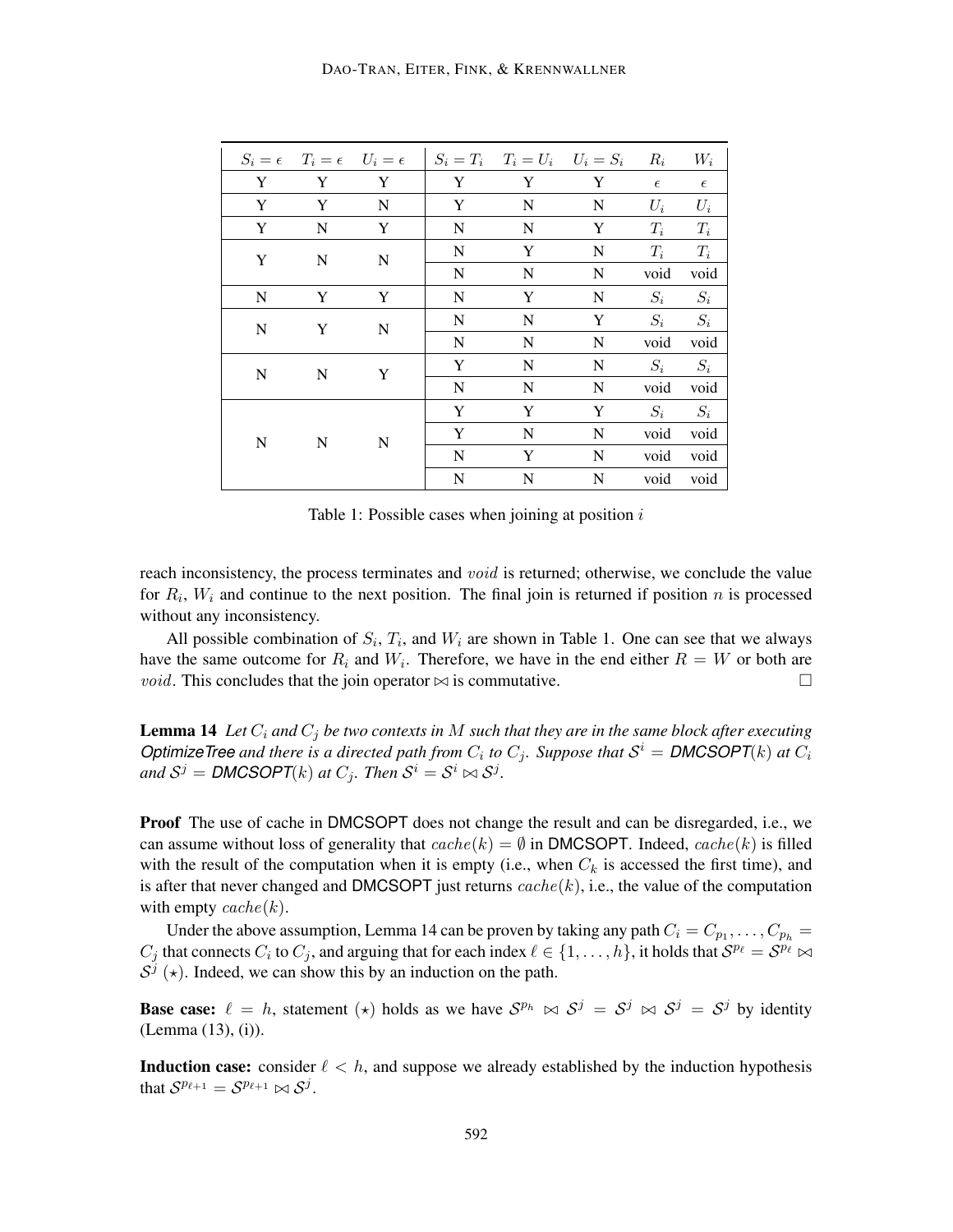Now by definition of  $S^{p_\ell}$  and DMCSOPT, it holds that  $S^{p_\ell} = \textsf{lsolve}(\mathcal{T})^{11}$  and  $\mathcal T$  is, by the statements (b) and (c), of the form  $\mathcal{T} = \mathcal{S}^{p_{\ell+1}} \bowtie \mathcal{T}'$ ; this holds because there is an edge  $(p_\ell, p_{\ell+1})$ in E, and because  $\bowtie$  is commutative and associative (Lemma (13), (ii) and (iii)). By the induction hypothesis, we get

$$
\mathcal{T}=S^{p_{\ell+1}} \bowtie \mathcal{T}' = (\mathcal{S}^{p_{\ell+1}} \bowtie \mathcal{S}^j) \bowtie \mathcal{T}' = \mathcal{S}^j \bowtie (S^{p_{\ell+1}} \bowtie \mathcal{T}'),
$$

that is,  $\mathcal{T}$  is of the form  $\mathcal{S}^j \bowtie \mathcal{T}''$ .

Next,  $Isolve(\mathcal{T})$  does not change the value of any component of any interpretation I in  $\mathcal T$  that is defined in  $S^j$ ; that is,  $\textsf{lsolve}(\mathcal{T}) \bowtie S^j = \textsf{lsolve}(\mathcal{T})$ . This means  $S^{p_\ell} = \textsf{lsolve}(\mathcal{T}) = \textsf{lsolve}(\mathcal{T}) \bowtie$  $S^j = S^{p_\ell} \bowtie S^j$ , which proves statement  $(\star)$  holds for  $\ell$ .

Eventually, we get for  $\ell = 1$  that  $S^i = S^{p_1} = S^{p_1} \bowtie S^j = S^i \bowtie S^j$ . — Процессиональные просто производства и продага в собстановки с производствовки с производствовки с произво<br>В собстановки с производствовки с производствовки с производствовки с производствовки с производствовки с прои

Based on Lemma 14, we have the following result.

**Lemma 15** Assume the import neighborhood of context  $C_k$  is  $In(k) = \{i_1, \ldots, i_m\}$ , and that  $\mathcal{S}^{i_j} = \textsf{DMCSOPT}(k)$  at  $C_{i_j}, 1 \leq j \leq m$ . Furthermore, suppose that edge  $(k, i_j)$  was removed by the optimization process ( $1\leq j\leq m$ ), and that  $C_{i_\ell}$  is a neighbor of  $C_k$  such that there exists a path from  $k$  to  $i_j$  through  $i_\ell$  in the optimized topology. Then  $\mathcal{S}^{i_\ell} = \mathcal{S}^{i_\ell} \bowtie \mathcal{S}^{i_j}$ ; in other words, the input *to* DMCSOPT at  $C_k$  is not affected by the removal of  $(k, i_j)$ .

**Proof** Since  $C_{i_j}$  and  $C_{i_\ell}$  are direct children of  $C_k$ , it follows that they belong to the same block. Therefore, by Lemma 14 we have that  $S^{i_\ell} = S^{i_\ell} \bowtie S^{i_j}$ .

**Proof (Proposition 11)** We proceed by structural induction on the block tree of an MCS  $M$ . First, we consider the case where the topology of  $M$  is a single block  $B$ . In this case, the interface passed to DMCS is  $V = V_B$ .

**Base case:**  $C_k$  is a leaf. Then we now compare a call DMCSOPT(k) at  $C_k$  and  $C_k$ . DMCS( $V, \emptyset$ ), where  $V = V^*(k)_B = B_k$ . Algorithm 1 returns local belief sets of  $C_k$  projected to V and Algorithm 5 returns plain local belief sets, the claim follows as  $\mathcal{V} = \mathcal{V}^*(k)_B = \mathbf{B}_k$ .

**Induction case:** Assume the import neighborhood of context  $C_k$  is  $In(k) = \{i_1, \ldots, i_m\}$ , and

$$
S'^{i_1} = \text{DMCSOPT}(k) \text{ at } C_{i_1} \qquad S^{i_1} = C_{i_1}.\text{DMCS}(\mathcal{V}_B, \emptyset)
$$
  
\n:  
\n
$$
S'^{i_m} = \text{DMCSOPT}(k) \text{ at } C_{i_m} \qquad S^{i_m} = C_{i_m}.\text{DMCS}(\mathcal{V}_B, \emptyset)
$$

such that for every partial equilibrium  $S' \in \mathcal{S}^{i_j}$ , there exists  $S \in \mathcal{S}^{i_j}$  such that  $S' = S|_{\mathcal{V}^*(k,i_j)_B}$ .

There are two cases. First, no edge  $(k, i<sub>j</sub>)$  is removed by the optimization procedure. Then, by Lemma 12, we have the correspondence between the input to DMCSOPT and DMCS at  $C_k$ .

On the other hand, assume that an edge  $(k, i<sub>j</sub>)$  was removed by the optimization process. The removal can be from either transitive reduction or ear decomposition. In the former case, Lemma 15 shows that the input to  $C_k$  is not affected by the removal of this edge. For the latter case, the removal can be one of three possibilities as illustrated in Figure 20, assuming that context  $C_1$  gets called:

(i) (6, 1), the last edge of the simple cycle  $P_0 = \{1, 2, 3, 4, 5, 6\}$ 

<sup>11.</sup> With abuse of notation, we write  $\textsf{lsolve}(\mathcal{T})$  for  $\bigcup_{T \in \mathcal{T}} \textsf{lsolve}(T)$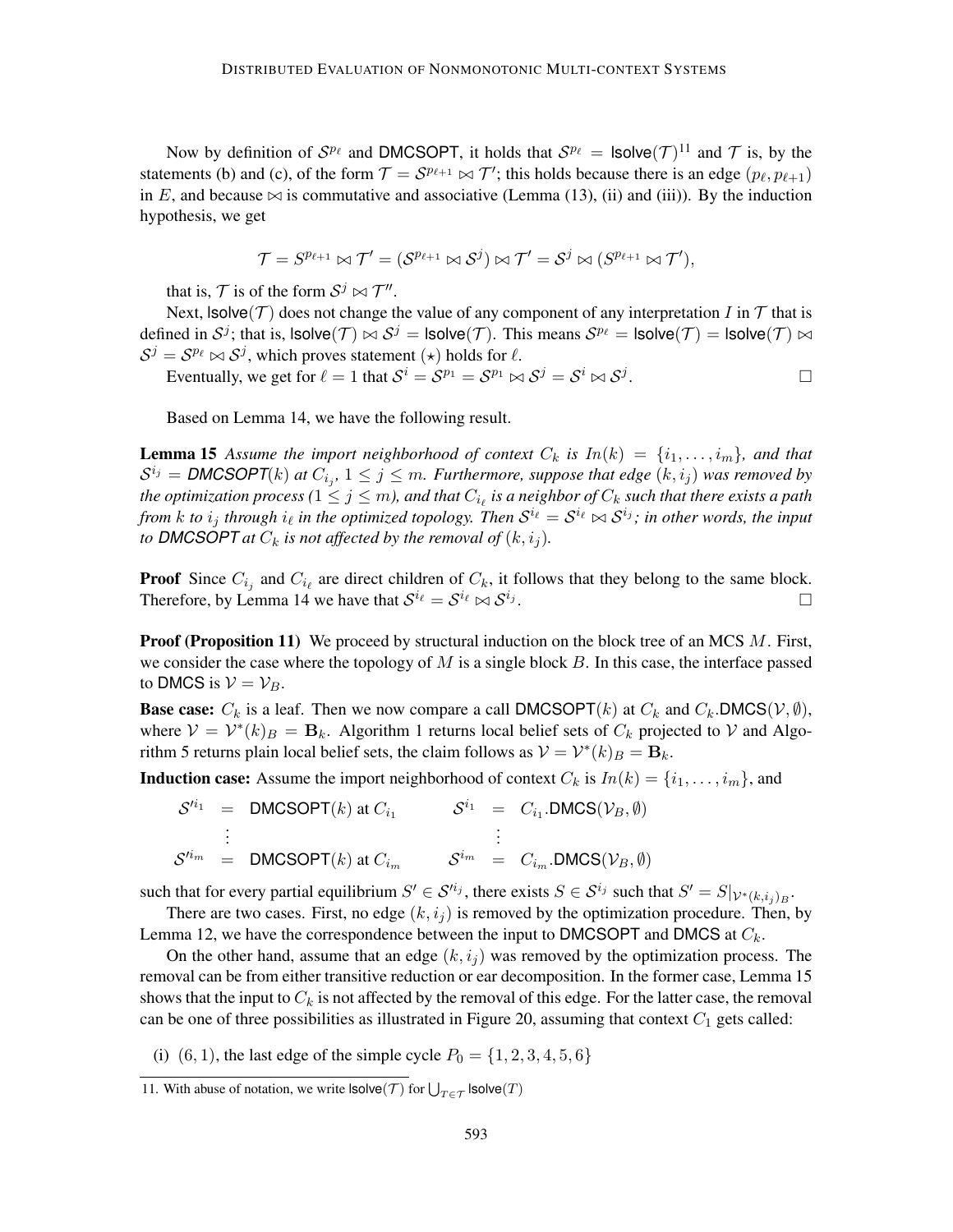

Figure 20: Possible cycle breakings

(ii) (9, 6), the last edge of path  $P_1 = \{5, 7, 8, 9, 6\}$ 

(iii)  $(12, 2)$ , the last edge of path  $P_2 = \{3, 10, 11, 12\}$ 

Cases (i) and (iii) differ from case (ii) in the sense that a cycle will be recognized by DMCS while for case (ii), no cycle is detected along the corresponding path.

Now, consider when  $(k, i_j)$  is removed in situations similar to cases (i) and (iii), DMCSOPT will issue a guess at Step (c) of Algorithm 5 on  $v(k, i_j)$ , which includes  $\mathcal{V}^*(c_B)|_{\mathbf{B}_{i_j}} = \mathcal{V}_B \cap \mathbf{B}_{i_j}$ . On the other hand, DMCS will recognize the cycle at  $C_{i_j}$  and issue a guess on  $\mathcal{V}_B \cap \mathbf{B}_{i_j}$  at Step (c) of Algorithm 1. Therefore, the guess is fed equally to  $C_k$ .

When  $(k, i_j)$  is removed in situations similar to case (ii), all guesses of  $C_k$  on the interface from  $C_{i_j}$  will be eventually filtered when being combined with the local belief states computed by  $C_{i_j}$ , at the starting node of the path containing  $(k, i<sub>j</sub>)$  as the last edge (in the ear decomposition). In Figure 20, this is node 5.

In all cases, we have that whenever there is an input  $T'$  into lsolve in DMCSOPT $(k)$  called by  $C_c$ , there is an input T to Isolve in  $C_k$ .DMCS( $V_B$ ,  $\emptyset$ ). Therefore, the claim on the output holds.

Now that Proposition 11 holds for a single leaf block, one can see that the upper blocks only need to import the interface beliefs from the cut vertices (also the root contexts of the lower blocks). Under the setting of  $V = \bigcup_{B \in \Pi_k} V_B$ , results from DMCSOPT and DMCS projected to the interface of the cut vertices are identical. Therefore, the upper blocks receive the same input regarding the interfaces of the cut vertices in running both algorithms. And therefore the final results projected to  $\mathcal{V}^*(k)_B$  are in the end the same.

### Proof of Proposition 8

Note that the components Handler and Output simply take care of the communication part of DMCS-STREAMING. Output makes sure that the models sent back to the invokers are in correspondence with the request that Handler got. The other routines Joiner and Solver are the main components that play the role of Step (b) and (d) in Algorithm 5, respectively.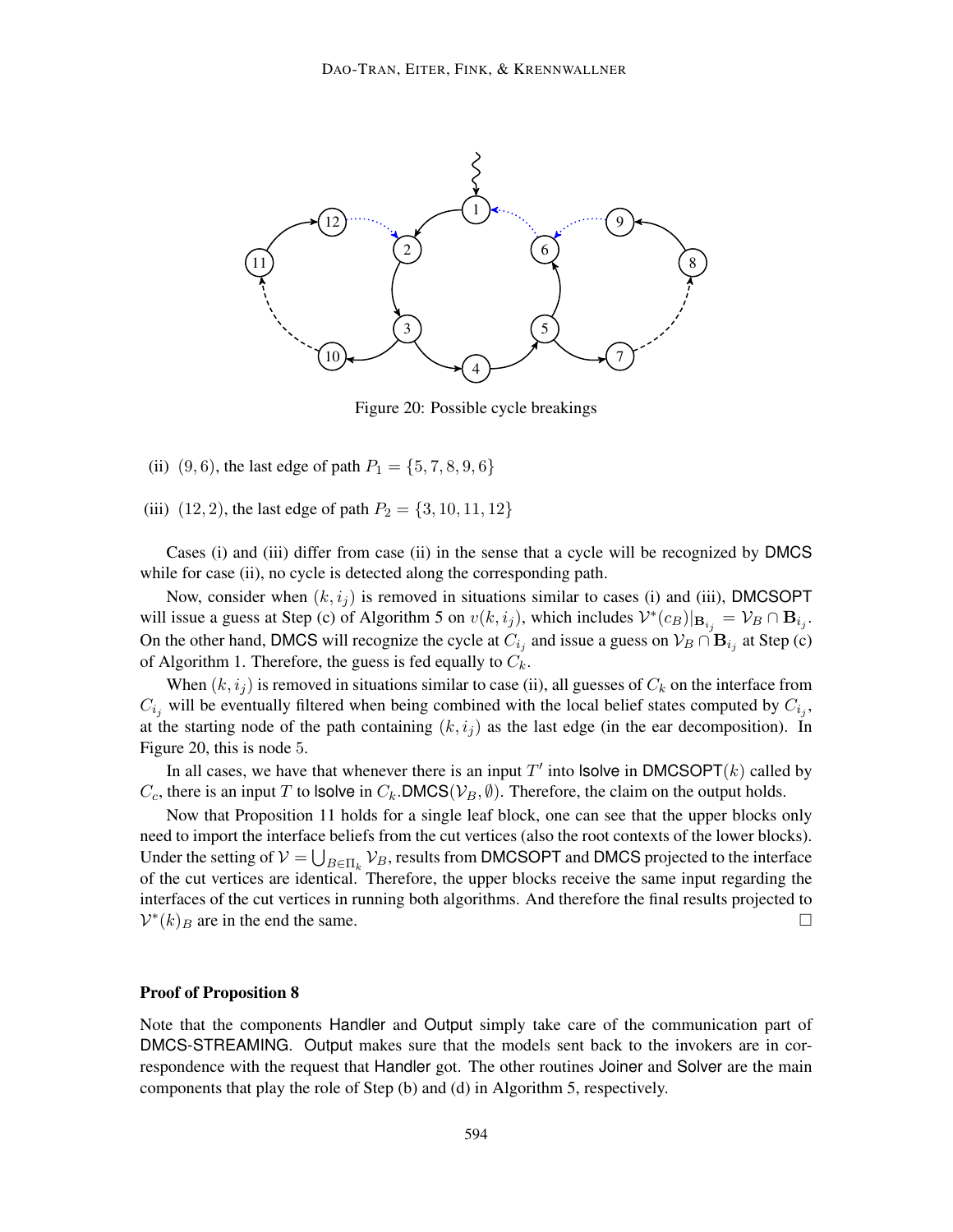|     | $\mathcal{T}_{1,1}$<br>.             | $\bowtie$ | $\mathcal{T}_{2,1}$     | $\bowtie$ | $\cdots$ | $\bowtie$ | $\mathcal{T}_{m-1,1}$                  | $\bowtie$ | $\mathcal{T}_{m,1}$   | $\bigcup$ |
|-----|--------------------------------------|-----------|-------------------------|-----------|----------|-----------|----------------------------------------|-----------|-----------------------|-----------|
|     | $\mathcal{T}_{1,1}$                  | $\bowtie$ | $\mathcal{T}_{2,1}$     | $\bowtie$ | $\cdots$ | $\bowtie$ | $\mathcal{T}_{m-1,1}$                  | $\bowtie$ | $\mathcal{T}_{m,p_m}$ | $\cup$    |
|     | $\mathcal{T}_{1,1}$<br>.             | $\bowtie$ | $\mathcal{T}_{2,1}$     | $\bowtie$ | $\cdots$ | $\bowtie$ | $\mathcal{T}_{m-1,2}$                  | $\bowtie$ | $\mathcal{T}_{m,1}$   | $\cup$    |
|     | $\mathcal{T}_{1,1}$                  | $\bowtie$ | $\mathcal{T}_{2,1}$     | $\bowtie$ | .        | $\bowtie$ | $\mathcal{T}_{m-1,2}$                  | $\bowtie$ | $\mathcal{T}_{m,p_m}$ | $\cup$    |
|     | $\ldots$                             |           |                         |           |          |           | .                                      |           |                       |           |
|     | $\mathcal{T}_{1,1}$<br>$\cdots$      | $\bowtie$ | $\mathcal{T}_{2,1}$     | $\bowtie$ | .        | $\bowtie$ | $\mathcal{T}_{m-1,p_{m-1}}$            | $\bowtie$ | $\mathcal{T}_{m,1}$   | $\cup$    |
|     | $\mathcal{T}_{1,1}$<br>$\ldots$      | $\bowtie$ | $\mathcal{T}_{2,1}$     | $\bowtie$ | .        | $\bowtie$ | $\mathcal{T}_{m-1,p_{m-1}}$            | $\bowtie$ | $\mathcal{T}_{m,p_m}$ | $\cup$    |
|     | $\mathcal{T}_{1,1}$                  | $\bowtie$ | $\mathcal{T}_{2,p_{2}}$ | $\bowtie$ | .        | $\bowtie$ | $\mathcal{T}_{m-1,1}$<br>.             | $\bowtie$ | $\mathcal{T}_{m,1}$   | $\cup$    |
|     | .<br>$\mathcal{T}_{1,1}$             | $\bowtie$ | $\mathcal{T}_{2,p_2}$   | $\bowtie$ | .        | $\bowtie$ | $\mathcal{T}_{m-1,p_{m-1}}$            | $\bowtie$ | $\mathcal{T}_{m,p_m}$ | $\cup$    |
|     | .<br>$\mathcal{T}_{1,p_{1}}$         | $\bowtie$ | $\mathcal{T}_{2,1}$     | $\bowtie$ | $\cdots$ | $\bowtie$ | $\mathcal{T}_{m-1,p_{1}}$              | $\bowtie$ | $\mathcal{T}_{m,1}$   | $\cup$    |
|     | $\cdots$                             |           |                         |           |          |           | .                                      |           |                       |           |
|     | $\mathcal{T}_{1,p_{1}}$              | $\bowtie$ | $\mathcal{T}_{2,p_{2}}$ | $\bowtie$ | $\cdots$ | $\bowtie$ | $\mathcal{T}_{m-1,p_{m-1}}$            | $\bowtie$ | $\mathcal{T}_{m,p_m}$ |           |
| $=$ | $\mathcal{T}_{1,1}$<br>$\ldots$      | $\bowtie$ | $\mathcal{T}_{2,1}$     | $\bowtie$ | .        | $\bowtie$ | $\mathcal{T}_{m-1,1}$<br>$\cdots$      | $\bowtie$ | F(m, m)               | $\cup$    |
|     | $\mathcal{T}_{1,1}$<br>.             | $\bowtie$ | $\mathcal{T}_{2,1}$     | $\bowtie$ | .        | $\bowtie$ | $\mathcal{T}_{m-1,p_{m-1}}$            | $\bowtie$ | F(m, m)               | $\cup$    |
|     | $\mathcal{T}_{1,1}$<br>.             | $\bowtie$ | $\mathcal{T}_{2,p_{2}}$ | $\bowtie$ | $\cdots$ | $\bowtie$ | $\mathcal{T}_{m-1,1}$                  | $\bowtie$ | F(m, m)               | U         |
|     | $\mathcal{T}_{1,1}$<br>.             | $\bowtie$ | $\mathcal{T}_{2,p_{2}}$ | $\bowtie$ | $\cdots$ | $\bowtie$ | $\mathcal{T}_{m-1,p_{m-1}}$            | $\bowtie$ | F(m, m)               | $\cup$    |
|     | $\mathcal{T}_{1,p_{1}}$              | $\bowtie$ | $\mathcal{T}_{2,p_2}$   | $\bowtie$ | .        | $\bowtie$ | $\mathcal{T}_{m-1,p_{m-1}}$            | $\bowtie$ | F(m, m)               |           |
| $=$ | $\mathcal{T}_{1,1}$<br>.             | $\bowtie$ | $\mathcal{T}_{2,1}$     | $\bowtie$ | .        | $\bowtie$ | $F(m-1,m)$                             | U         |                       |           |
|     | $\mathcal{T}_{1,1}$<br>.             | $\bowtie$ | $\mathcal{T}_{2,p_{2}}$ | $\bowtie$ | $\cdots$ | $\bowtie$ | $F(m-1,m)$                             | U         |                       |           |
|     | $\mathcal{T}_{1,p_{1}}$              | $\bowtie$ | $\mathcal{T}_{2,p_2}$   | $\bowtie$ | $\cdots$ | $\bowtie$ | $F(m-1,m)$                             |           |                       |           |
| $=$ | $[\mathcal{T}_{1,1} \bowtie F(2,m)]$ |           |                         | $\cup$    | $\cdots$ | $\cup$    | $[\mathcal{T}_{1,p_1} \bowtie F(2,m)]$ |           |                       |           |
| $=$ | F(1,m).                              |           |                         |           |          |           |                                        |           |                       |           |

Table 2: Accumulation of Joiner

To prove the correctness of DMCS-STREAMING, we just need to show that the input to lsolve is complete in the sense that if Step (e) of Algorithm 8 is exhaustively executed, the full join of partial equilibria from the neighboring contexts is delivered.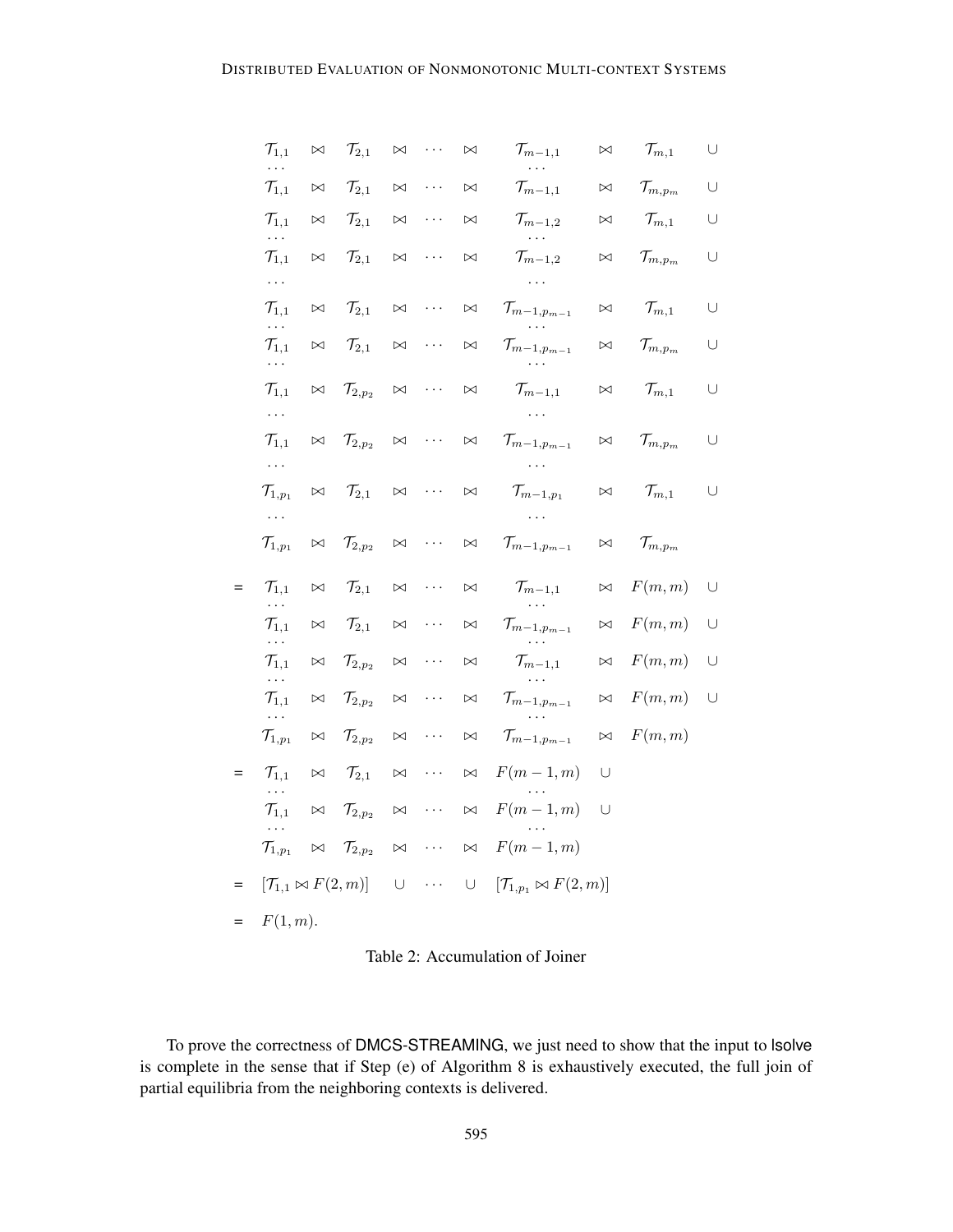Formally, assume that the current context's import neighborhood is  $\{1, 2, \ldots, m\}$ . Assume that for neighbor  $C_i$  where  $1 \le i \le m$ , the full partial equilibria are  $\mathcal{T}_i$  and the returned packages of size k are denoted by  $\mathcal{T}_{i,1},\ldots,\mathcal{T}_{i,p_i}$ , that is,  $\mathcal{T}_i = \mathcal{T}_{i,1} \cup \ldots \cup \mathcal{T}_{i,p_i}$ . For the correctness of the algorithm, we assume that  $\mathcal{T}_{i,1},\ldots,\mathcal{T}_{i,p_i}$  is a fixed partition of  $\mathcal{T}_i$ . This is possible when, for example, **solve** always returns answers in a fixed order. We need to show that the accumulation of the join by Algorithm 8 is actually  $\mathcal{T}_1 \bowtie \ldots \bowtie \mathcal{T}_m$ .

Indeed, each possible join  $\mathcal{T}_{1,i_1}\Join\mathcal{T}_{2,i_2}\Join\ldots\Join\mathcal{T}_{m,i_m}$  is considered by Joiner, which performs a lexicographical traversal of all suitable combinations. Formally speaking, let  $F(p,q)$ , where  $q <$ q, denote the join result of neighbors from p to q, that is,  $F(p,q) = \mathcal{T}_p \bowtie \mathcal{T}_{p+1} \bowtie \ldots \bowtie \mathcal{T}_q$ . According to the lexicographical order, we have that the accumulation of Joiner is  $\bigcup_{j=1}^{p_1} [\mathcal{T}_{1,j} \bowtie$  $F(2, m) = F(1, m)$  as demonstrated in Table 2.

This shows that the input to lsolve is complete. Hence, DMCS-STREAMING is correct.  $\Box$ 

### Appendix B. Detailed Run of **OptimizeTree**

**Example 20** We illustrate now the call OptimizeTree(T =  $(\mathcal{B} \cup \mathcal{C}, \mathcal{E}), c_p, c_r)$  for the block set  $\mathcal{B} =$  ${B_1, B_2, B_3}, B_1 = {1, 2, 3, 4}, B_2 = {4, 5}, B_3 = {3, 6}, C = {1, 3, 4}, \mathcal{E} = {(B_1, 1), (B_2, 4)},$  $(B_3, 3)$ , and  $c_p = c_r = 1$ .

From the local knowledge bases presented in Example 10, we have:

 $B_1 = \{car_1, train_1, nuts_1\}$   $B_4 = \{car_4, train_4\}$  $**B**<sub>5</sub> = {soon<sub>5</sub>, sooner<sub>5</sub>}$  $\mathbf{B}_3 = \{c a r_3, train_3, salad_3, pe anuts_3, c o ke_3, juice_3, urgent_3\} \quad \mathbf{B}_6 = \{fit_6, sick_6\}$ 

Since  $c_p = c_r$ , we start with  $\mathcal{B}' = \{B_1\}$ . We have  $F = v = \emptyset$ .

Now we call OptimizeBlock $(B_1, 1)$ . Since  $B_1$  is acyclic, only the transitive reduction is applied. We get  $B_1^- = (\{1, 2, 3, 4\}, \{(1, 2), (2, 3), (3, 4)\})$ . The subroutine returns  $E = \{(1, 3), (2, 4)\}.$ 

The child cut vertices of  $B_1$  are  $C' = \{3, 4\}$ ; we update F to  $\{(1, 3), (2, 4)\}.$ 

Next, we update the label of all edges  $(i, j)$  in  $B_1^-$ . But before this, let us enumerate the recursive import interfaces, starting from the import interface, for every node from 1 to 6:

$$
\mathcal{V}(1) = \{train_2, train_3, peanuts_3\} \qquad \qquad \mathcal{V}(3) = \{train_4, sick_6\} \qquad \mathcal{V}(4) = \{sooners\} \qquad \mathcal{V}(2) = \{car_3, coke_3, train_3, car_4, train_4\} \qquad \qquad \mathcal{V}(5) = \{train_4\} \qquad \qquad \mathcal{V}(6) = \emptyset
$$

 $\mathcal{V}^*(1) = \{ \text{train}_2, \text{train}_3, \text{peanuts}_3, \text{car}_3, \text{coke}_3, \text{car}_4, \text{train}_4, \text{sooner}_5, \text{sick}_6 \}$  $V^*(2) = {train_3, car_3, coke_3, train_4, car_4, sooner_5, sick_6}$  $\mathcal{V}^*(3) = \{ train_4, sooner_5, sick_6\}$  $\mathcal{V}^*(4) = \{ \text{train}_4, \text{sooner}_5 \}$  $\mathcal{V}^*(5) = \{ \text{train}_4, \text{sooner}_5 \}$  $\mathcal{V}^*(6) = \emptyset$ 

Now, let us compute  $\mathcal{V}^*(1,2)_{B_1} = \mathcal{V}^*(1) \cap \bigcup_{\ell \in B_1|_2} \mathbf{B}_{\ell}$ . We have that  $B_1|2 = \{3,4\}$ , thus

$$
\mathcal{V}^*(1,2)_{B_1} = \mathcal{V}^*(1) \cap (\mathbf{B}_3 \cup \mathbf{B}_4) = \{ \text{train}_2, \text{train}_3, \text{peanuts}_3, \text{car}_3, \text{coke}_3, \text{car}_4, \text{train}_4 \}
$$

Similarly, with  $B_1|_3 = B_1|_4 = \{4\}$ , we have:

$$
\mathcal{V}^*(2,3) = \mathcal{V}^*(2) \cap \mathbf{B}_3 = \{ \operatorname{car}_4, \operatorname{train}_4 \} \n\mathcal{V}^*(3,4) = \mathcal{V}^*(3) \cap \mathbf{B}_4 = \{ \operatorname{train}_4 \}
$$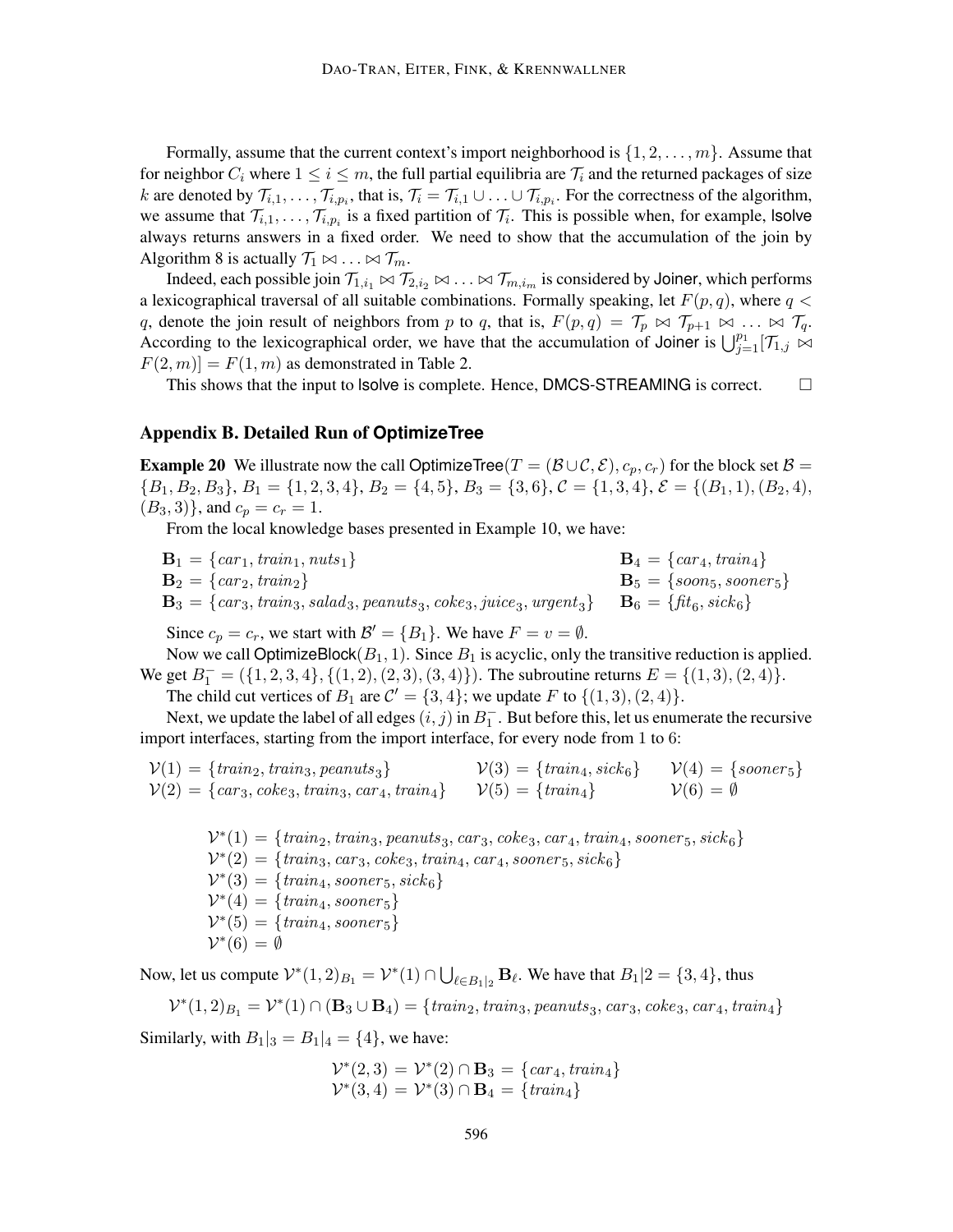The removed edges and updated labels to be stored respectively in  $F$  and  $v$  for block  $B_1$  can be summarized as:

$$
F = \{(1,3), (2,4)\}
$$
  

$$
v(1,2) = \mathcal{V}^*(1,2) \cup \mathcal{V}^*(1)|_{\mathbf{B}_3} \cup \mathcal{V}^*(1)|_{\mathbf{B}_4} = \begin{cases} train_2, train_3, pennuts_3, \\ car_3, coke_3, car_4, train_4 \end{cases}
$$
  

$$
v(2,3) = \mathcal{V}^*(2,3) \cup \mathcal{V}^*(1)|_{\mathbf{B}_3} \cup \mathcal{V}^*(1)|_{\mathbf{B}_4} = \{train_3, peanus_3, car_3, coke_3, car_4, train_4\}
$$
  

$$
v(3,4) = \mathcal{V}^*(3,4) \cup \mathcal{V}^*(1)|_{\mathbf{B}_3} \cup \mathcal{V}^*(1)|_{\mathbf{B}_4} = \{train_3, peanuts_3, car_3, coke_3, car_4, train_4\}
$$

Next, we call OptimizeTree(T \ B<sub>1</sub>, 3, 1) and OptimizeTree(T \ B<sub>1</sub>, 4, 1), which eventually process blocks  $B_2$  and  $B_3$  in the same manner as above. The two calls respectively return:

$$
F' = \{(5, 4)\} \qquad F'' = \emptyset
$$
  

$$
v'(4, 5) = \{sooner_5\} \qquad v''(3, 6) = \{train_4, sick_6\}
$$

Combining all results together, OptimizeTree $(T, 1, 1)$  returns as the set of removed edges

$$
F = \{(1, 2), (3, 4), (5, 4)\}
$$

and as updated labels  $v$  for the remaining edges in the blocks

$$
v(1,2) = {train_2, train_3, peanuts_3, car_3, coke_3, car_4, train_4} \n v(2,3) = {train_3, peanuts_3, car_3, coke_3, car_4, train_4} \n v(3,4) = {train_3, peanuts_3, car_3, coke_3, car_4, train_4} \n v(4,5) = {sooner_5} \n v(3,6) = {train_4, sick_6}
$$

## References

- Adjiman, P., Chatalic, P., Goasdoue, F., Rousset, M.-C., & Simon, L. (2006). Distributed reasoning ´ in a peer-to-peer setting: Application to the semantic web. *J. Artif. Intell. Res.*, *25*, 269–314.
- Aho, A. V., Garey, M. R., & Ullman, J. D. (1972). The Transitive Reduction of a Directed Graph. *SIAM J. Comput.*, *1*(2), 131–137.
- Analyti, A., Antoniou, G., & Damásio, C. V. (2011). MWeb: A principled framework for modular web rule bases and its semantics. *ACM Trans. Comput. Log.*, *12*(2), 17.
- Baader, F., Calvanese, D., McGuinness, D., Nardi, D., & Patel-Schneider, P. F. (Eds.). (2003). *The Description Logic Handbook*. Cambridge University Press.
- Baget, J.-F., & Tognetti, Y. S. (2001). Backtracking through biconnected components of a constraint graph. In Nebel, B. (Ed.), *Proceedings of the Seventeenth International Joint Conference on Artificial Intelligence, IJCAI 2001, Seattle, Washington, USA, August 4-10, 2001*, pp. 291– 296. Morgan Kaufmann.
- Bairakdar, S. E.-D., Dao-Tran, M., Eiter, T., Fink, M., & Krennwallner, T. (2010a). Decomposition of distributed nonmonotonic multi-context systems. In Janhunen, T., & Niemelä, I. (Eds.), *Logics in Artificial Intelligence - 12th European Conference, JELIA 2010, Helsinki, Finland, September 13-15, 2010. Proceedings*, Vol. 6341 of *Lecture Notes in Computer Science*, pp. 24–37. Springer.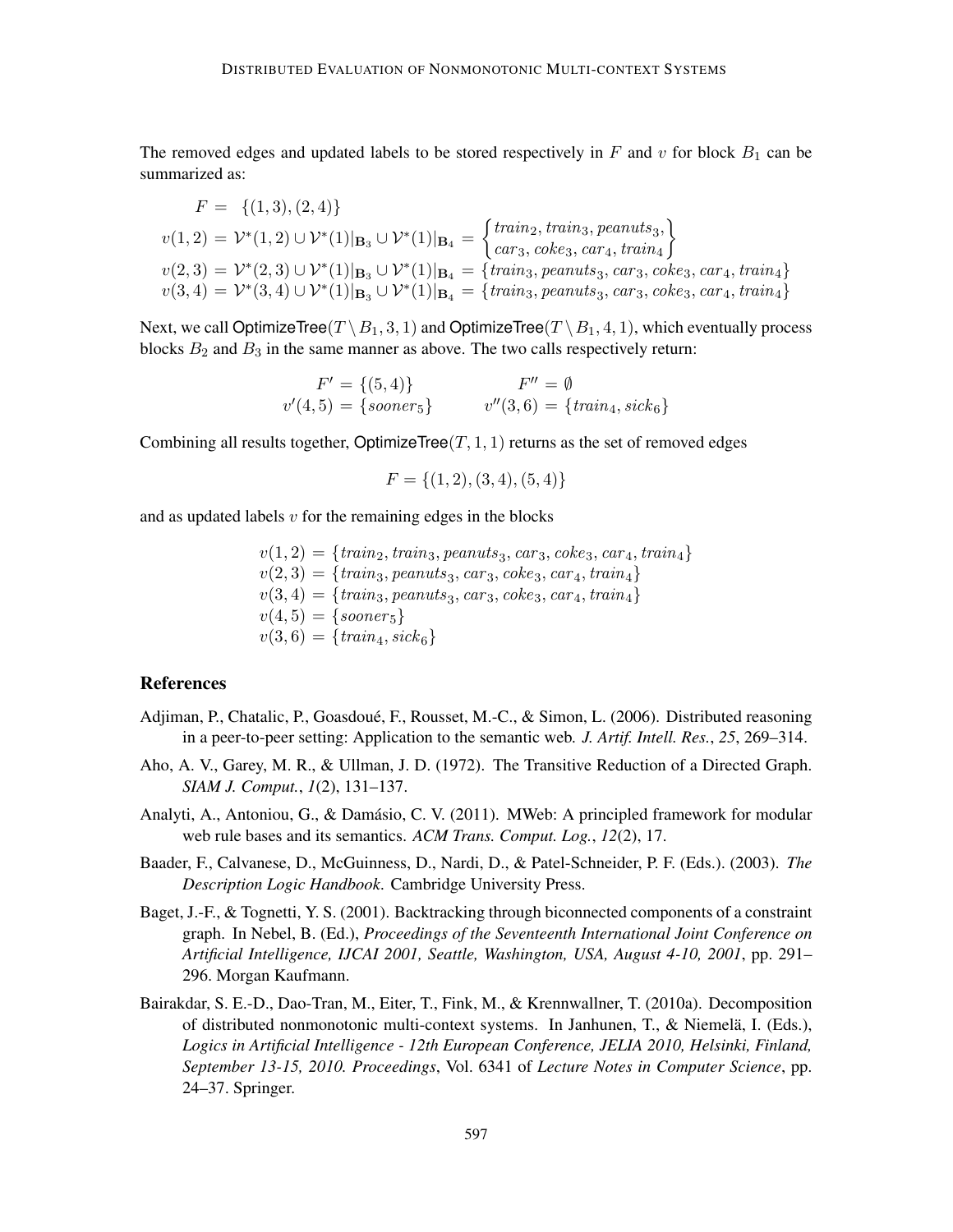- Bairakdar, S. E.-D., Dao-Tran, M., Eiter, T., Fink, M., & Krennwallner, T. (2010b). The DMCS solver for distributed nonmonotonic multi-context systems. In Janhunen, T., & Niemelä, I. (Eds.), *Logics in Artificial Intelligence - 12th European Conference, JELIA 2010, Helsinki, Finland, September 13-15, 2010. Proceedings*, Vol. 6341 of *Lecture Notes in Computer Science*, pp. 352–355. Springer.
- Bessiere, C., Bouyakhf, E., Mechqrane, Y., & Wahbi, M. (2011). Agile asynchronous backtracking for distributed constraint satisfaction problems. In *IEEE 23rd International Conference on Tools with Artificial Intelligence, ICTAI 2011, Boca Raton, FL, USA, November 7-9, 2011*, pp. 777–784.
- Bikakis, A., & Antoniou, G. (2010). Defeasible contextual reasoning with arguments in ambient intelligence. *IEEE Transactions on Knowledge and Data Engineering*, *22*(11), 1492–1506.
- Bikakis, A., Antoniou, G., & Hassapis, P. (2011). Strategies for contextual reasoning with conflicts in ambient intelligence. *Knowl. Inf. Syst.*, *27*(1), 45–84.
- Bögl, M., Eiter, T., Fink, M., & Schüller, P. (2010). The MCS-IE system for explaining inconsistency in multi-context systems. In *Logics in Artificial Intelligence - 12th European Conference, JELIA 2010, Helsinki, Finland, September 13-15, 2010. Proceedings*, Vol. 6341 of *Lecture Notes in Computer Science*, pp. 356–359. Springer.
- Bondy, A., & Murty, U. S. R. (2008). *Graph Theory*, Vol. 244 of *Graduate Texts in Mathematics*. Springer.
- Brewka, G., Eiter, T., Fink, M., & Weinzierl, A. (2011). Managed multi-context systems. In Walsh, T. (Ed.), *Proceedings of the 22nd International Joint Conference on Artificial Intelligence (IJCAI-11)*, pp. 786–791. AAAI Press/IJCAI.
- Brewka, G., Ellmauthaler, S., & Pührer, J. (2014). Multi-context systems for reactive reasoning in dynamic environments. In Ellmauthaler, S., & Pührer, J. (Eds.), *Proceedings of the International Workshop on Reactive Concepts in Knowledge Representation (ReactKnow) 2014*, pp. 23–30. Tech.Rep. 1, Computer Science Institute, Univ. Leipzig, ISSN 1430-3701.
- Brewka, G., & Eiter, T. (2007). Equilibria in heterogeneous nonmonotonic multi-context systems. In *Proceedings of the Twenty-Second AAAI Conference on Artificial Intelligence, July 22-26, 2007, Vancouver, British Columbia, Canada*, pp. 385–390. AAAI Press.
- Brewka, G., Eiter, T., & Fink, M. (2011). Nonmonotonic Multi-Context Systems: A Flexible Approach for Integrating Heterogeneous Knowledge Sources. In Balduccini, M., & Son, T. C. (Eds.), *Logic Programming, Knowledge Representation, and Nonmonotonic Reasoning - Essays Dedicated to Michael Gelfond on the Occasion of His 65th Birthday*, Vol. 6565 of *Lecture Notes in Computer Science*, pp. 233–258. Springer.
- Brewka, G., Roelofsen, F., & Serafini, L. (2007). Contextual default reasoning. In Veloso, M. M. (Ed.), *IJCAI 2007, Proceedings of the 20th International Joint Conference on Artificial Intelligence, Hyderabad, India, January 6-12, 2007*, pp. 268–273.
- Buccafurri, F., & Caminiti, G. (2008). Logic programming with social features. *Theory and Practice of Logic Programming*, *8*(5-6), 643–690.
- Dao-Tran, M. (2014). *Distributed Nonmonotonic Multi-Context Systems: Algorithms and Efficient Evaluation*. Ph.D. thesis, Faculty of Informatics, Vienna University of Technology, Austria.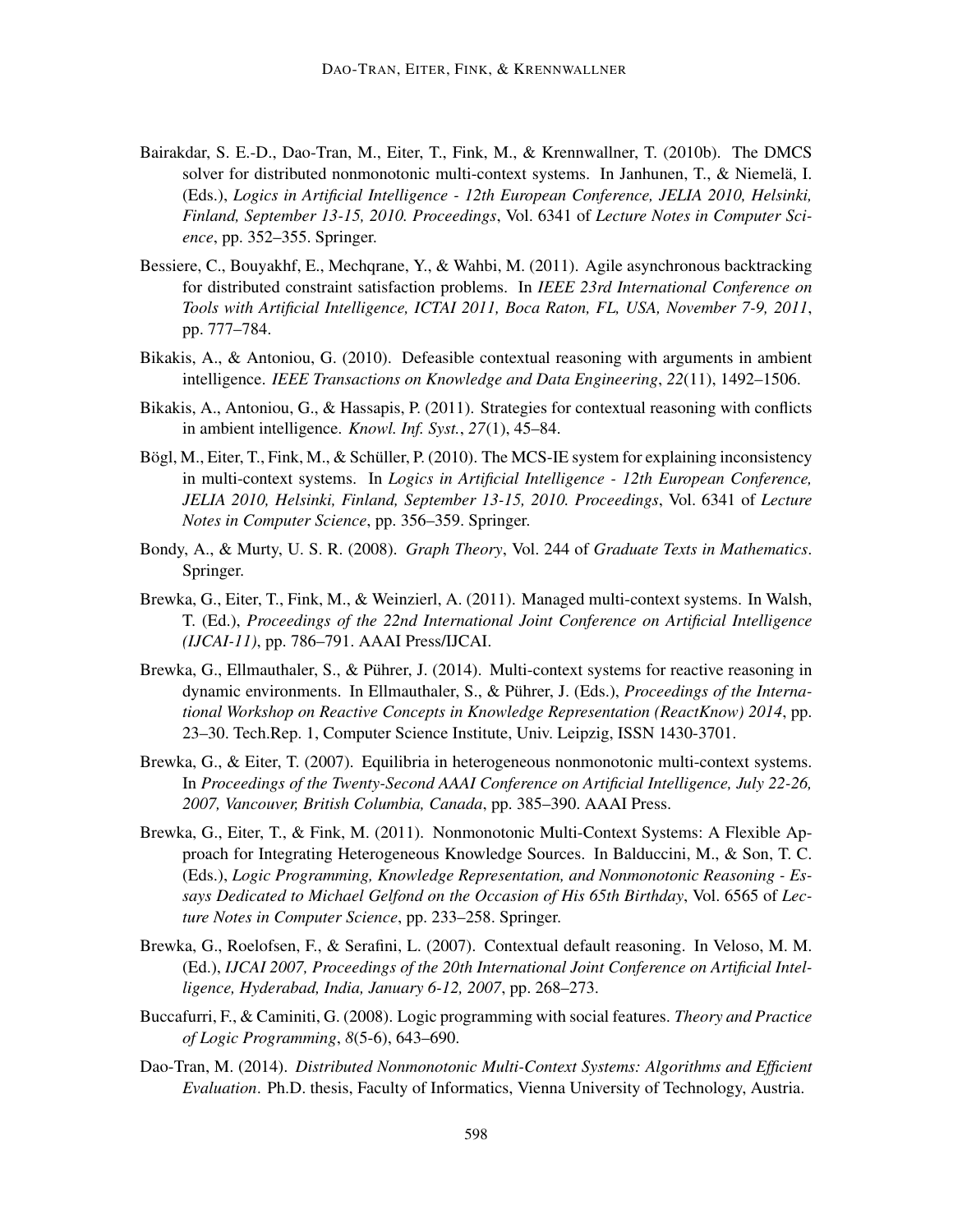- Dao-Tran, M., Eiter, T., Fink, M., & Krennwallner, T. (2010). Distributed nonmonotonic multicontext systems. In Lin, F., Sattler, U., & Truszczynski, M. (Eds.), *Principles of Knowledge Representation and Reasoning: Proceedings of the Twelfth International Conference, KR 2010, Toronto, Ontario, Canada, May 9-13, 2010*. AAAI Press.
- Dao-Tran, M., Eiter, T., Fink, M., & Krennwallner, T. (2011). Model streaming for distributed multicontext systems. In Mileo, A., & Fink, M. (Eds.), *2nd International Workshop on Logicbased Interpretation of Context: Modeling and Applications*, Vol. 738 of *CEUR Workshop Proceedings*, pp. 11–22.
- Eiter, T., Fink, M., Ianni, G., Krennwallner, T., & Schüller, P. (2011). Pushing efficient evaluation of hex programs by modular decomposition. In Delgrande, J. P., & Faber, W. (Eds.), *11th International Conference on Logic Programming and Nonmonotonic Reasoning (LPNMR 2011), Vancouver, BC, Canada, May 16-19, 2011*, Vol. 6645 of *Lecture Notes in Computer Science*, pp. 93–106. Springer.
- Eiter, T., Ianni, G., Schindlauer, R., & Tompits, H. (2005). A uniform integration of higher-order reasoning and external evaluations in answer-set programming. In *IJCAI*, pp. 90–96.
- Faltings, B., & Yokoo, M. (2005). Introduction: Special issue on distributed constraint satisfaction. *Artif. Intell.*, *161*(1-2), 1–5.
- Fink, M., Ghionna, L., & Weinzierl, A. (2011). Relational information exchange and aggregation in multi-context systems. In Delgrande, J. P., & Faber, W. (Eds.), *11th International Conference on Logic Programming and Nonmonotonic Reasoning (LPNMR 2011), Vancouver, BC, Canada, 16-19 May, 2011*, Vol. 6645 of *Lecture Notes in Computer Science*, pp. 120–133. Springer.
- Gao, J., Sun, J., & Zhang, Y. (2007). An improved concurrent search algorithm for distributed CSPs. In *Australian Conference on Artificial Intelligence*, pp. 181–190.
- Gelfond, M., & Lifschitz, V. (1991). Classical negation in logic programs and disjunctive databases. *New Generation Comput.*, *9*(3/4), 365–386.
- Ghidini, C., & Giunchiglia, F. (2001). Local models semantics, or contextual reasoning=locality+compatibility. *Artif. Intell.*, *127*(2), 221–259.
- Giunchiglia, F. (1992). Contextual Reasoning. *Epistemologia, Special Issue on I Linguaggi e le Macchine*, *345*, 345–364.
- Giunchiglia, F., & Serafini, L. (1994). Multilanguage hierarchical logics or: How we can do without modal logics. *Artif. Intell.*, *65*(1), 29–70.
- Goncalves, R., Knorr, M., & Leite, J. (2014). Evolving multi-context systems. In Schaub, T., Friedrich, G., & O'Sullivan, B. (Eds.), *Proceedings of the 21st Eureopean Conference on Artificial Intelligence, ECAI'2014, Prague, Czech Republic, August 18-23, 2014*. IOS Press.
- Hirayama, K., & Yokoo, M. (2005). The distributed breakout algorithms. *Artif. Intell.*, *161*(1–2), 89–115.
- Homola, M. (2010). *Semantic Investigations in Distributed Ontologies*. Ph.D. thesis, Comenius University, Bratislava, Slovakia.